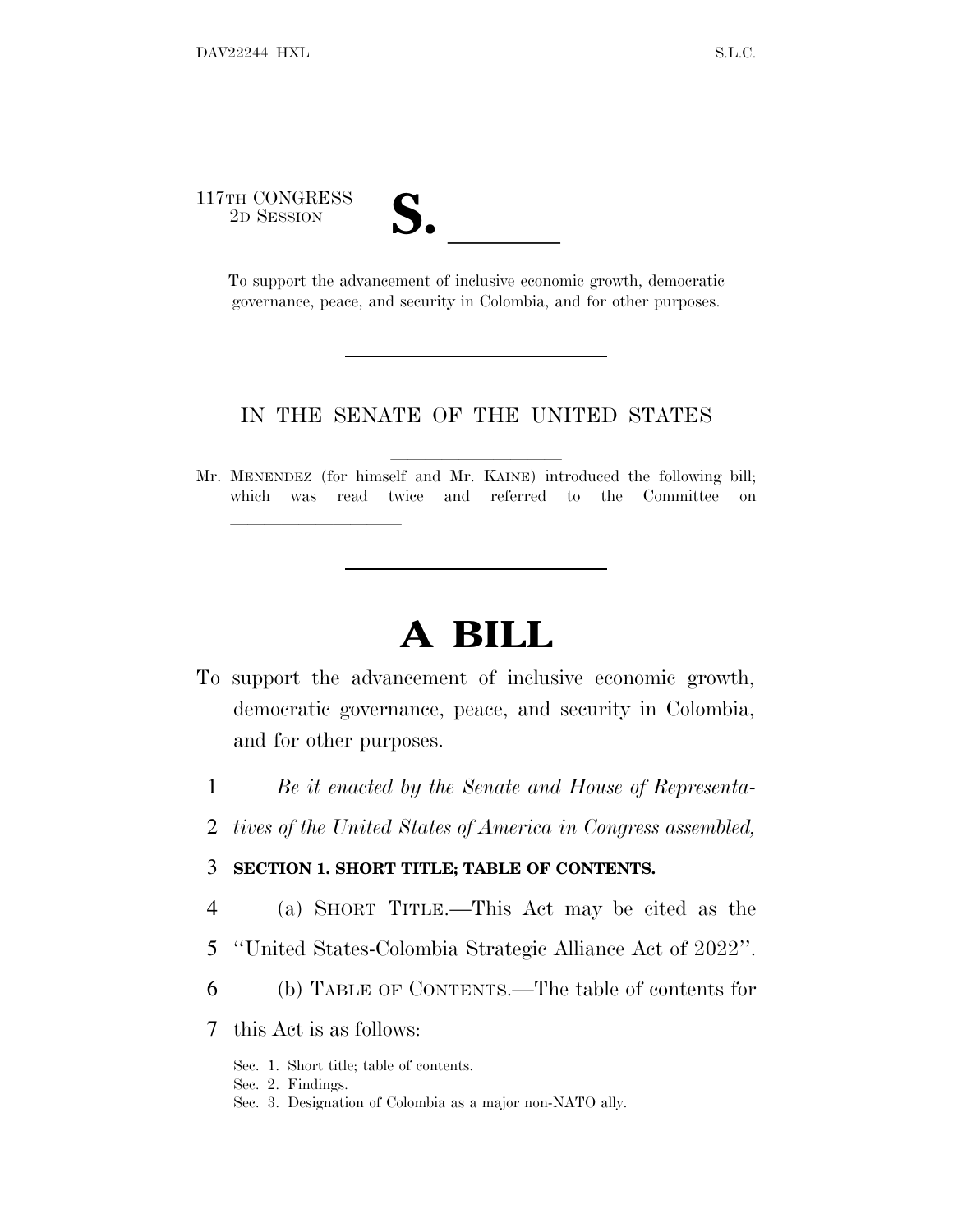#### TITLE I—SUPPORTING INCLUSIVE ECONOMIC GROWTH

- Sec. 101. Colombian-American Enterprise Fund.
- Sec. 102. Strategy for promoting and strengthening nearshoring in the Western Hemisphere.
- Sec. 103. United States-Colombia Labor Compact.
- Sec. 104. Supporting efforts to combat corruption.
- Sec. 105. Increasing English language proficiency.
- Sec. 106. Partnership for STEM education.
- Sec. 107. Supporting women entrepreneurs.
- Sec. 108. Supporting women and girls in science and technology.

#### TITLE II—ADVANCING PEACE AND DEMOCRATIC GOVERNANCE IN COLOMBIA

- Sec. 201. Supporting peace and justice.
- Sec. 202. Advancing integrated rural development.
- Sec. 203. Empowering Afro-Colombian and Indigenous communities in Colombia.
- Sec. 204. Protecting human rights defenders.

#### TITLE III—STRENGTHENING SECURITY COOPERATION

- Sec. 301. Establishment of United States-Colombia security consultative committee.
- Sec. 302. Cooperation on cyber defense and combating cyber crimes.
- Sec. 303. Classified report on the activities of certain terrorist and criminal groups.
- Sec. 304. Counternarcotics and rural security strategy.
- Sec. 305. Classified report on the malicious activities of state actors in the Andean region.

#### TITLE IV—PROTECTING BIODIVERSITY

- Sec. 401. Protecting tropical forests.
- Sec. 402. Public-private partnership to build responsible gold value chains.
- Sec. 403. Supporting the protected areas of Colombia.

#### TITLE V—ADDRESSING HUMANITARIAN NEEDS

- Sec. 501. Colombia Relief and Development Coherence Strategy.
- Sec. 502. Senior Humanitarian Coordinator.
- Sec. 503. Support for establishment of assisted voluntary return and reintegration programming.
- Sec. 504. Assessment of healthcare infrastructure needs in rural areas.
- Sec. 505. Strategy for refugee resettlement in the Western Hemisphere.

#### TITLE VI—GLOBAL ISSUES

Sec. 601. Authorities related to counternarcotics.

Sec. 602. Ensuring the integrity of communications cooperation.

#### 1 **SEC. 2. FINDINGS.**

2 Congress makes the following findings: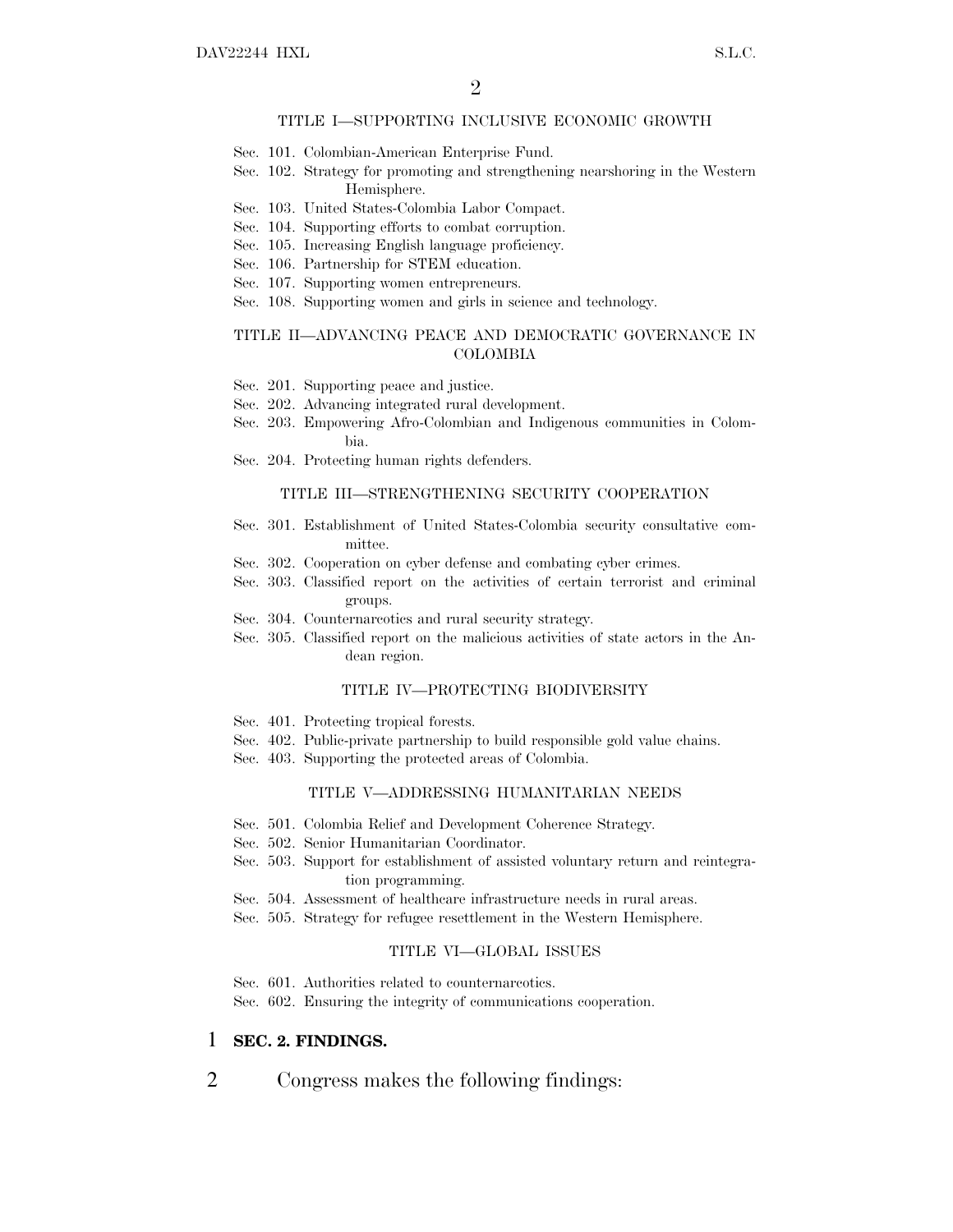(1) On June 19, 2022, the United States and Colombia will celebrate 200 years of formal diplo- matic relations, commemorating the United States Congress' recognition of the independence of Colom-bia.

 (2) On May 15, 2022, the United States and Colombia will celebrate 10 years since the entry into force of the United States-Colombia Trade Pro- motion Agreement, which has contributed to eco- nomic growth in both the United States and Colom-bia.

 (3) On July 13, 2000, the United States and Colombia launched Plan Colombia, an ambitious bi- lateral strategy that strengthened Colombia's insti- tutions and capacity to combat drug trafficking, or- ganized crime, and violence, and promote rule of law.

 (4) On February 4, 2016, the United States and Colombia launched a new chapter in bilateral security cooperation between the two countries through the announcement of Peace Colombia, the successor strategy to Plan Colombia aimed at sup- porting Colombia's consolidation of peace, demo-cratic governance, and security.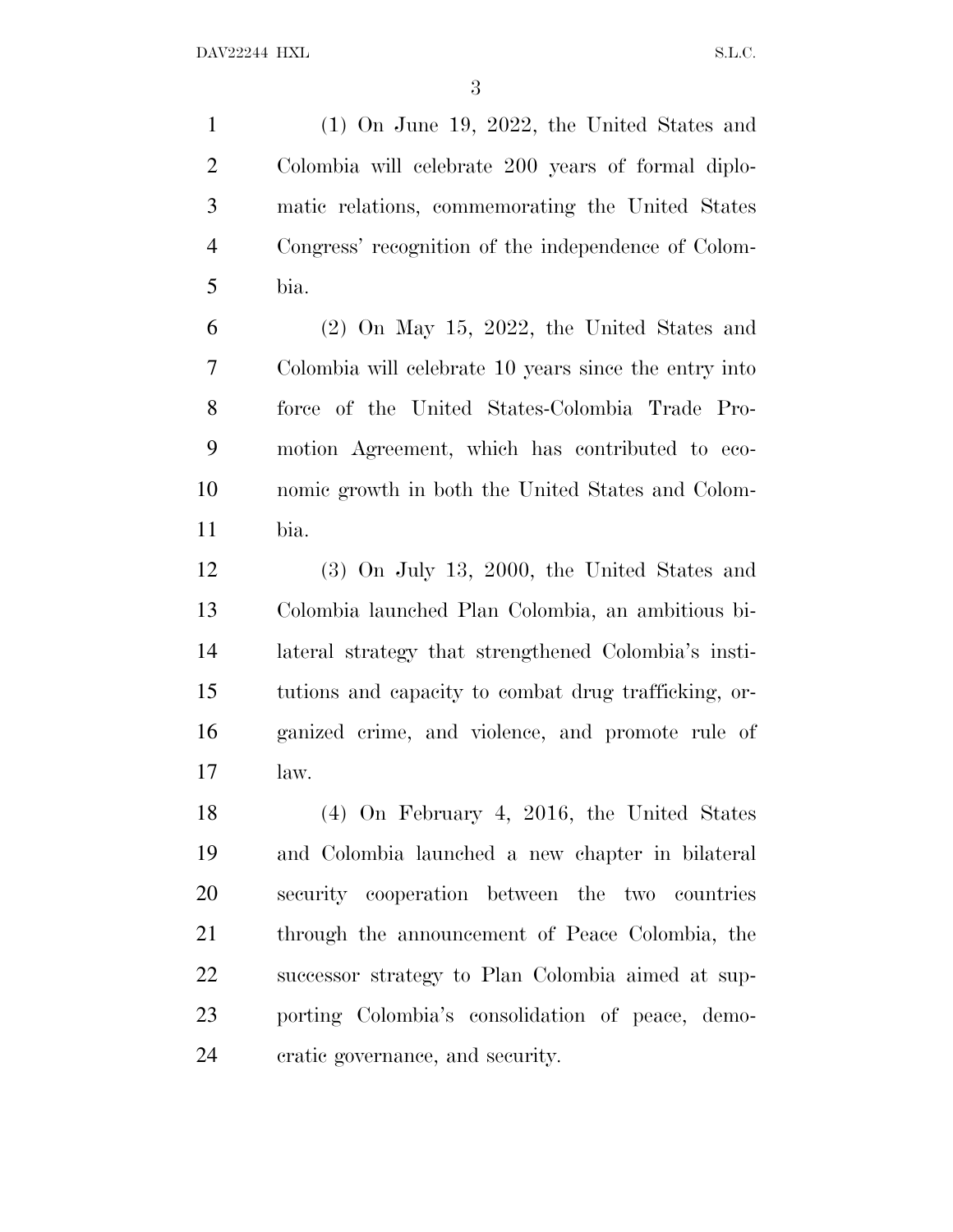| $\mathbf{1}$   | (5) To implement Plan Colombia and its suc-           |
|----------------|-------------------------------------------------------|
| $\overline{2}$ | cessor strategies, the United States Congress has     |
| 3              | appropriated more than $$12,000,000,000$ since        |
| $\overline{4}$ | 2000. The Government of Colombia has contributed      |
| 5              | more than 90 percent of the total costs of the imple- |
| 6              | mentation of Plan Colombia.                           |
| 7              | (6) Increased military and security cooperation       |
| 8              | through Plan Colombia and Peace Colombia has          |
| 9              | helped Colombia expand and professionalize its po-    |
| 10             | lice and armed forces.                                |
| 11             | (7) The United States and Colombia have en-           |
| 12             | tered into formal partnerships with governments       |
| 13             | throughout Latin America and the Caribbean to bol-    |
| 14             | ster hemispheric security cooperation through the     |
| 15             | United States-Colombia Action Plan on Regional Se-    |
| 16             | curity Cooperation (USCAP).                           |
| 17             | $(8)$ In May 2017, Colombia became the first          |
| 18             | Latin American partner of the North Atlantic Trea-    |
| 19             | ty Organization.                                      |
| 20             | (9) Colombia is the second most biodiverse            |
| 21             | country on Earth and is home to 10 percent of the     |
| 22             | world's flora and fauna.                              |
| 23             | $(10)$ Colombia hosts more than $1,800,000$ refu-     |
| 24             | gees from Venezuela. In addition, Colombia has a      |
|                |                                                       |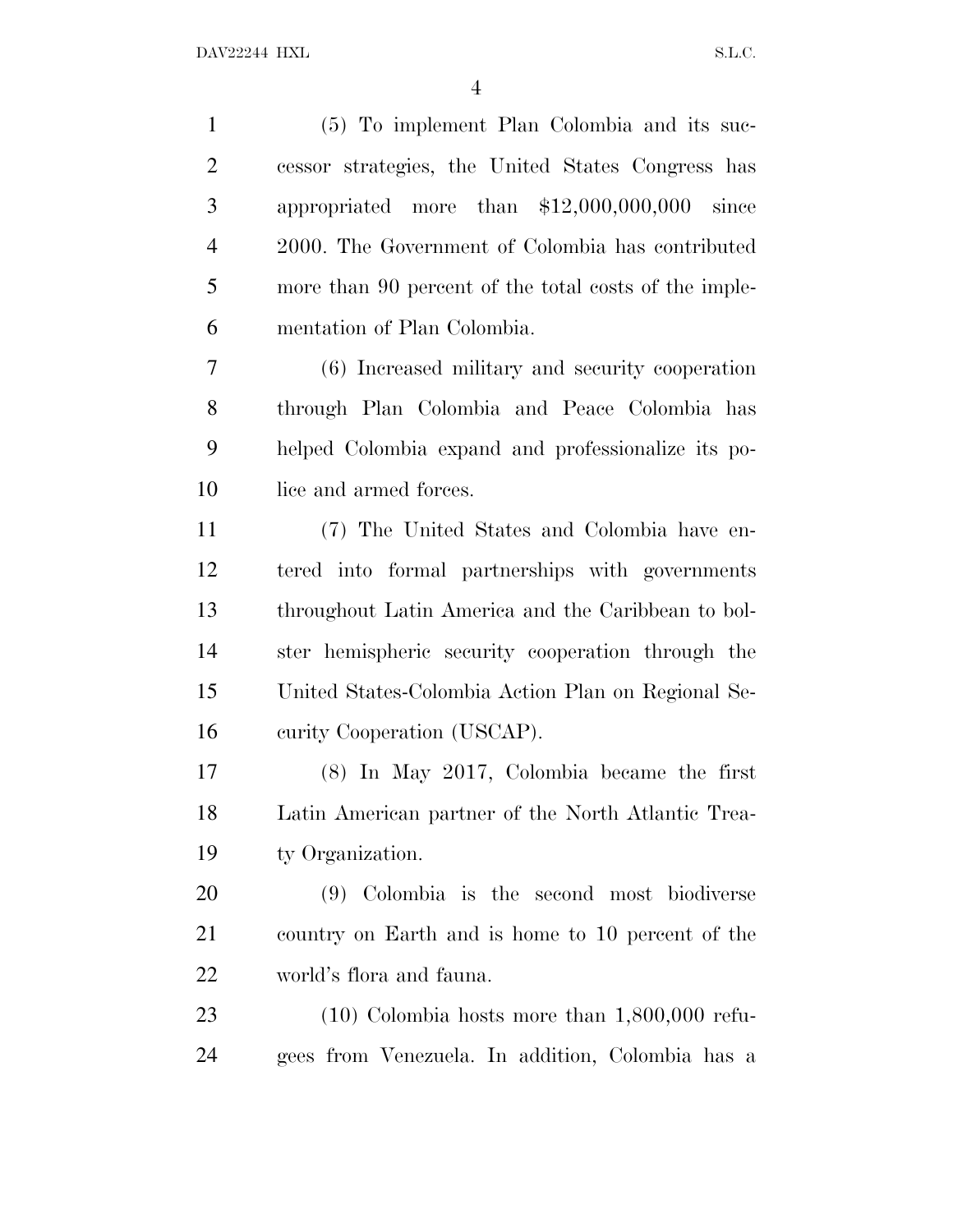population of 8,100,000 registered victims of inter-nal displacement since 1985.

 (11) Colombia is the United States' third larg- est trade partner in Latin America, with United States goods and services trade with Colombia total-ing an estimated \$40,700,000,000 in 2019.

 (12) The Government of Colombia is a strong advocate for democratic governance in Latin Amer- ica and the Caribbean, publicly condemning ongoing violations of civil liberties and human rights in Cuba, Nicaragua, and Venezuela.

 (13) The Government of Colombia has been an active participant in global peacekeeping and peacebuilding missions, including the United Nations Stabilization Mission in Haiti (MINUSTAH), the United Nations Integrated Peacebuilding Office in Sierra Leone (UNOSIL), and the Multinational Force and Observers in the Sinai, since 1979.

 (14) In February 2021, Colombian President Ivan Duque announced he would grant temporary protected status to nearly 1,800,000 Venezuelan ref-ugees in the country.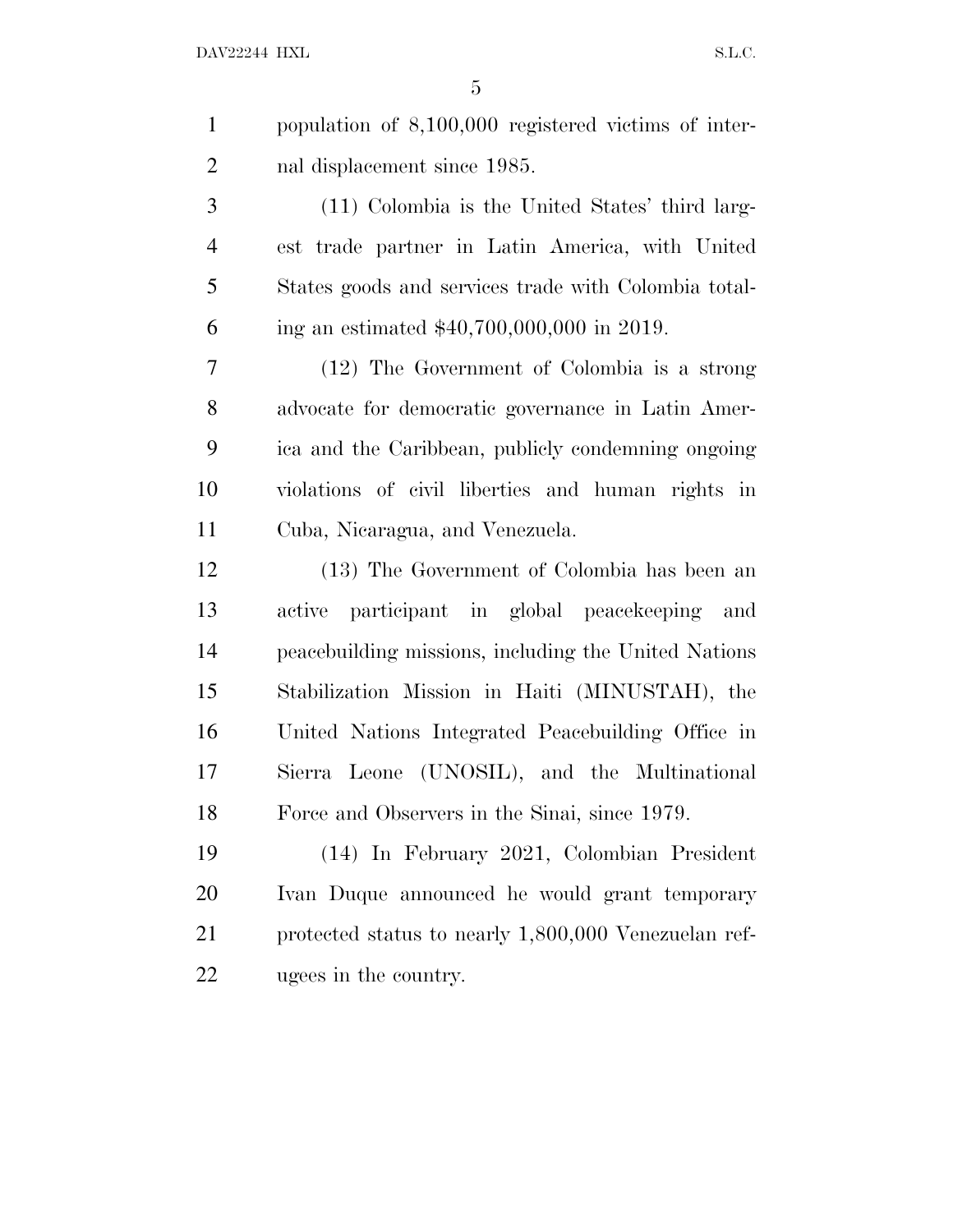### **SEC. 3. DESIGNATION OF COLOMBIA AS A MAJOR NON-NATO ALLY.**

 Section 517 of the Foreign Assistance Act of 1961 (22 U.S.C. 2321k) is amended by adding at the end the following new subsection:

''(c) ADDITIONAL DESIGNATIONS.—

7 "(1) IN GENERAL.—Effective on the date of the enactment of the United States-Colombia Strategic Alliance Act of 2022, Colombia is designated as a major non-NATO ally for purposes of this Act, the Arms Export Control Act (22 U.S.C. 2751 et seq.), and section 2350a of title 10, United States Code. 13 "(2) NOTICE OF TERMINATION OF DESIGNA- TION.—The President shall notify Congress in ac- cordance with subsection (a)(2) before terminating the designation of a country specified in paragraph  $17 \t(1)."$ .

# **TITLE I—SUPPORTING INCLUSIVE ECONOMIC GROWTH SEC. 101. COLOMBIAN-AMERICAN ENTERPRISE FUND.**

 (a) DESIGNATION.—The President shall designate a private, nonprofit organization (to be known as the ''Co- lombian-American Enterprise Fund'') to receive funds and support made available under this section after deter- mining that such organization has been designated for the purposes specified in subsection (b). The President shall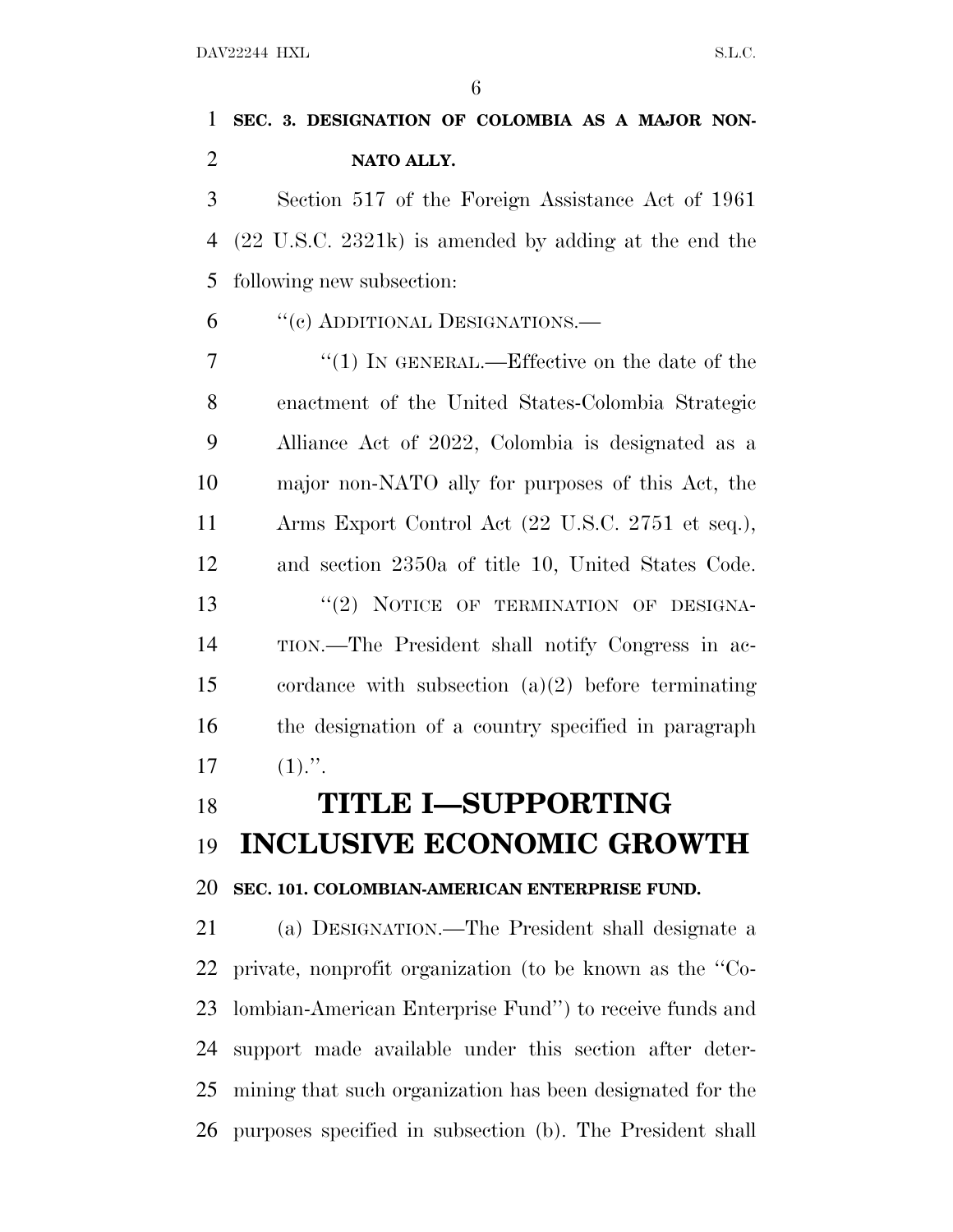make such designation only after consultation with the leadership of the Committee on Foreign Relations of the Senate and the Committee on Foreign Affairs of the House of Representatives.

 (b) PURPOSES.—The purposes are this section are 6 the purposes described in section  $1421(g)(3)$  of the BUILD Act of 2018 (22 U.S.C. 9621(g)(3)).

8 (c) BOARD OF DIRECTORS.—

 (1) APPOINTMENT.—The Colombian-American Enterprise Fund shall be governed by a Board of Directors pursuant to paragraphs (5) and (6) of sec-12 tion  $1421(g)$  of the BUILD Act of 2018 (22 U.S.C.  $9621(\text{g})$ .

 (2) UNITED STATES GOVERNMENT LIAISON TO THE BOARD.—The President shall appoint the United States Ambassador to Colombia, or the Am- bassador's designee, as a liaison to the Board. The liaison appointed under this paragraph shall not have any voting authority.

 (3) NONGOVERNMENT LIAISONS TO THE BOARD.—

22 (A) IN GENERAL.—Upon the recommenda- tion of the Board of Directors, the President may appoint up to 2 additional liaisons to the Board of Directors in addition to the liaison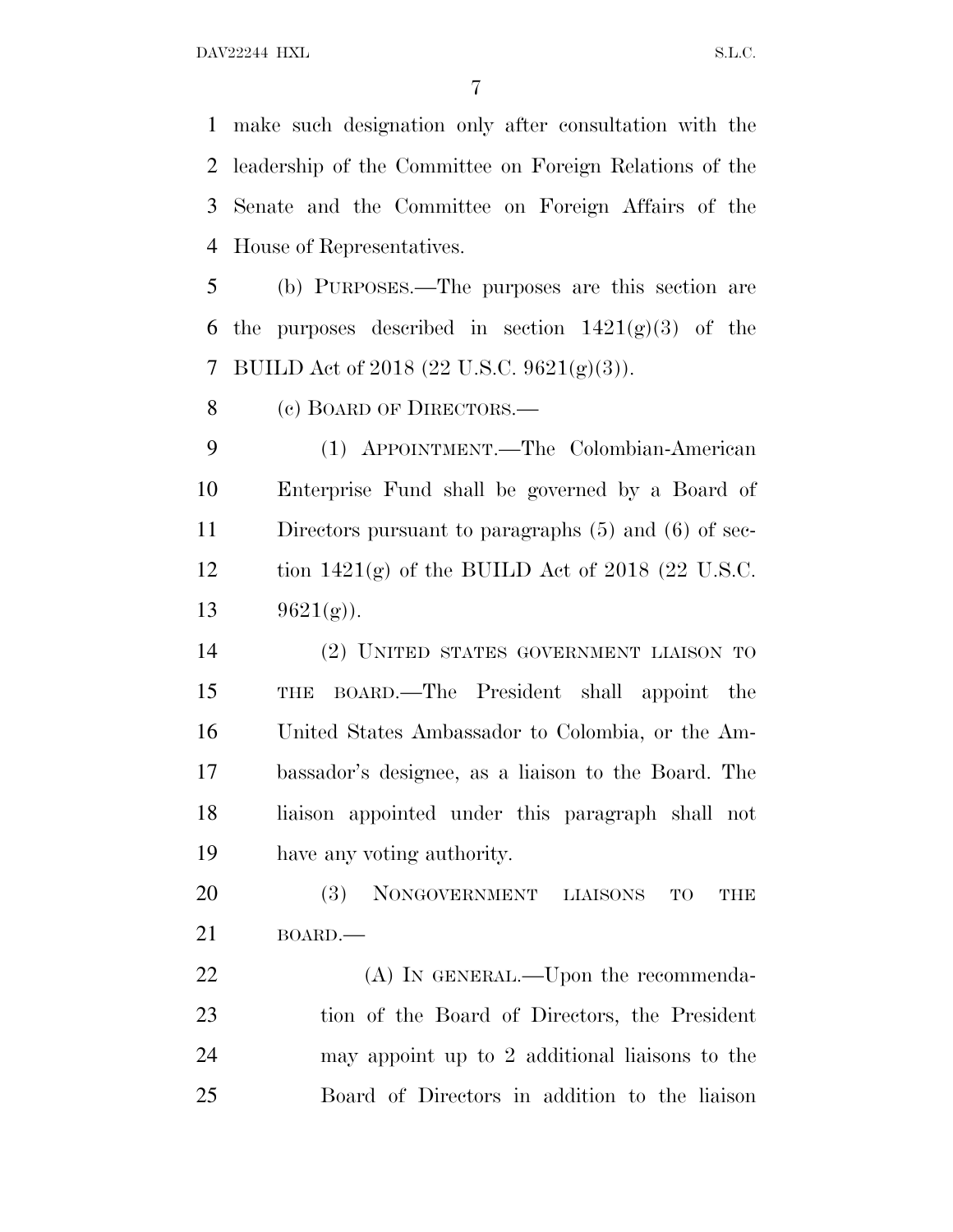specified in paragraph (2), of which not more than 1 may be a noncitizen of the United States. A liaison appointed under this subpara-graph shall not have any voting authority.

 (B) NGO COMMUNITY.—One of the addi- tional liaisons to the Board should be from the nongovernmental organization community, with significant prior experience in development fi- nancing and an understanding of development 10 policy priorities for Colombia.

 (C) TECHNICAL EXPERTISE.—One of the additional liaisons to the Board should have ex- tensive demonstrated industry, sector, or tech- nical experience and expertise in a priority in- vestment sector described in subsection (e) for the Colombia-American Enterprise Fund.

 (d) GRANTS.—The President is authorized to use \$200,000,000 in funds appropriated by any Act, in this fiscal year or prior fiscal years, making appropriations for the Department of State, foreign operations, and related programs, including funds previously obligated, that are otherwise available for such purposes, notwithstanding any other provision of law—

 (1) to carry out the purposes set forth in sub-section (b) through the Colombian-American Enter-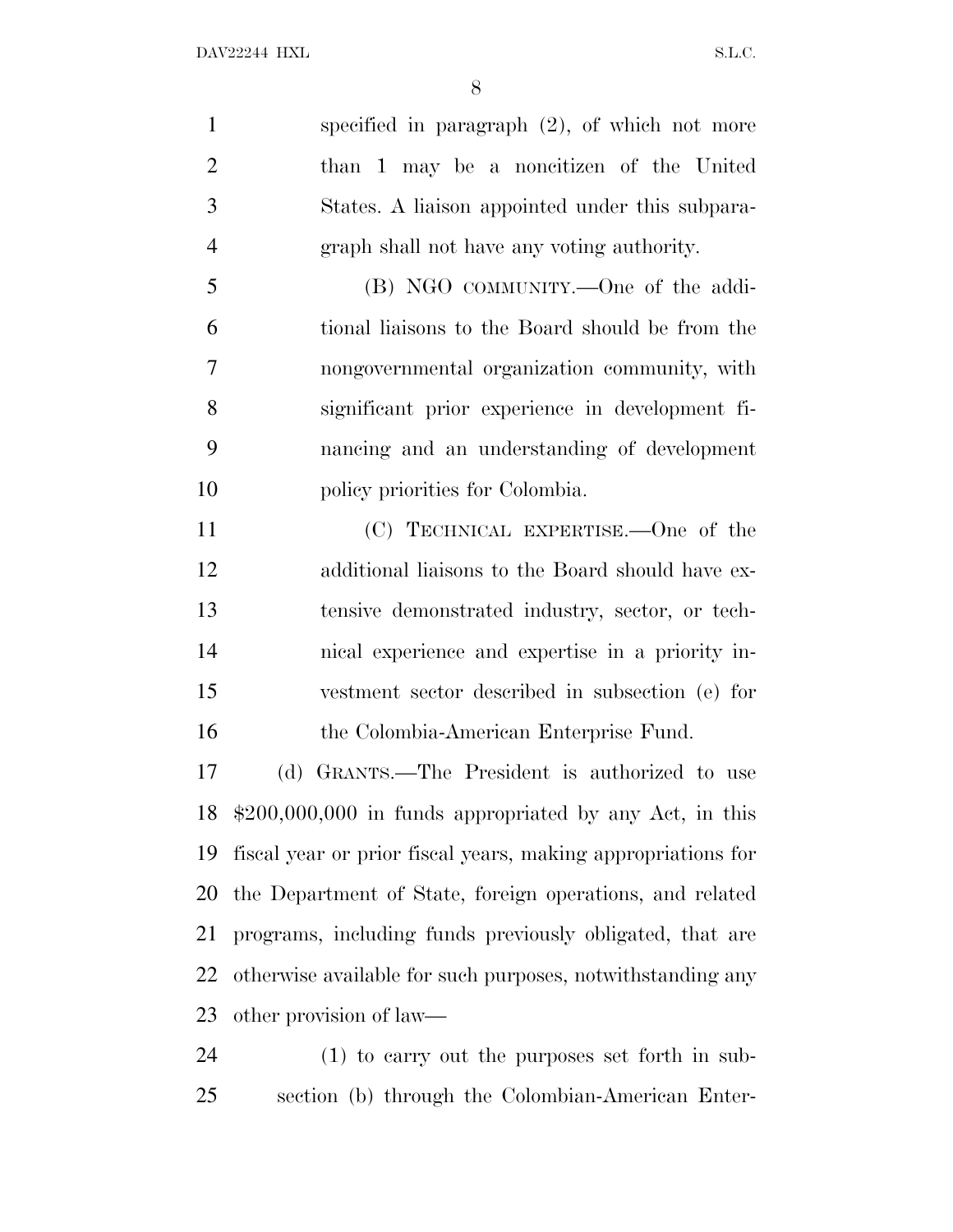|                |  | 1 prise Fund in accordance with section $1421(g)(4)(A)$ |  |  |  |
|----------------|--|---------------------------------------------------------|--|--|--|
|                |  | 2 of the BUILD Act of $2018$ $(22 \text{ U.S.C.})$      |  |  |  |
| $\overline{3}$ |  | $-9621(g)(4)(A)$ ; and                                  |  |  |  |

 (2) to pay for the administrative expenses of the Colombian-American Enterprise Fund, in ac- cordance with the limitation under section 7 1421(g)(4)(B) of the BUILD Act of 2018 (22 8 U.S.C.  $9621(g)(4)(B)$ .

 (e) PRIORITIZATION.—In carrying out the purposes of the Colombian-American Enterprise Fund described in subsection (b), the Board of Directors shall not be prohib- ited from making investments, grants, and expenditures in any economic sector, but shall prioritize such activities in the following sectors:

 (1) Not less than 35 percent of the investments, grants, and expenditures of the Colombian-American Enterprise Fund shall go to projects and activities of small- and medium-sized businesses in Colombia working to close the digital divide, enabling digital transformation, and developing and applying ad- vanced digital technologies, including big data, artifi-cial intelligence, and the Internet of things.

 (2) Not less than 50 percent of the investments, grants, and expenditures, of the Colombian-Amer-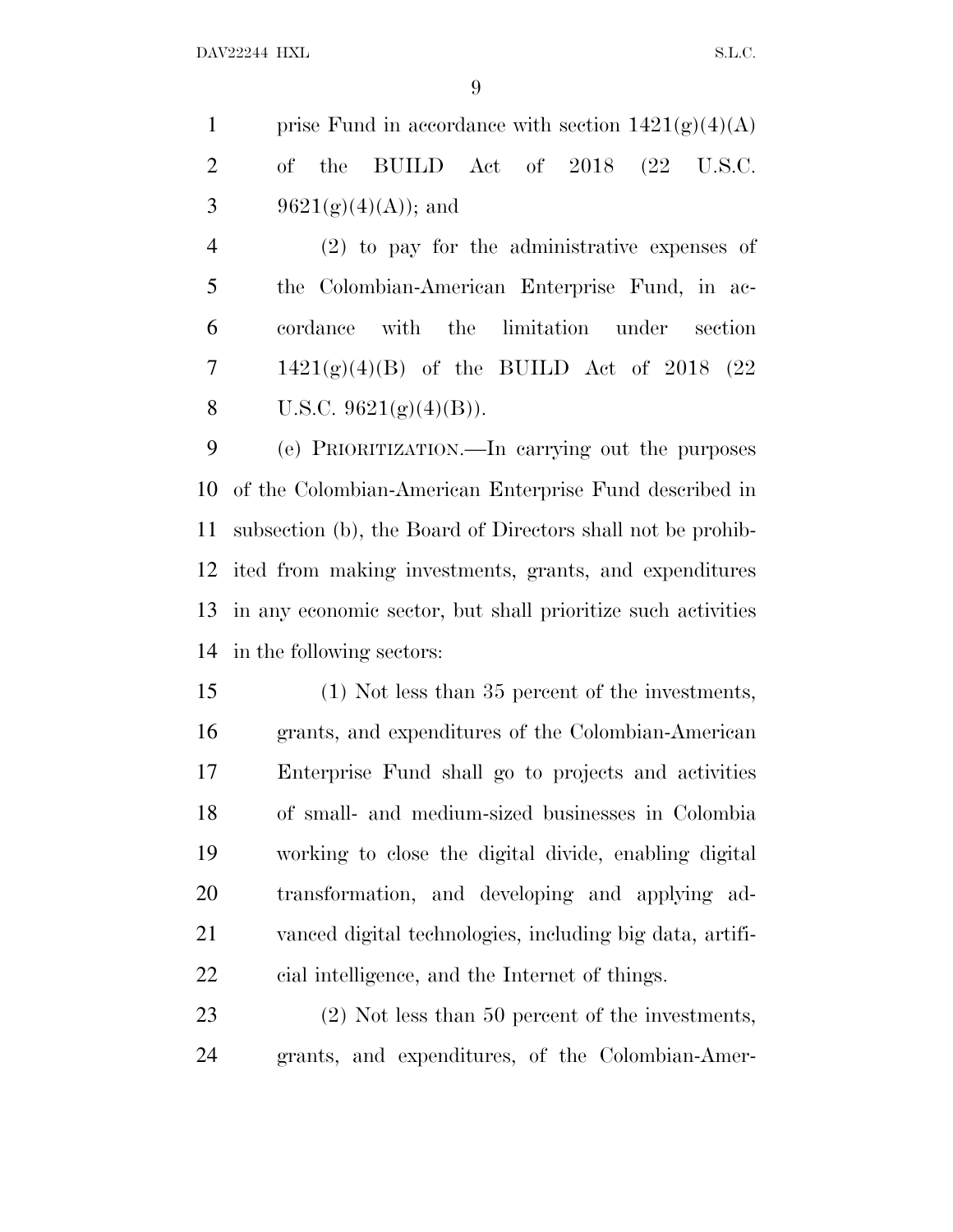| $\mathbf{1}$   | ican Enterprise Fund shall go to small- and me-          |
|----------------|----------------------------------------------------------|
| $\overline{2}$ | dium-sized businesses owned by women.                    |
| 3              | (3) Small- and medium-sized businesses dedi-             |
| $\overline{4}$ | cated to advancing the growth, sustainability, mod-      |
| 5              | ernization, and formalization of Colombia's agri-        |
| 6              | culture sector.                                          |
| 7              | (f) NOTIFICATION.—Not later than 15 days before          |
| 8              | designating an organization to operate as the Colombia-  |
| 9              | American Enterprise Fund pursuant to subsection (a), the |
| 10             | President shall notify the Chairmen and Ranking Mem-     |
| 11             | bers of the appropriate congressional committees of—     |
| 12             | (1) the identity of the organization to be des-          |
| 13             | ignated to operate as the Colombian-American En-         |
| 14             | terprise Fund;                                           |
| 15             | $(2)$ the names and qualifications of the individ-       |
| 16             | uals who will comprise the initial Board of Directors;   |
| 17             | and                                                      |
| 18             | (3) the amount of the grant intended to fund             |
| 19             | the Colombian-American Enterprise Fund.                  |
| 20             | (g) BRIEFING.—Not later than one year after the          |
| 21             | designation of the Fund, and annually thereafter, the    |
| 22             | President shall brief the appropriate congressional com- |
| 23             | mittees on-                                              |
| 24             | $(1)$ a summary of the Fund's beneficiaries;             |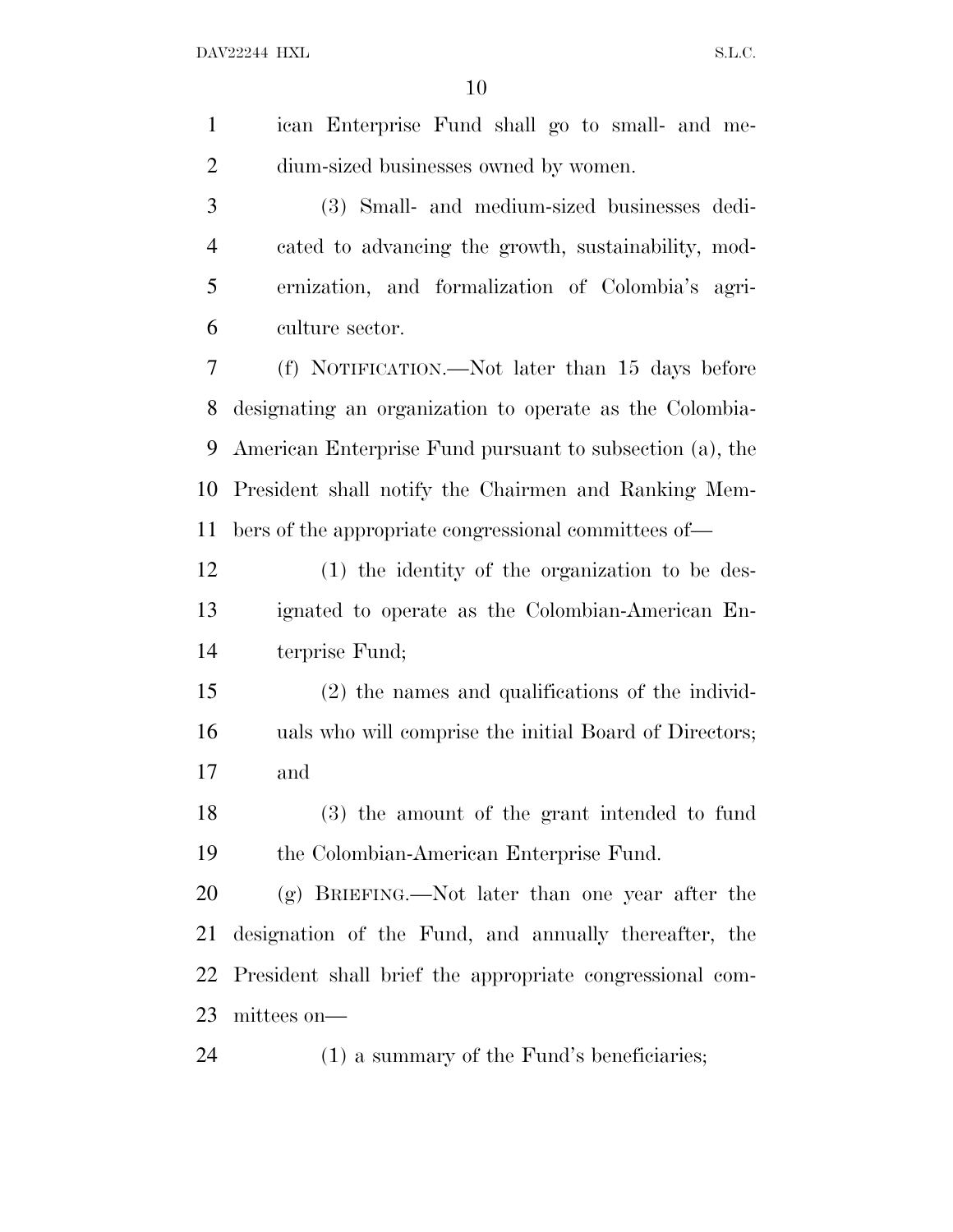(2) progress by the Fund in achieving the pur-poses set forth in subsection (b);

 (3) recommendations on how the Fund can bet- ter achieve the purposes set forth in subsection (b); and

 (4) the reporting requirements described in sub-section (h).

 (h) COMPLIANCE.—The Colombian-American Enter- prise Fund shall be subject to the reporting and oversight requirements described in paragraphs (7) and (8) of sec- tion 1421(g) of the BUILD Act of 2018 (22 U.S.C.  $9621(g)$ , respectively.

(i) BEST PRACTICES.—

 (1) IN GENERAL.—To the maximum extent practicable, the Board of Directors of the Colom- bian-American Enterprise Fund should adopt the best practices and procedures used by other Amer- ican Enterprise Funds, including those for which funding has been made available pursuant to section 201 of the Support for East European Democracy (SEED) Act of 1989 (22 U.S.C. 5421).

 (2) IMPLEMENTATION.—In implementing this section, the President shall ensure that the articles of incorporation of the Colombia-American Enter-prise Fund (including provisions specifying the re-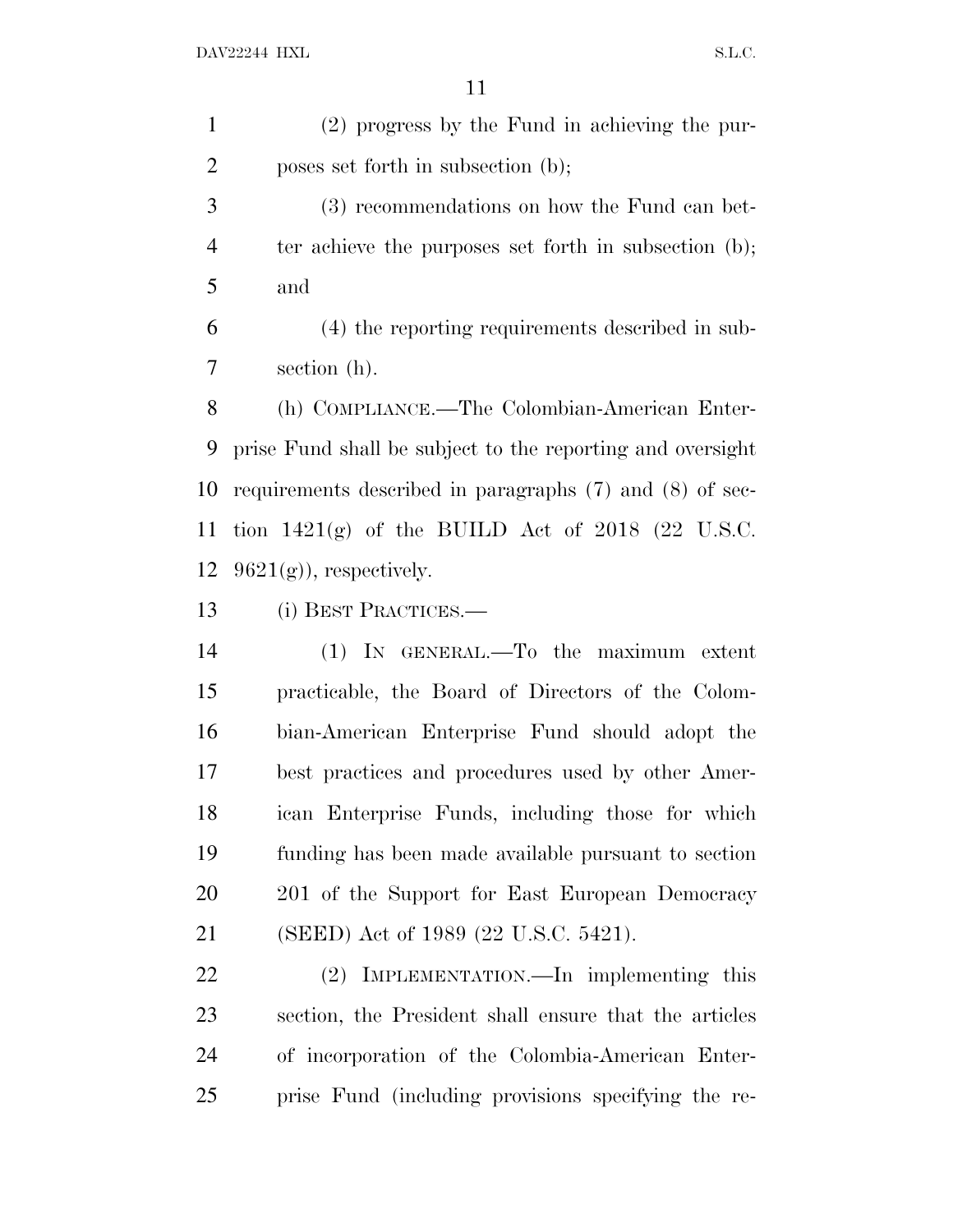sponsibilities of the Board of Directors of the Fund) and the terms of United States Government grant agreements with the Fund are, to the maximum ex- tent practicable, consistent with the articles of incor- poration and the terms of grant agreements estab- lished for other American Enterprise Funds, includ- ing those established pursuant to section 201 of the Support for East European Democracy (SEED) Act of 1989 (22 U.S.C. 5421) and comparable provisions of law. (j) RETURN OF FUNDS TO TREASURY.—Any funds

 resulting from the liquidation, dissolution, or winding up of the Colombian-American Enterprise Fund, in whole or in part, shall be returned to the Treasury of the United States.

 (k) TERMINATION.—The Colombian-American En-terprise Fund shall terminate on—

 (1) the date that is 10 years after the date of the first expenditure of amounts from the fund; or (2) the date on which the fund is liquidated.

 **SEC. 102. STRATEGY FOR PROMOTING AND STRENGTH- ENING NEARSHORING IN THE WESTERN HEMISPHERE.**

 (a) STRATEGY.—The Secretary of State, in coordina-tion with the United States Agency for International De-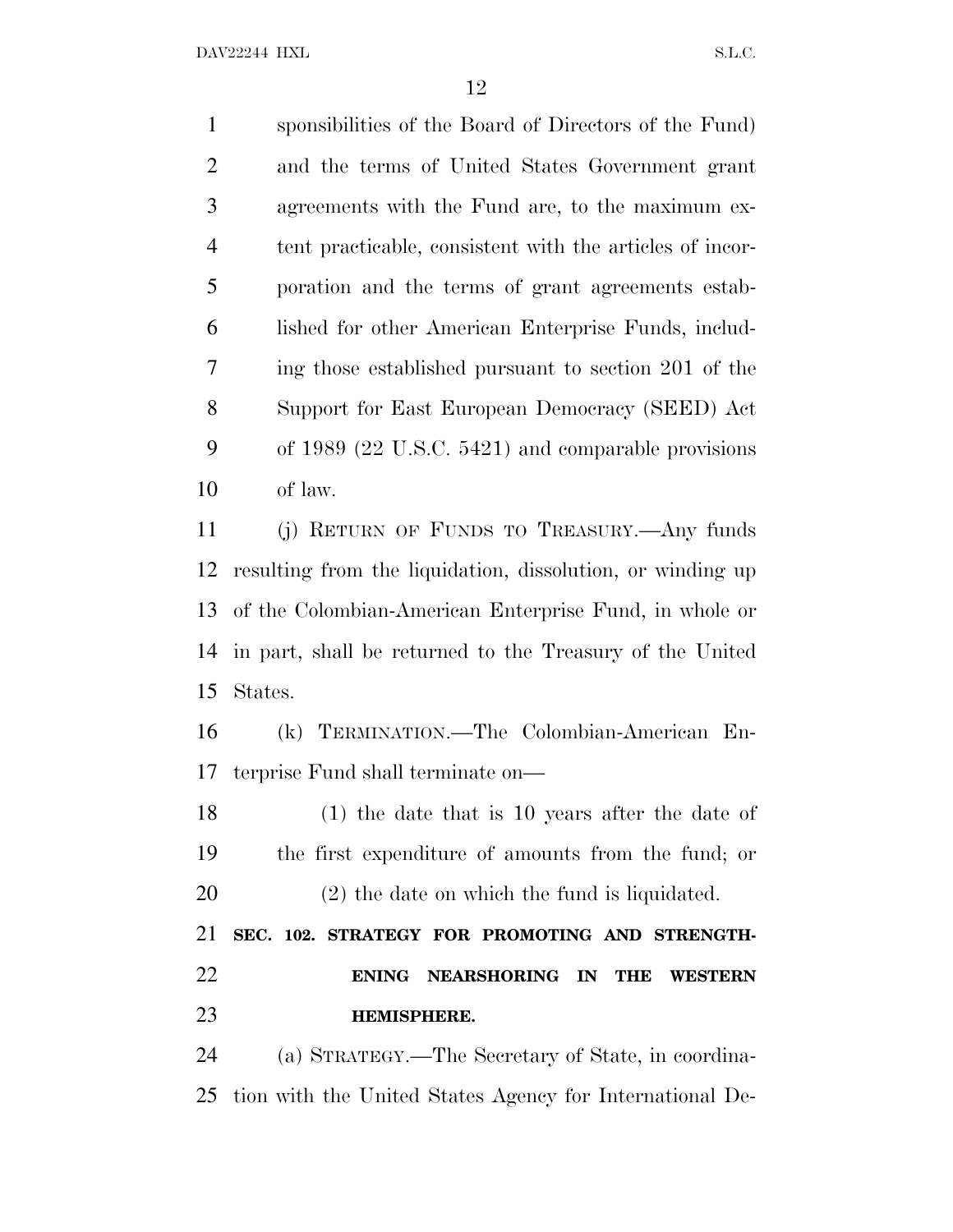velopment and the United States International Develop- ment Finance Corporation, and the heads of all other rel- evant Federal departments and agencies, shall develop and implement a strategy to increase supply chain resiliency and security by promoting and strengthening nearshoring efforts to relocate supply chains from the People's Repub- lic of China to the Western Hemisphere. (b) ELEMENTS.—The strategy required under sub- section (a) shall— (1) be informed by consultations with— (A) the governments of allies and partners in the Western Hemisphere; and (B) labor organizations, trade unions, and companies and other private sector enterprises in the United States; (2) provide a description of how reshoring and nearshoring initiatives can be pursued in a com- plementary fashion to strengthen United States na- tional interests; (3) include an assessment of the status and ef- fectiveness of current efforts by regional govern- ments, multilateral development banks, and the pri- vate sector to promote nearshoring to the Western Hemisphere, major challenges hindering such ef-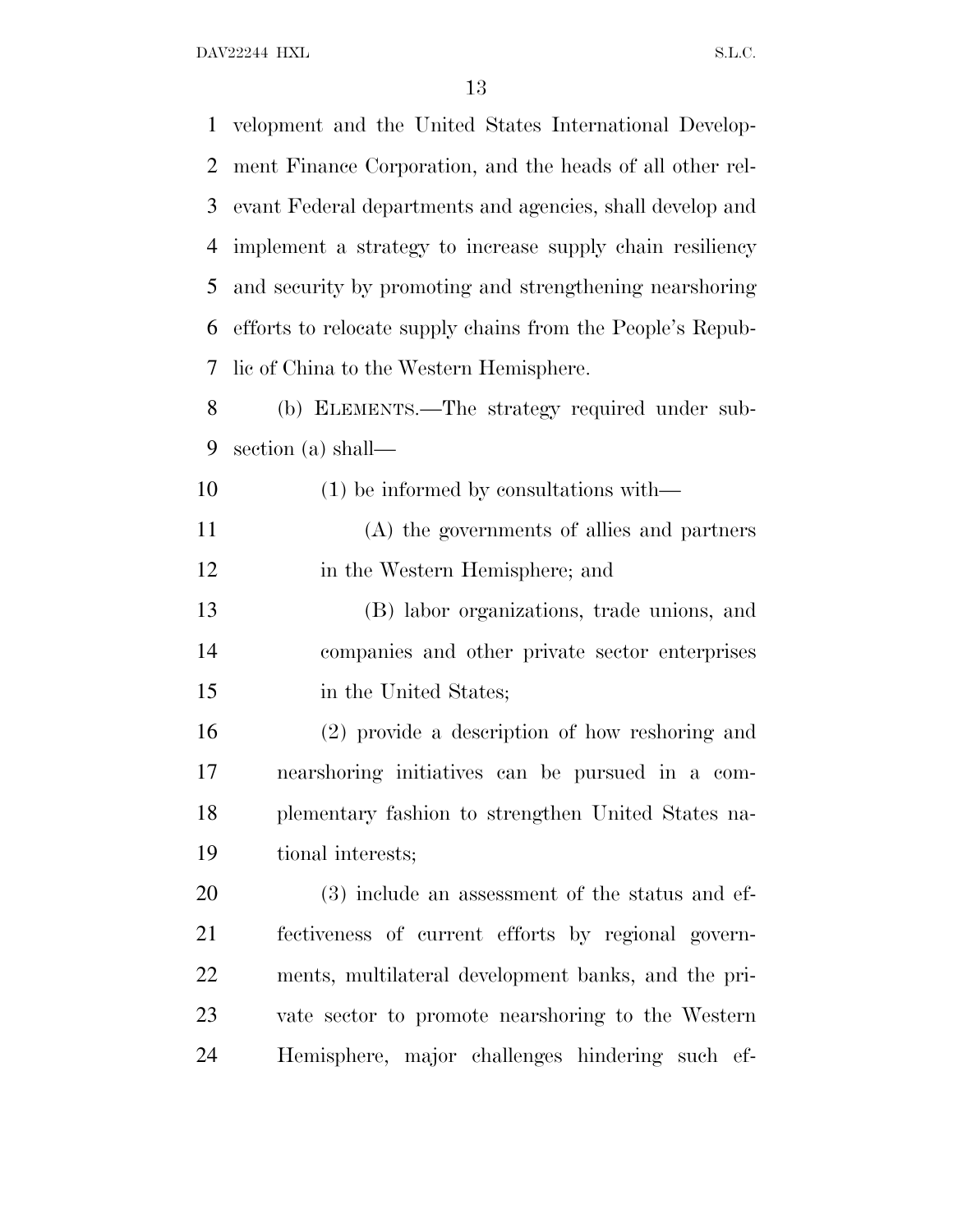| forts, and how the United States can strengthen the |
|-----------------------------------------------------|
| effectiveness of such efforts;                      |

 (4) identify countries within Latin America and the Caribbean with comparative advantages for sourcing and manufacturing critical goods and coun-tries with the greatest nearshoring opportunities;

 (5) identify how activities by the United States Agency for International Development and the United States International Development Finance Corporation can effectively be leveraged to strength- en and promote nearshoring to Latin America and the Caribbean;

 (6) advance diplomatic initiatives to secure spe- cific national commitments by governments in Latin America and the Caribbean to undertake efforts to create favorable conditions for nearshoring in the re- gion, including commitments to develop formalized national nearshoring strategies, address corruption and rule of law concerns, modernize digital and physical infrastructure, lower trade barriers, improve ease of doing business, and finance and incentivize nearshoring initiatives;

 (7) advance diplomatic initiatives to harmonize standards and regulations, expedite customs oper-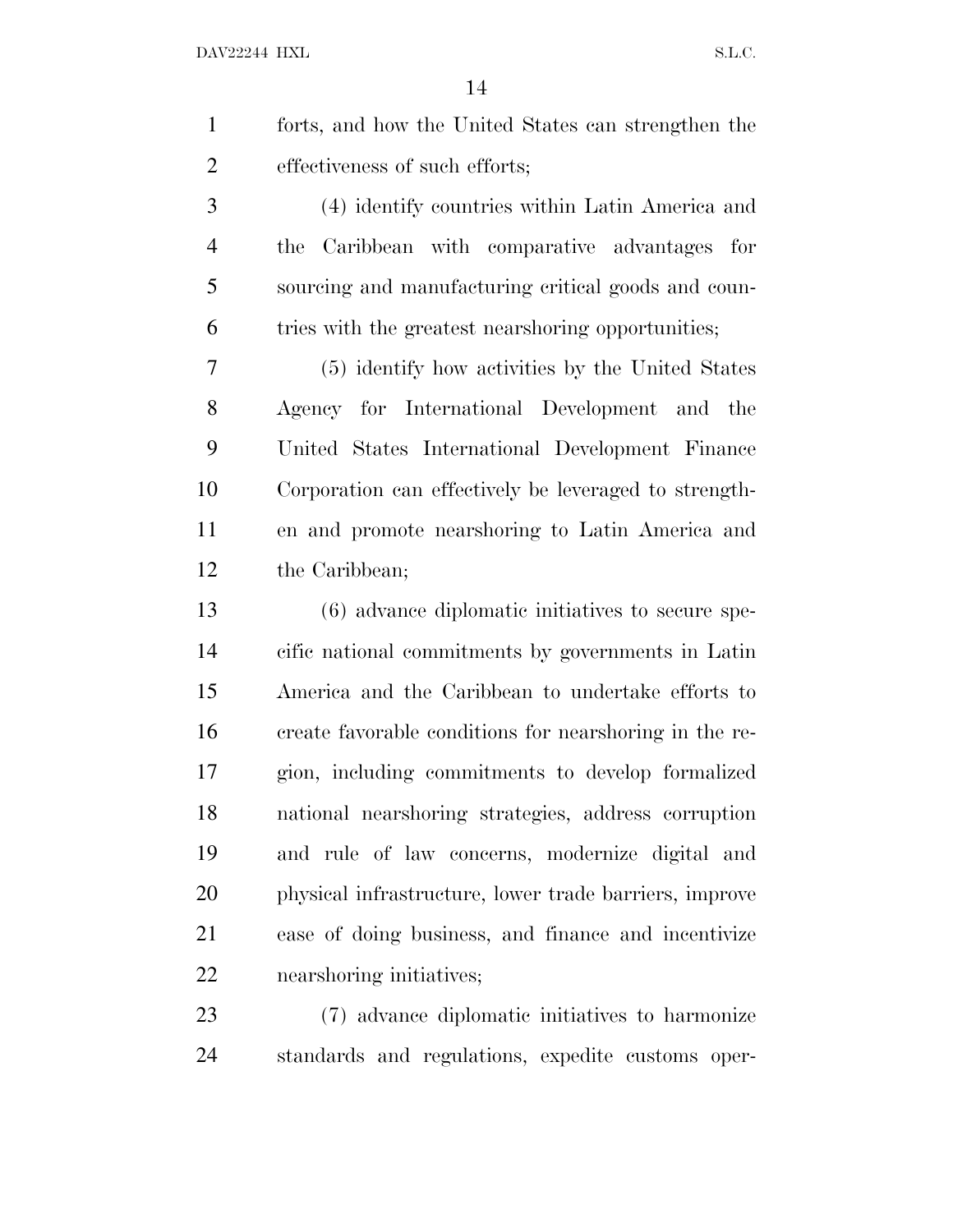ations, and facilitate economic integration in the re-gion; and

 (8) develop and implement programs to finance, incentivize, or otherwise promote nearshoring to the Western Hemisphere in accordance with the findings 6 made pursuant to paragraphs  $(3)$ ,  $(4)$ , and  $(5)$ , in- cluding, at minimum, programs to develop physical and digital infrastructure, promote transparency in procurement processes, provide technical assistance in implementing national nearshoring strategies, mo- bilize private investment, and secure commitments by private entities to relocate supply chains from the People's Republic of China to the Western Hemi-sphere.

 (c) COORDINATION WITH MULTILATERAL DEVELOP- MENT BANKS.—In implementing the strategy required under subsection (a), the Secretary of State and the heads of all other relevant Federal departments and agencies shall coordinate with the United States Executive Direc- tors of the Inter-American Development Bank and the World Bank.

 (d) PRIORITIZATION.—As part of the effort described in this section, the Secretary of State shall prioritize Co-lombia.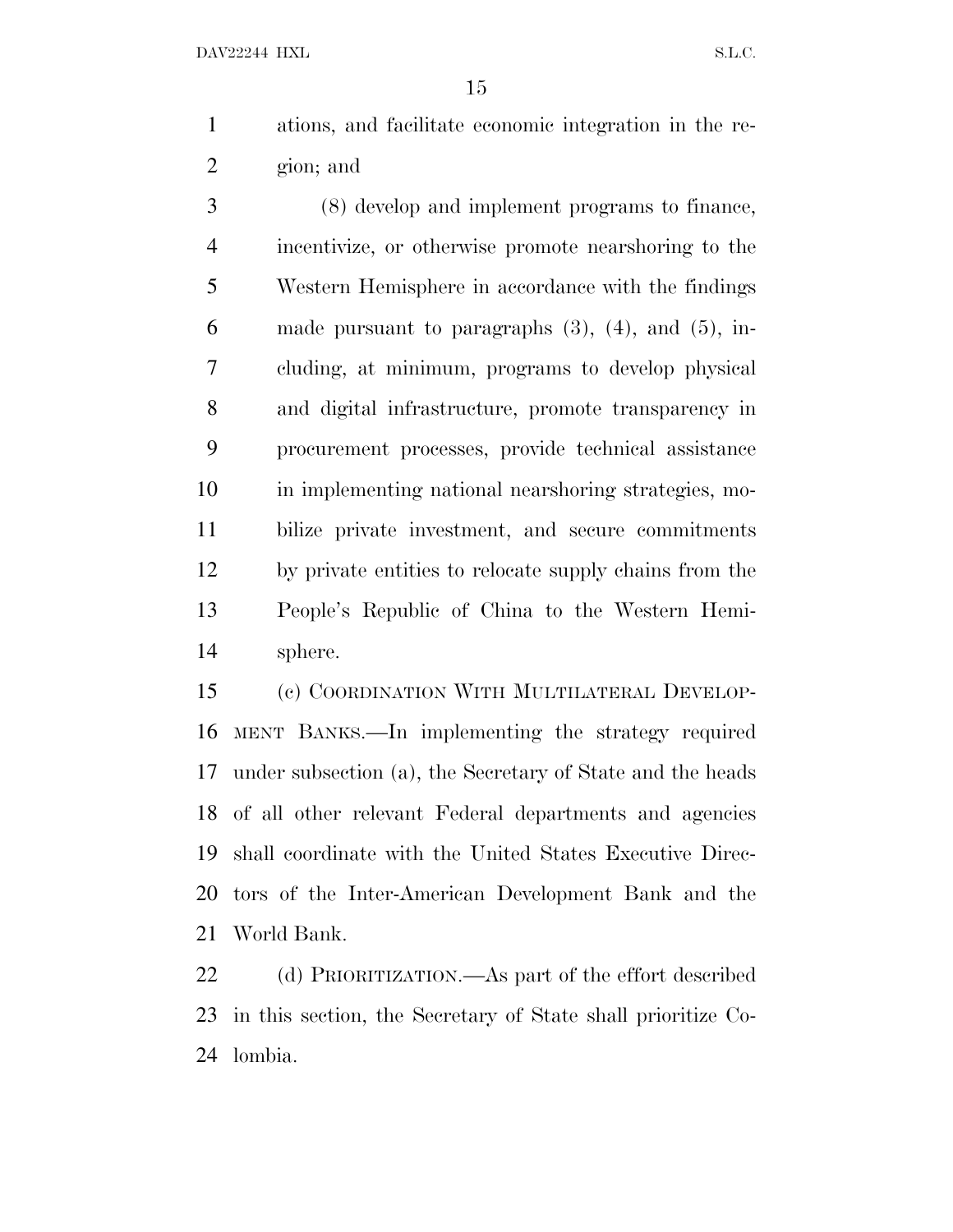(e) ANNUAL REPORT.—Not later than 180 days after the date of the enactment of this Act, and annually there- after for a period of 5 years, the Secretary of State shall submit to the Committee on Foreign Relations of the Sen- ate and the Committee on Foreign Affairs of the House of Representatives a report on the strategy required under subsection (a) and progress made in its implementation.

### **SEC. 103. UNITED STATES-COLOMBIA LABOR COMPACT.**

 (a) FINDINGS.—Congress makes the following find-ings:

 (1) In July 2020, the Government of Colombia, through the Ministry of Labor and the Department 13 of Planning, established a "Misión de Empleo" to evaluate labor market challenges and make rec- ommendations. The mission made several critical findings, including—

 (A) the majority of Colombian workers labor under precarious conditions, with few op- portunities for upward mobility, low and unsta- ble incomes, incomplete and erratic protections, and limited access to labor justice;

 (B) the number of labor inspectors in Co- lombia is 55 percent below recommendations by the International Labor Organization, and the proportion of labor judges to the population is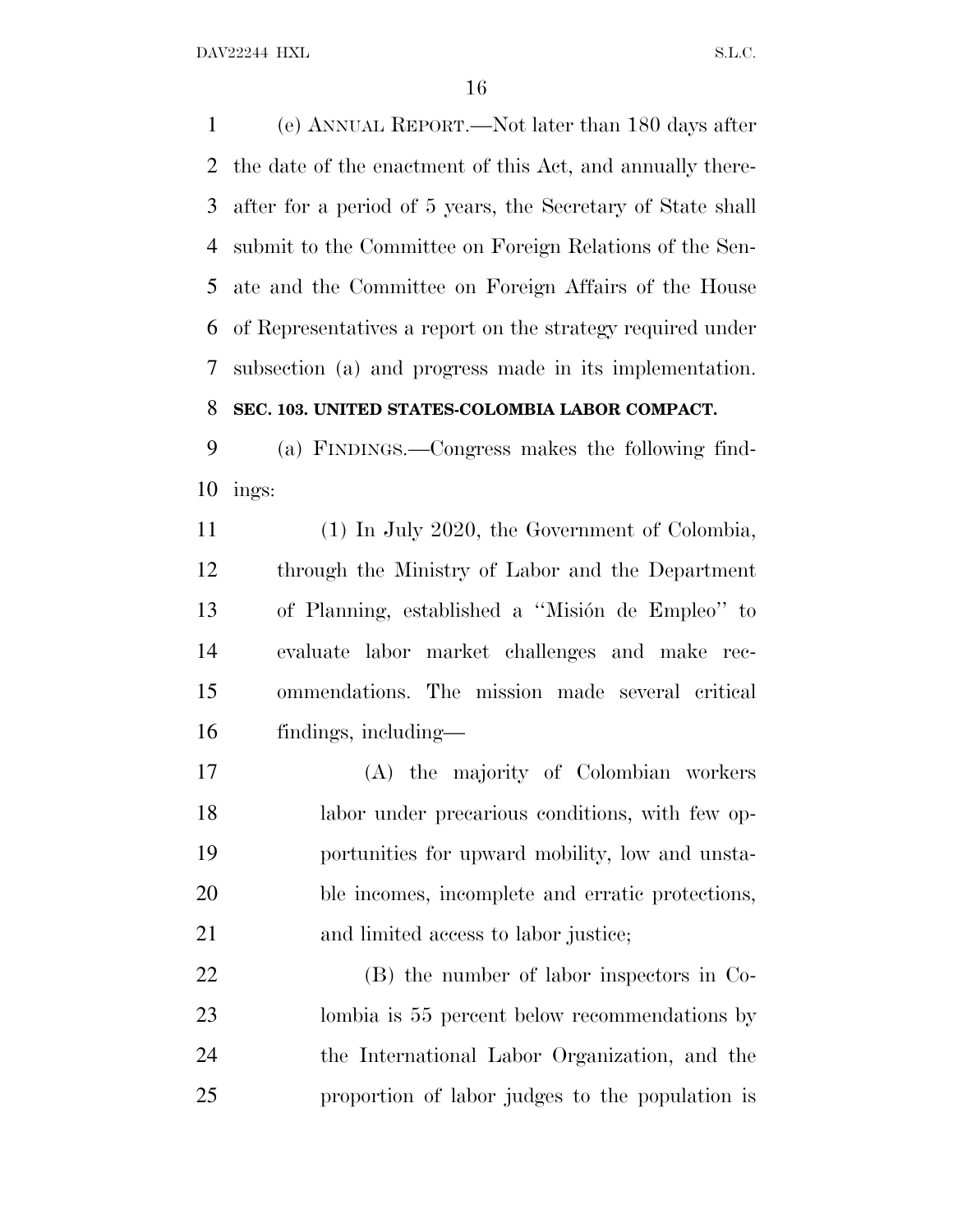83 percent below the average of Organization for Economic Cooperation and Development countries; and

 (C) capacity building is needed to strength- en the Ministry of Labor's ability to inspect labor conditions and violations and the ability of labor courts to resolve complaints.

 (b) COMPACT AUTHORITY.—The Secretary of State, in coordination with the Secretary of Labor and the United States Trade Representative, is authorized to enter into a bilateral agreement of not less than 7 years in dura- tion with the Government of Colombia to continue strengthening labor rights and labor policies in the coun- try. The agreement shall be known as the ''United States- Colombia Labor Compact'' (referred to in this section as the ''Compact'').

 (c) COMPACT ELEMENTS.—The Compact shall estab-lish a multi-year strategy to—

 (1) address the findings in the 2021 Executive 20 Report of the Misión de Empleo de Colombia;

 (2) further advance the objectives set forth under the related goals of the 2016 peace accord and the Colombian Action Plan Related to Labor Rights of April 7, 2011 (referred to in this section as the ''Labor Action Plan'');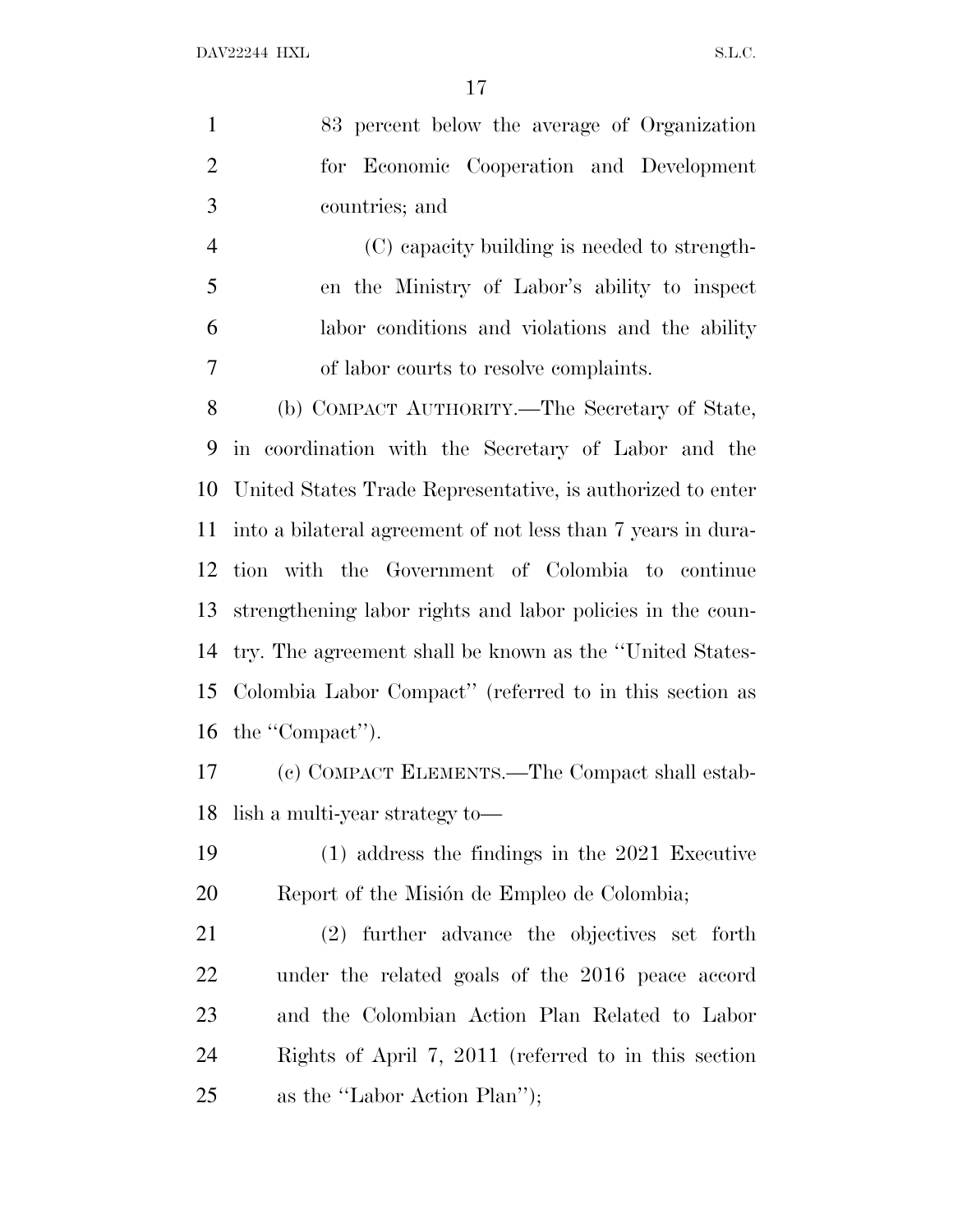| $\mathbf{1}$   | (3) promote labor formalization in Colombia;           |
|----------------|--------------------------------------------------------|
| $\overline{2}$ | (4) protect internationally recognized labor           |
| 3              | rights, including with respect to freedom of associa-  |
| $\overline{4}$ | tion, elimination of all forms of forced or compulsory |
| 5              | labor, prohibitions on child labor, and acceptable     |
| 6              | work conditions related to hours worked and occupa-    |
| 7              | tional health and safety; and                          |
| 8              | (5) address and prevent violence against labor         |
| 9              | organizations and trade unions and prosecute the       |
| 10             | perpetrators of such violence.                         |
| 11             | (d) STRATEGY REQUIREMENTS.—The strategy re-            |
| 12             | quired under subsection (c) shall—                     |
| 13             | (1) be informed by consultations with labor or-        |
| 14             | ganizations, trade unions, and companies and other     |
| 15             | private sector enterprises in the United States and    |
| 16             | Colombia;                                              |
| 17             | (2) be informed by assessments, including as-          |
| 18             | sessments by the Department of Labor's Inter-          |
| 19             | national Labor Affairs Bureau, of the areas in Co-     |
| 20             | lombia experiencing the highest incidence of labor     |
| 21             |                                                        |
|                | rights violations and violence against labor organiza- |
| 22             | tions and trade unions;                                |
| 23             | (3) identify clear and measurable goals, objec-        |
| 24             | tives, and benchmarks under the Compact to detect,     |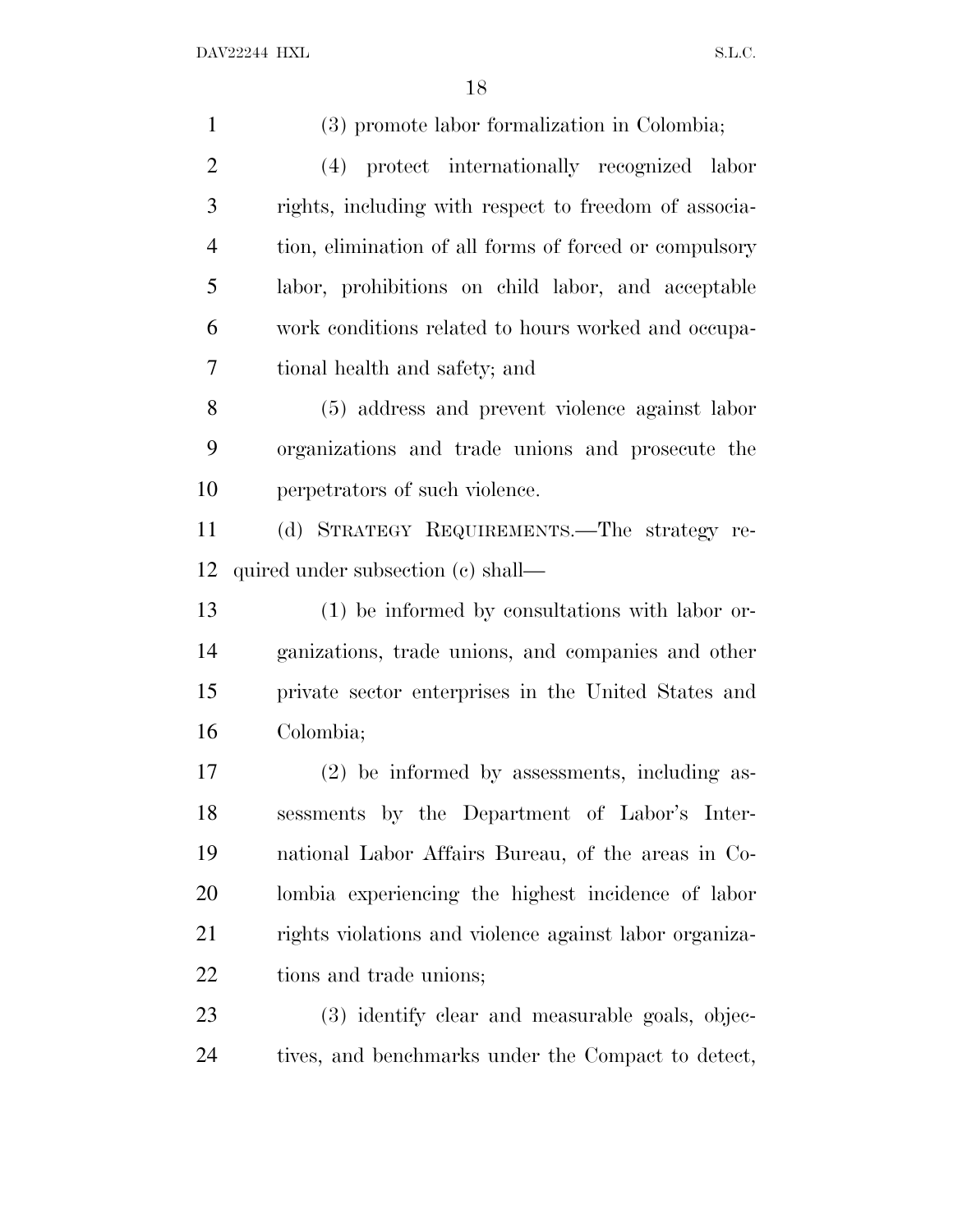| 1              | deter, and respond to labor rights violations and vio- |
|----------------|--------------------------------------------------------|
| $\overline{2}$ | lence against labor leaders;                           |
| 3              | (4) set out clear roles, responsibilities, and ob-     |
| 4              | jectives under the Compact, which shall include a de-  |
| 5              | scription of policies and financial commitments of     |
| 6              | the United States Government and the Government        |
| 7              | of Colombia;                                           |
| 8              | (5) provide for the conduct of an impact evalua-       |
| 9              | tion not later than 1 year after the conclusion of the |
| 10             | negotiations of the Compact and biannually there-      |
| 11             | after; and                                             |
|                |                                                        |

 (6) provide for a full accounting of all funds ex- pended under the Compact, which shall include full audit authority for the Office of the Inspector Gen- eral of the Department of State, the Office of the Inspector General of the United States Agency for International Development, and the Government Ac-countability Office, as appropriate.

 (e) ESTABLISHMENT OF TASK FORCE.—The Presi- dent shall establish an interagency task force to advance, monitor, enforce, and evaluate the negotiation and signing of the Compact (referred to in this section as the ''Labor Task Force''), which shall consist of—

 (1) the Secretary of State, who shall serve as the Chair;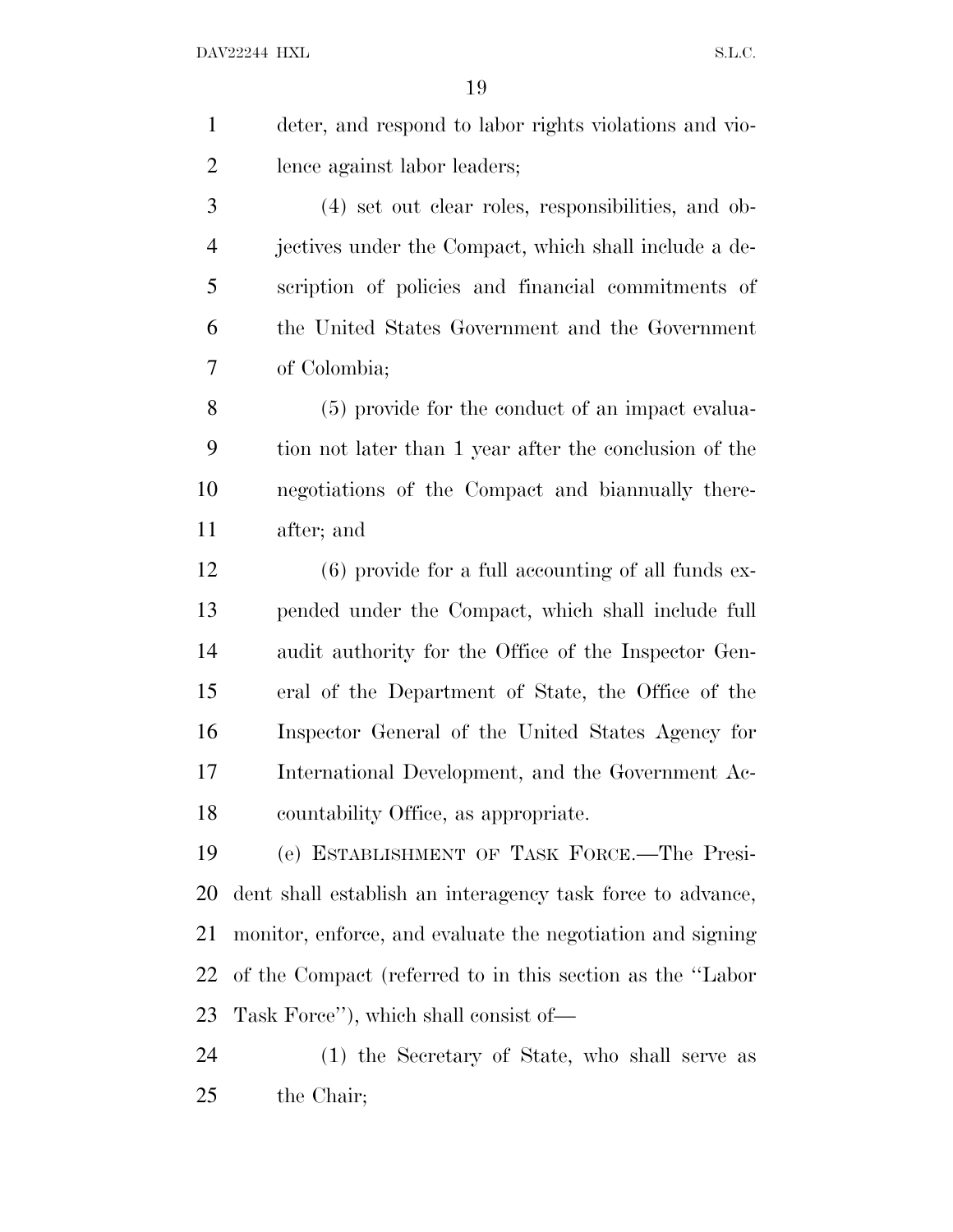| $\mathbf{1}$   | (2) the Administrator of the United States                   |
|----------------|--------------------------------------------------------------|
| $\overline{2}$ | Agency for International Development;                        |
| 3              | (3) the Secretary of Labor;                                  |
| $\overline{4}$ | (4) the United States Trade Representative;                  |
| 5              | and                                                          |
| 6              | (5) any other Federal officials as may be des-               |
| 7              | ignated by the President.                                    |
| 8              | (f) ACTIVITIES OF THE LABOR TASK FORCE.—The                  |
| 9              | Labor Task Force shall—                                      |
| 10             | (1) engage with the Government of Colombia to                |
| 11             | design and implement the Compact;                            |
| 12             | (2) engage in consultation and advocacy with                 |
| 13             | nongovernmental organizations, including labor or-           |
| 14             | ganizations and trade unions in the United States            |
| 15             | and Colombia, to advance the purposes of this sec-           |
| 16             | tion;                                                        |
| 17             | (3) assess efforts by the United States Govern-              |
| 18             | ment and the Government of Colombia to implement             |
| 19             | the Compact; and                                             |
| 20             | (4) establish regular meetings of the Labor                  |
| 21             | Task Force to ensure closer coordination across de-          |
| 22             | partments and agencies in the development of poli-           |
| 23             | cies regarding the Compact.                                  |
| 24             | (g) SPECIFIC FOCUS.—The activities described in              |
| 25             | subsection (f) shall include an in-depth analysis of the im- |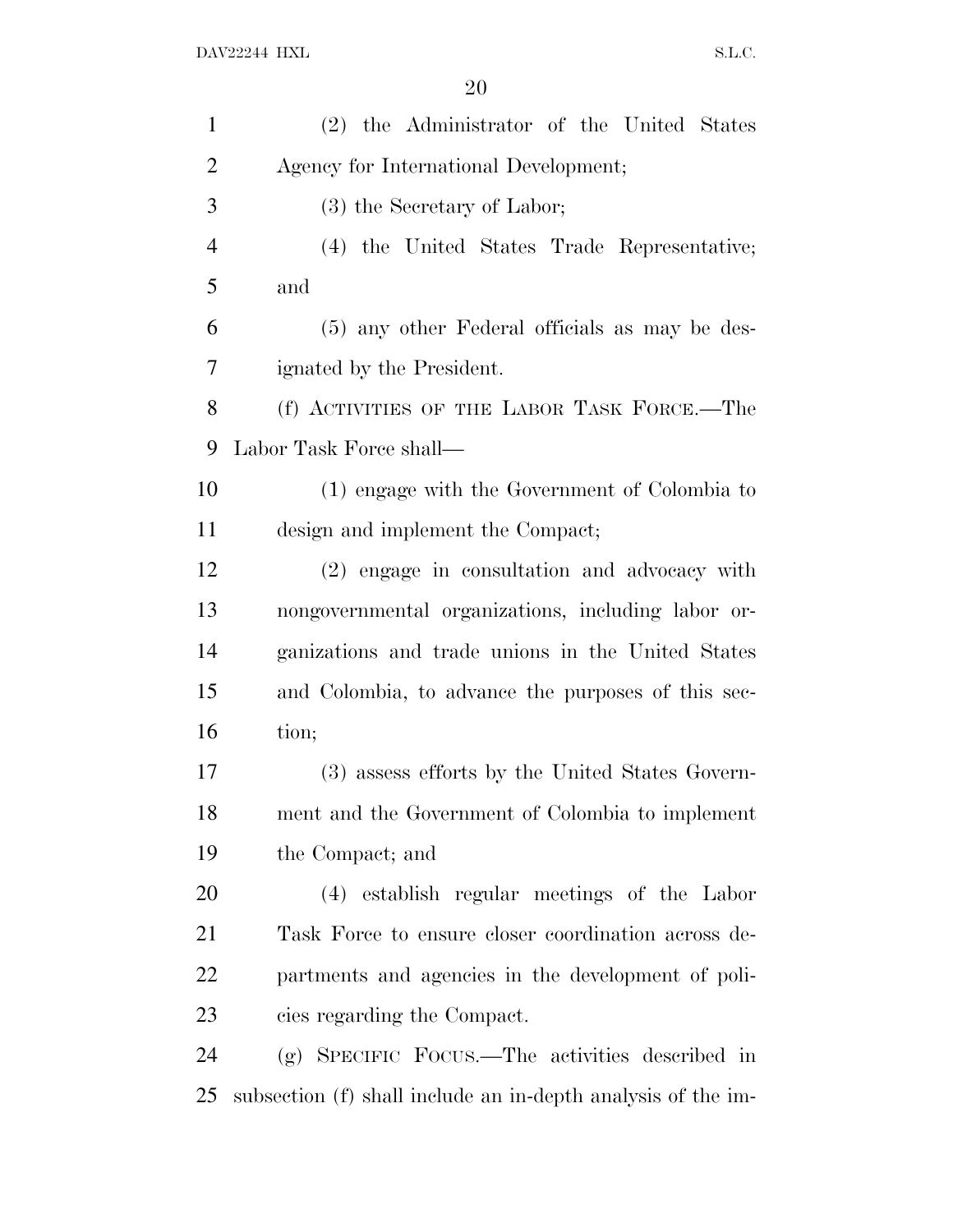pact of the United States-Colombia Trade Promotion Agreement on vulnerable populations, including women and Afro-Colombian, Indigenous, and migrant commu- nities, and recommendations on ways to ensure that those communities are better assisted and protected.

 (h) CONGRESSIONAL NOTIFICATION.—Not later than 15 days after entering into a Compact with the Govern- ment of Colombia, the Secretary of State, in coordination with the Administrator of the United States Agency for International Development and the Secretary of Labor, shall submit to the Committee on Foreign Relations of the Senate, the Committee on Finance of the Senate, the Committee on Ways and Means of the House of Rep- resentatives, and the Committee on Foreign Affairs of the House of Representatives—

- (1) a copy of the proposed Compact; and
- (2) a copy of any annexes, appendices, or imple-mentation plans related to the Compact.

 (i) REPORTS.—Not later than 1 year after entering into a Compact, and annually during the period in which the Compact is in effect, the Secretary of State, in coordi- nation with the Administrator of the United States Agen- cy for International Development, shall submit a report to the Committee on Foreign Relations of the Senate and the Committee on Foreign Affairs of the House of Rep-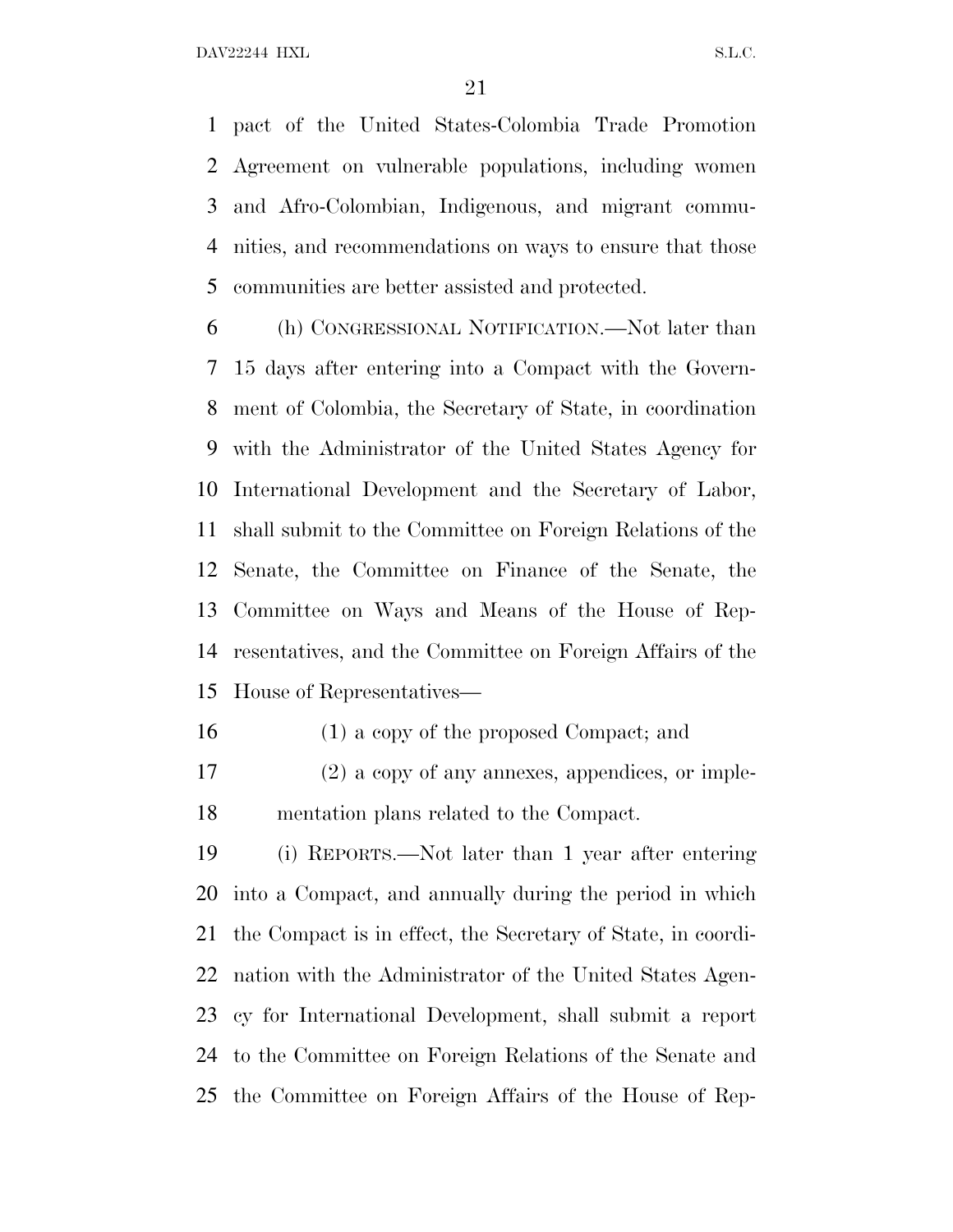resentatives that describes the progress made under the Compact and includes recommendations for strengthening United States implementation of the Compact.

#### **SEC. 104. SUPPORTING EFFORTS TO COMBAT CORRUPTION.**

 (a) TECHNICAL ASSISTANCE.—The Secretary of State shall engage with the Government of Colombia for the purpose of developing and implementing a multi-year strategy, including through the provision of technical as- sistance, to combat corruption and address the misuse of public resources. The Secretary of State shall consult with the Administrator of the United States Agency for Inter- national Development and the Secretary of the Treasury in the development of the strategy.

 (b) ELEMENTS.—The strategy required under sub-section (a) shall—

 (1) assess the scope of public and private sector corruption in Colombia, including specific cases of significant corruption;

 (2) provide technical assistance for the purposes of combating corruption and increasing transparency in Colombia;

 (3) develop and implement programming to support investigative journalism, protection of jour- nalists reporting on public and private sector corrup-tion, civil society anti-corruption initiatives;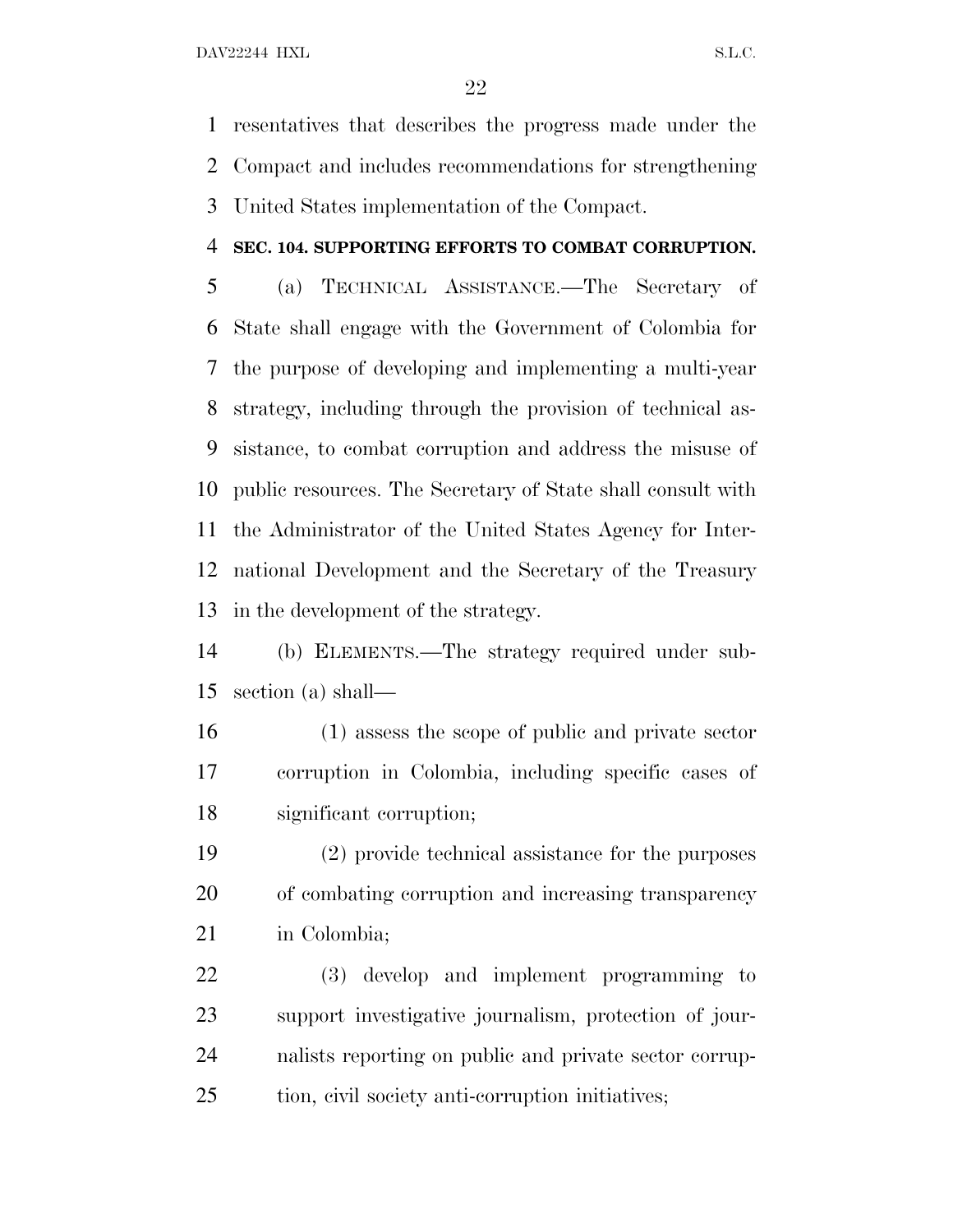(4) consult and advocate with nongovernmental organizations and the private sector to advance the purposes of this section; and

 (5) establish regular United States interagency meetings to ensure closer coordination across United States departments and agencies in the development of policies regarding transparency and corruption in Colombia.

 (c) BRIEFINGS.—Not later than 180 days after the date of the enactment of this Act, the Secretary of State shall brief the Committee on Foreign Relations of the Sen- ate and the Committee on Foreign Affairs of the House of Representatives on the strategy required under sub- section (a). Not later than 1 year after the briefing on the strategy, and annually thereafter, the Secretary of State shall brief the committees on the implementation of the strategy.

#### **SEC. 105. INCREASING ENGLISH LANGUAGE PROFICIENCY.**

 (a) PARTNERSHIP AUTHORIZED.—The Secretary of State and the Administrator of the United States Agency for International Development are authorized to establish a 5-year public-private partnership to support—

 (1) innovative in-country solutions for improv- ing English language proficiency among primary and secondary school teachers in Colombia; and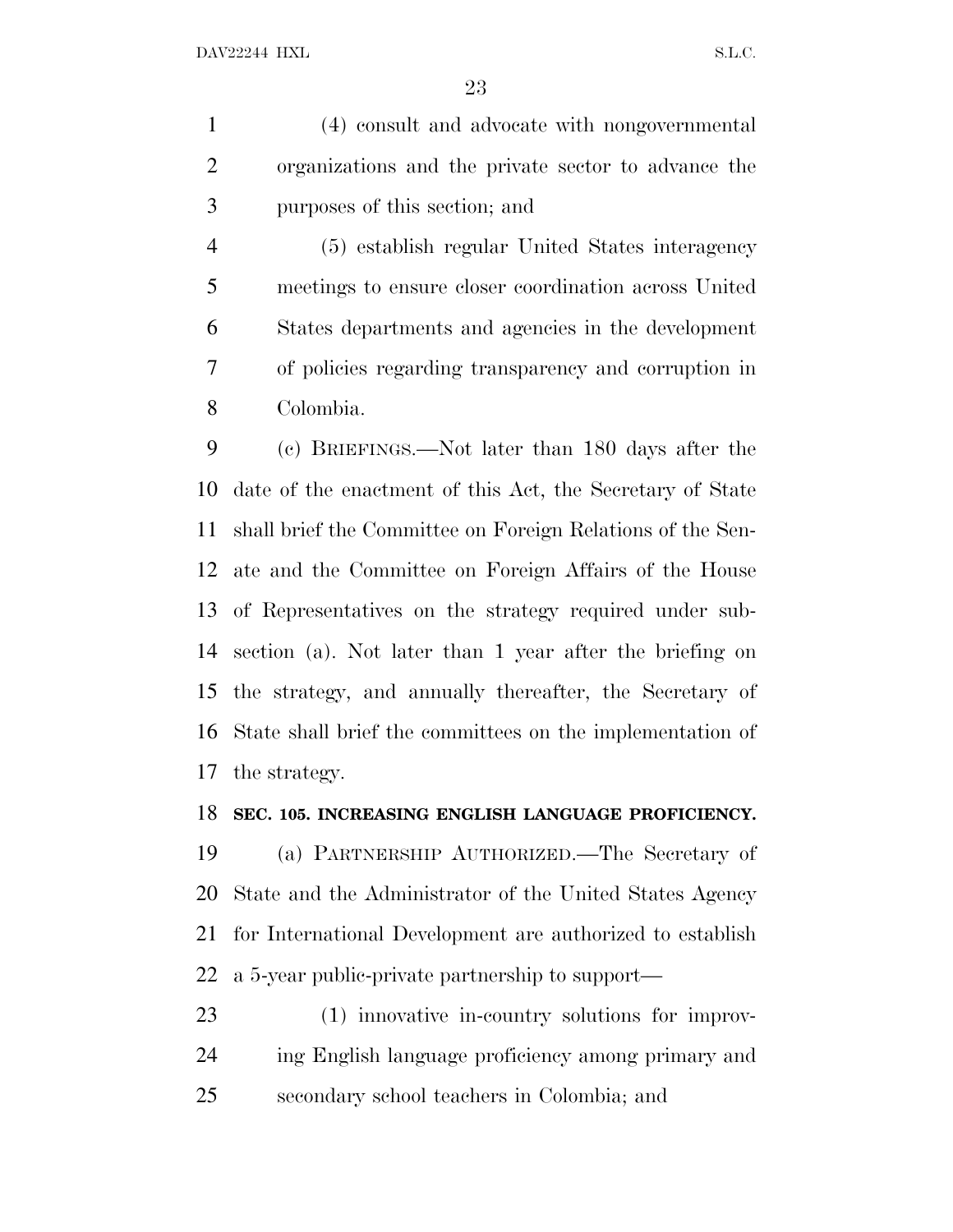(2) the creation of English language accelerator courses, including specialized courses in business and technology.

 (b) ELEMENTS.—In designing and implementing the partnership authorized under subsection (a), the Secretary of the State and the Administrator of the United States Agency for International Development shall—

 (1) complement ongoing efforts by the Ministry of Education of Colombia and other relevant institu-tions;

 (2) target teachers from schools in low-income communities and underrepresented communities, in- cluding Afro-Colombian and Indigenous commu-nities; and

 (3) consult with the Government of Colombia, civil society, and academia.

 (c) PURPOSE.—The purpose of the partnership au- thorized under subsection (a) is to increase English lan- guage proficiency among primary and secondary school teachers, enhance teachers' use of emerging digital tech- nologies for English language learning, and ensure con- tinuity of teacher development, thereby increasing student outcomes and the ability of Colombian youth to access higher education and higher quality livelihoods.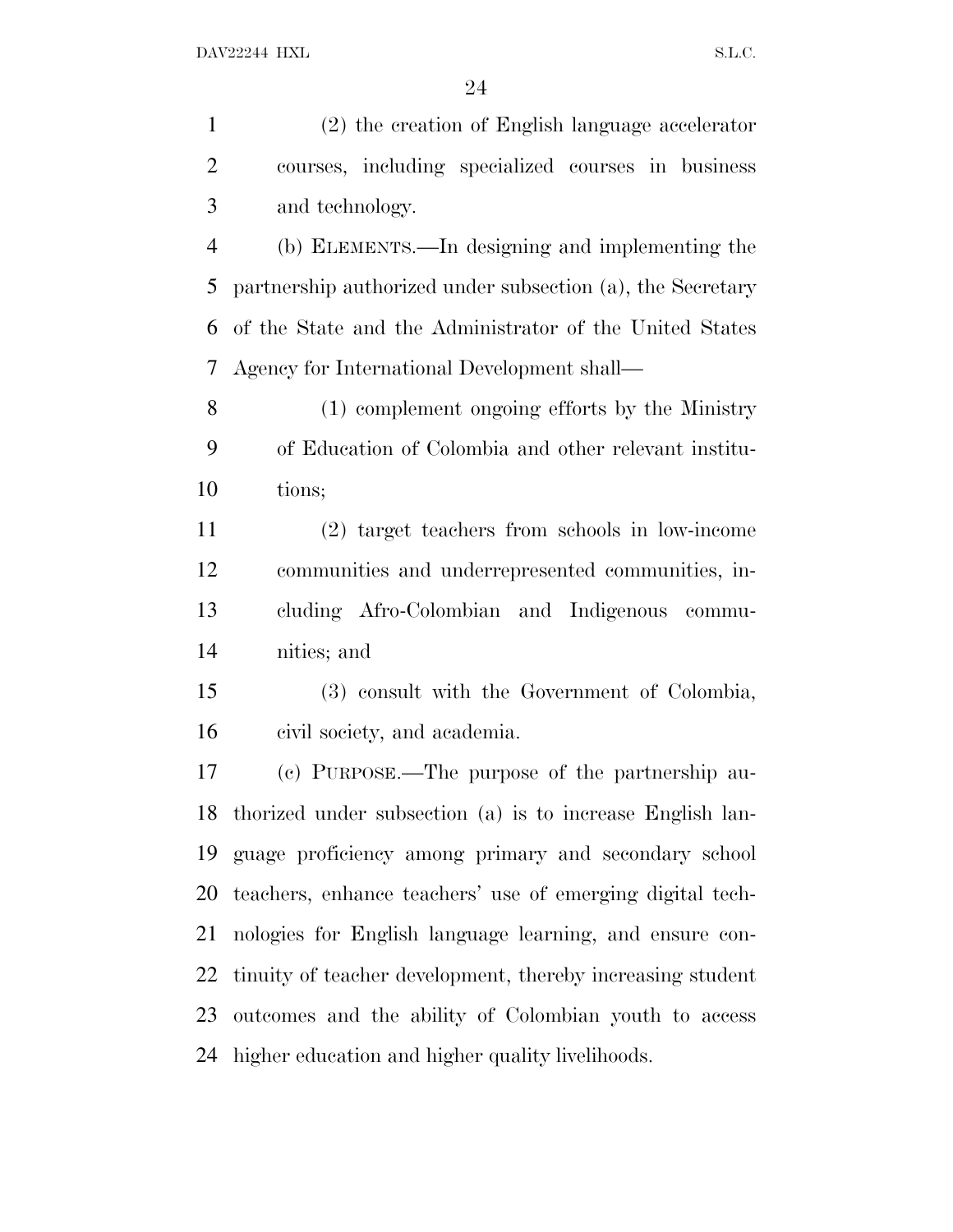(d) AUTHORIZATION OF APPROPRIATIONS.—There is authorized to be appropriated to the United States Agency for International Development \$12,000,000 for each of fiscal years 2023 through 2027 for the creation of the partnership authorized under subsection (a).

 (e) MONITORING AND EVALUATION FRAMEWORK.— Not later than 1 year after the date of the enactment of this Act, the Secretary of State and the Administrator of the United States Agency for International Development shall jointly submit to the Committee on Foreign Rela- tions of the Senate and the Committee on Foreign Affairs of the House of Representatives a monitoring and evalua- tion framework that includes objectives and indicators re-lated to the partnership authorized under subsection (a).

 (f) ASSESSMENTS OF PARTNERSHIP IMPACT.—Not later than 2 years and 5 years after the date of the enact- ment of this Act, the Secretary of State and the Adminis- trator of the United States Agency for International De- velopment shall jointly submit to the Committee on For- eign Relations of the Senate and the Committee on For- eign Affairs of the House of Representatives a comprehen- sive assessment on the impact of the partnership author- ized under subsection (a) that uses the monitoring and evaluation framework submitted pursuant to subsection (e).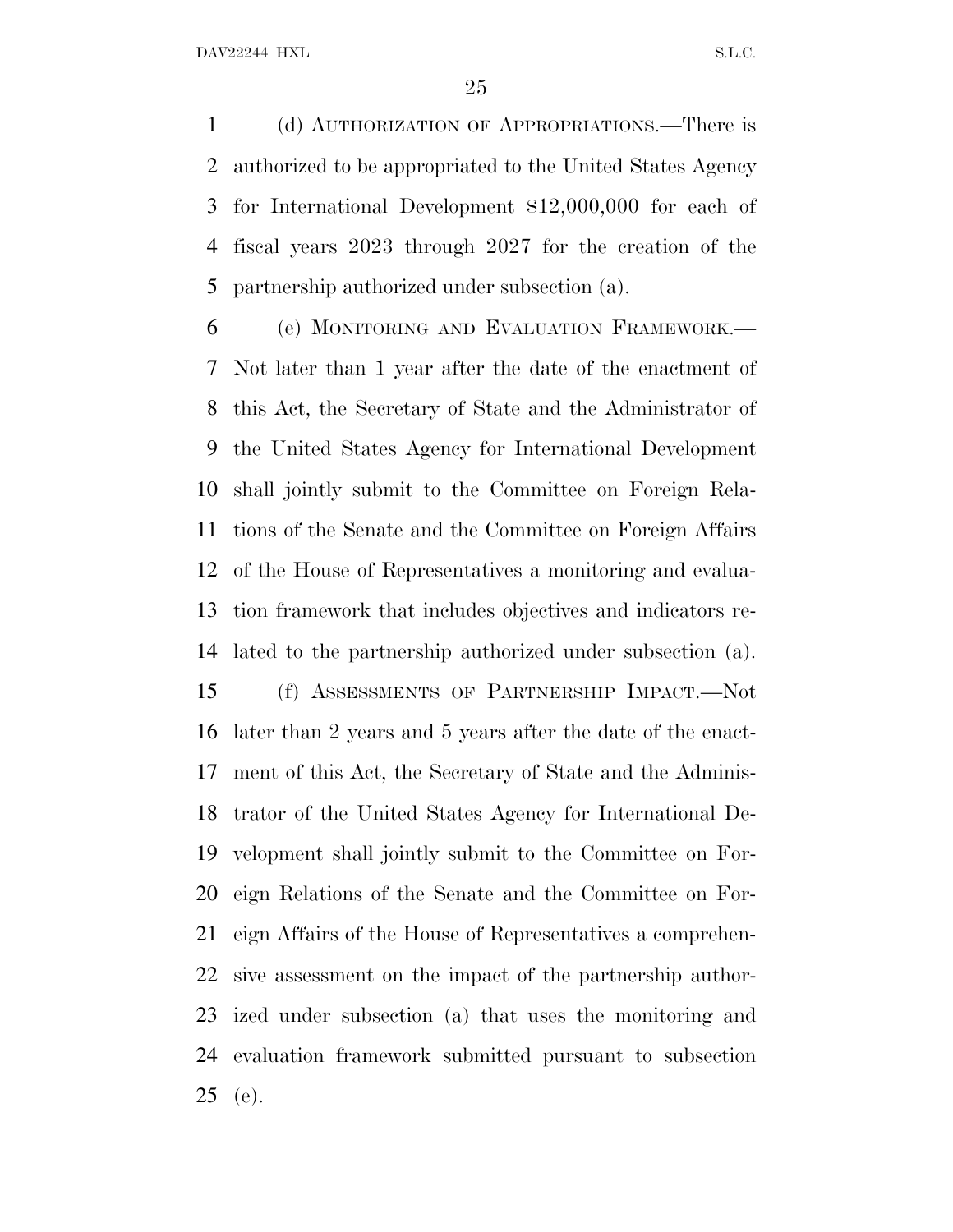DAV22244 HXL S.L.C.

 (g) BRIEFING.—Not later than 180 days after the date of the enactment of this Act, the Secretary of State and the Administrator of the United States Agency for International Development shall brief the Committee on Foreign Relations of the Senate and the Committee on Foreign Affairs of the House of Representatives regarding the progress achieved in advancing the partnership au-thorized under subsection (a).

#### **SEC. 106. PARTNERSHIP FOR STEM EDUCATION.**

 (a) I<sup>N</sup> GENERAL.—The United States Administrator of the United States Agency for International Develop- ment shall support Colombia's Ministry of Education in the development of K–12 STEM curricula, the develop- ment of a STEM teacher education and degree program at public schools, and the training of 10,000 new K–12 public school educators, including in underrepresented and Afro-Colombian and Indigenous communities.

 (b) COORDINATION.—In designing and implementing the program required under subsection (a), the Adminis- trator of the United States Agency for International De- velopment shall coordinate with the Chief Executive Offi- cer of the Millennium Challenge Corporation and the Chief Executive Officer of the Peace Corps.

 (c) AUTHORIZATION.—There is authorized to be ap-propriated to the United States Agency for International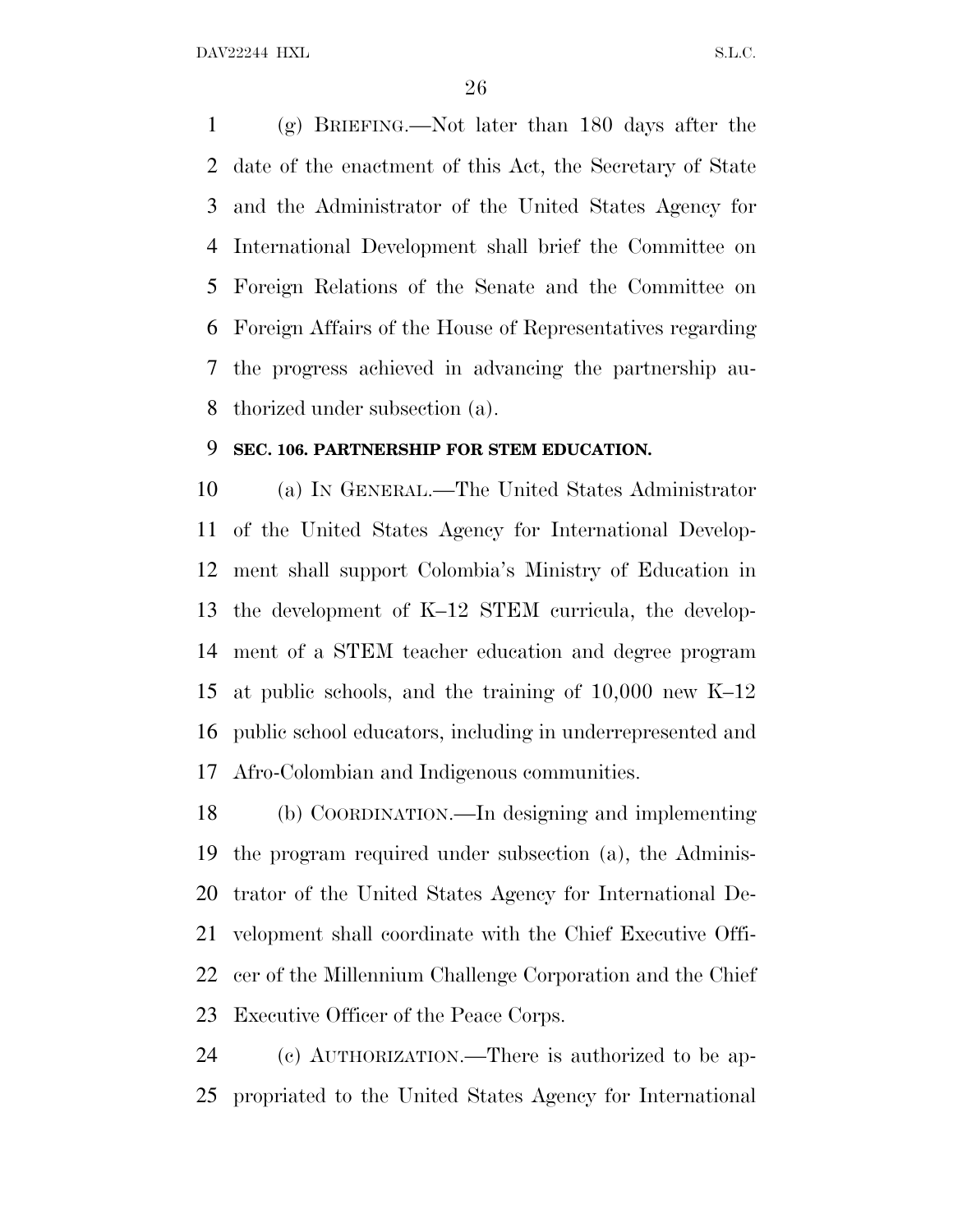DAV22244 HXL S.L.C.

 Development \$10,000,000 for each of fiscal years 2023 through 2027 for the creation of the program authorized under subsection (a).

 (d) BRIEFINGS.—Not later than 180 days after the date of the enactment of this Act, and annually thereafter, the Administrator of the United States Agency for Inter- national Development shall brief the Committee on For- eign Relations of the Senate and the Committee on For- eign Affairs of the House of Representatives on the results of the program required under subsection (a).

#### **SEC. 107. SUPPORTING WOMEN ENTREPRENEURS.**

 (a) I<sup>N</sup> GENERAL.—The Secretary of State and the Administrator of the United States Agency for Inter- national Development shall design and implement a new program to promote women's entrepreneurship through initiatives that—

 (1) promote policies and legislative efforts to re- duce barriers to women's entrepreneurship and wom- en's ownership of small and medium sized enter-prises;

 (2) increase access to credit and financing; and (3) provide training and mentorship to women entrepreneurs, including women from Afro-Colom-bian and Indigenous communities.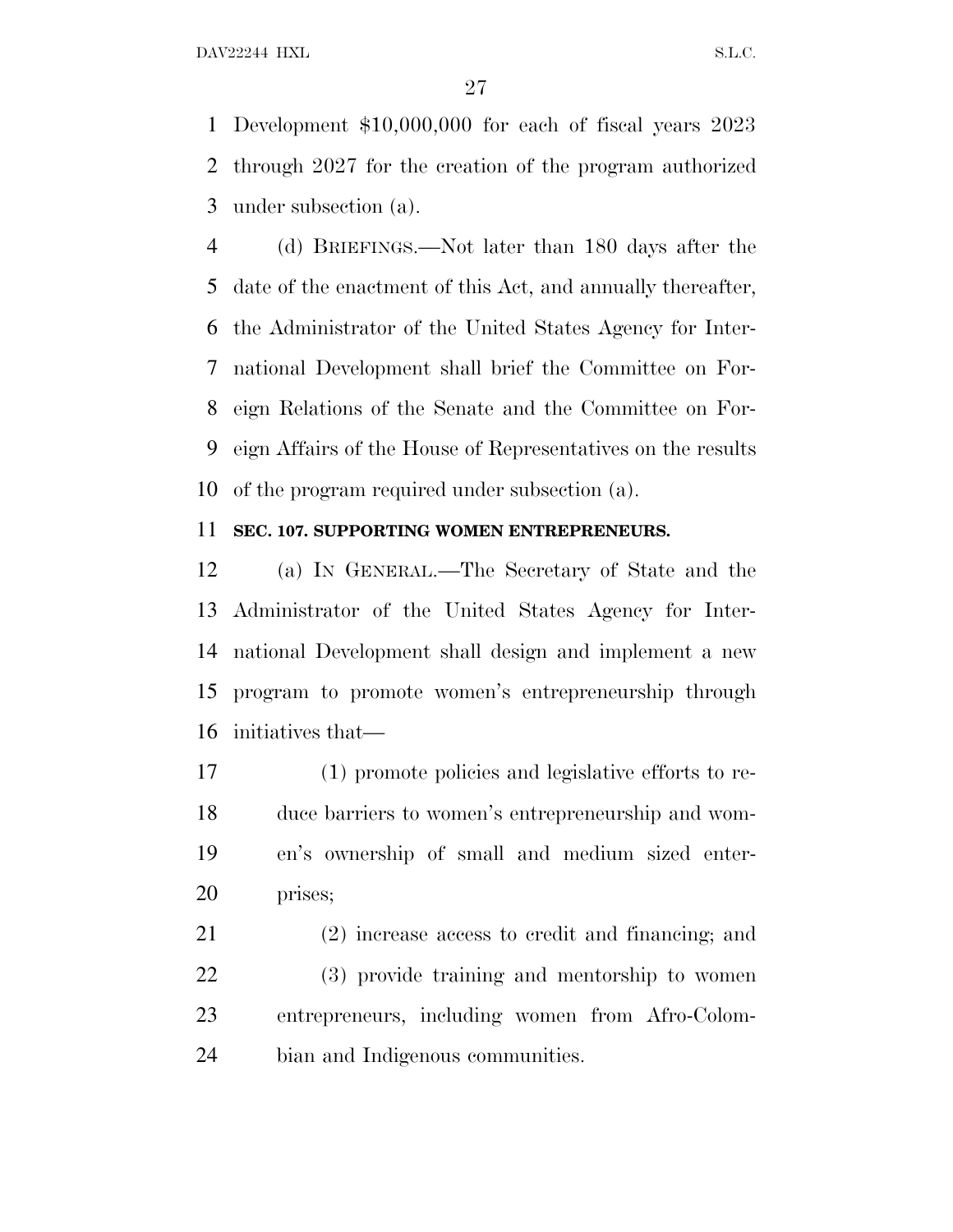(b) COORDINATION.—In designing and implementing the program required under subsection (a), the Secretary of State and the Administrator of the United States Agen- cy for International Development shall coordinate with the Chief Executive Officer of the United States International Development Finance Corporation.

 (c) BRIEFINGS.—Not later than 180 days after the date of the enactment of this Act, and annually thereafter, the Secretary of State and the Administrator of the United States Agency for International Development shall brief the Committee on Foreign Relations of the Senate and the Committee on Foreign Affairs of the House of Representatives on the results of the program required under subsection (a).

### **SEC. 108. SUPPORTING WOMEN AND GIRLS IN SCIENCE AND TECHNOLOGY.**

 (a) I<sup>N</sup> GENERAL.—The Secretary of State shall es- tablish TechWomen and TechGirls programs designed to empower and inspire women and girls from Latin America and the Caribbean to advance careers in science and tech-nology.

 (b) PARTICIPATION.—In carrying out subsection (a), the Secretary of State shall—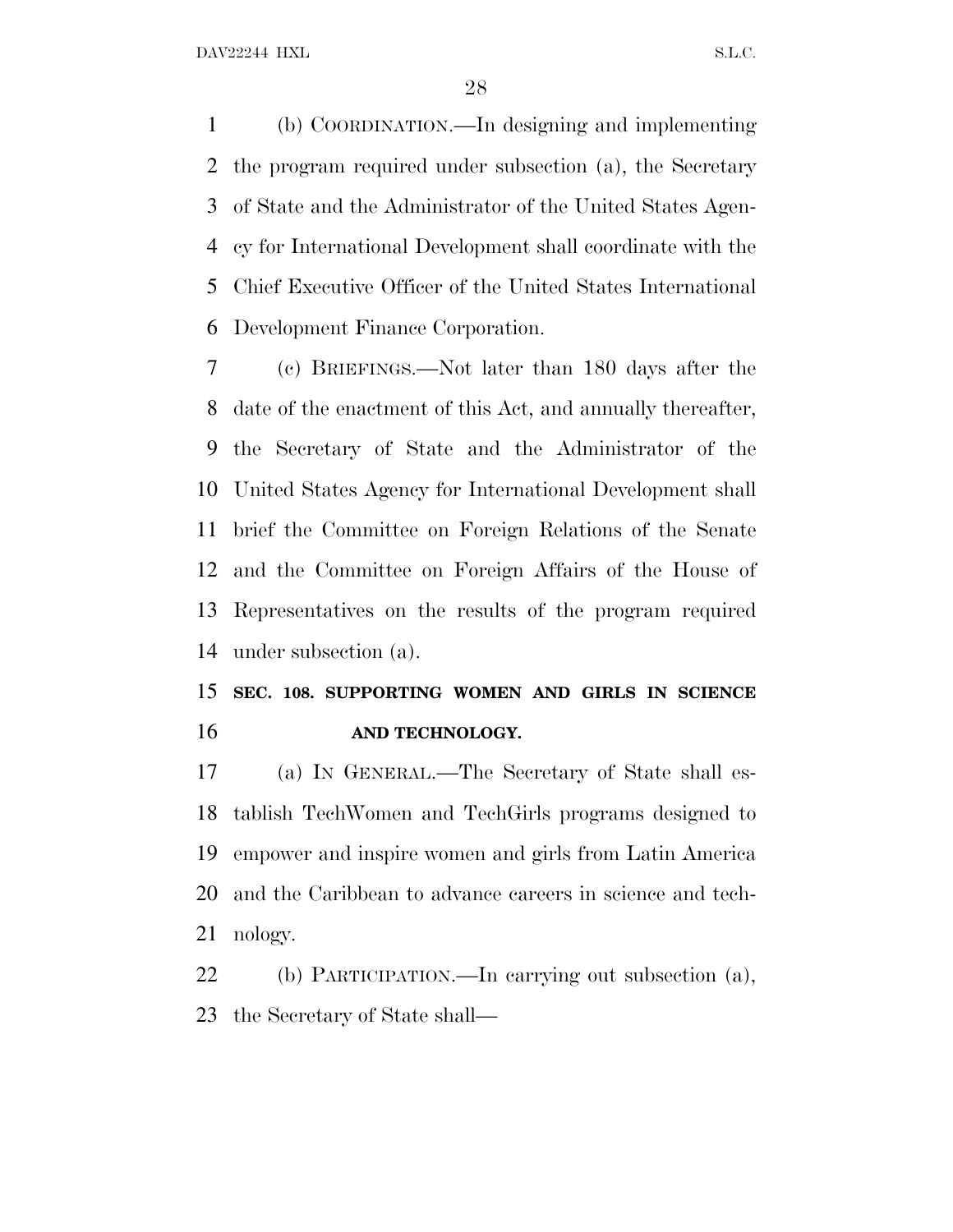(1) during the first 5 years of the programs, prioritize the participation of Colombian women and girls; and

 (2) take steps to include underrepresented women and girls from across Latin America and the Caribbean, including women from low income and underrepresented communities, including Afro-Co- lombian and Indigenous communities, in the pro-grams.

 (c) AUTHORIZATION OF APPROPRIATIONS.—There is authorized to be appropriated \$1,000,000 for fiscal year 2023 to carry out this section.

# **TITLE II—ADVANCING PEACE AND DEMOCRATIC GOVERN-ANCE IN COLOMBIA**

### **SEC. 201. SUPPORTING PEACE AND JUSTICE.**

 (a) POLICY.—It is the policy of the United States to support peace, justice, and democratic governance in Co- lombia, including the full and timely implementation of the 2016 peace accord.

21 (b) EVALUATION FRAMEWORK.—

22 (1) IN GENERAL.—Not later than 180 days after the date of the enactment of this Act, the Sec- retary of State, in consultation with the Adminis-trator of the United States Agency for International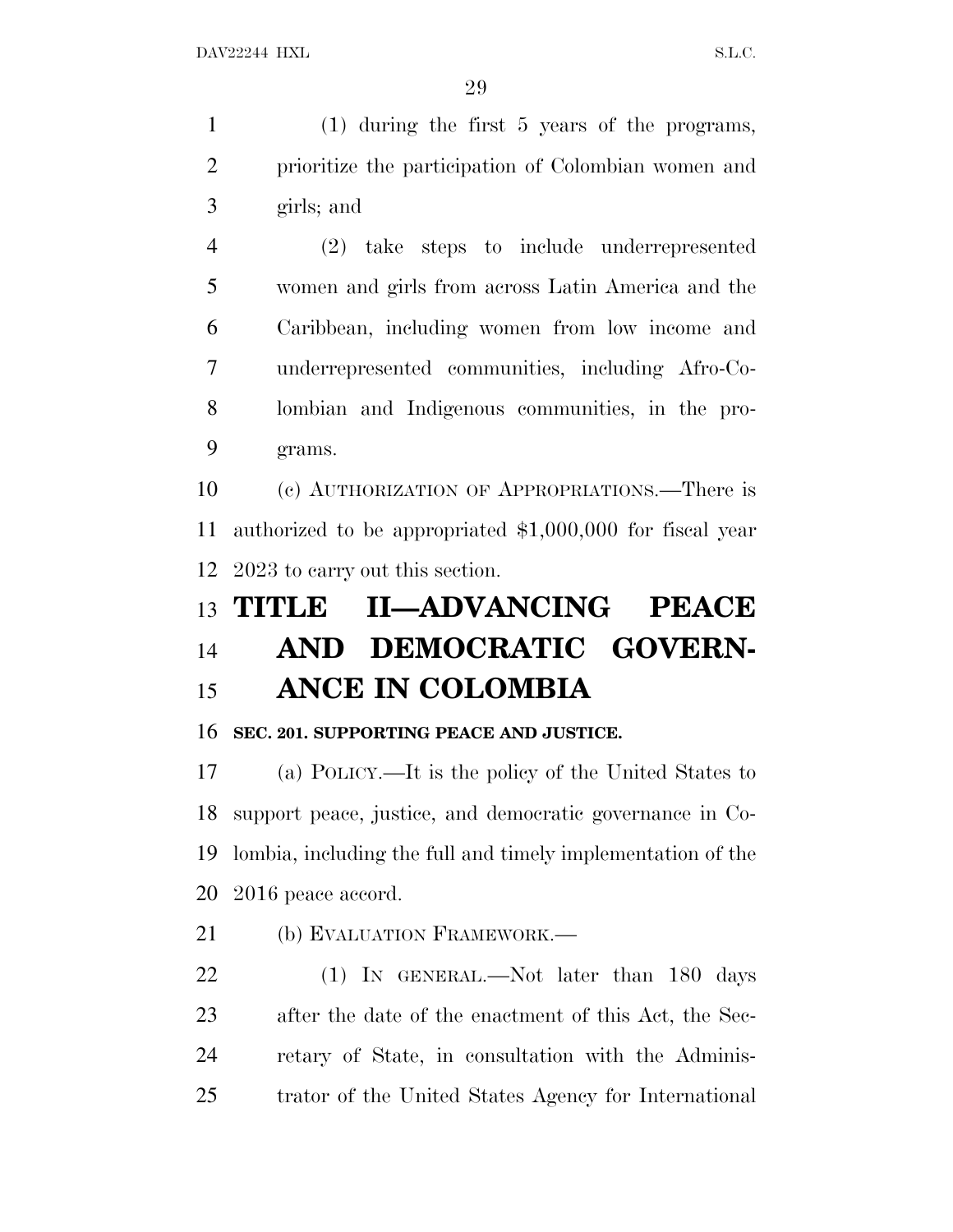Development, shall submit to the Committee on For- eign Relations of the Senate and the Committee on Foreign Affairs of the House of Representatives an evaluation framework that assesses the impact of United States diplomatic engagement and foreign assistance programming in support of the peace process in Colombia.

 (2) CONSULTATION.—The Secretary of State, in consultation with the Administrator of the United States Agency for International Development, shall consult with the Committee on Foreign Relations of the Senate and the Committee on Foreign Affairs of the House of Representatives on the development of the evaluation framework required under paragraph (1).

#### **SEC. 202. ADVANCING INTEGRATED RURAL DEVELOPMENT.**

 (a) SUPPORTING AGRICULTURAL COOPERATIVES.— The Secretary of State, in coordination with the Adminis- trator of the United States Agency for International De- velopment, the Chief Executive Officer of the United States International Development Finance Corporation, and the Secretary of Commerce, and in consultation with the Chief Executive Officer of the Inter-American Founda- tion, shall develop and implement programs to support the ability of rural cooperatives in conflict-affected areas of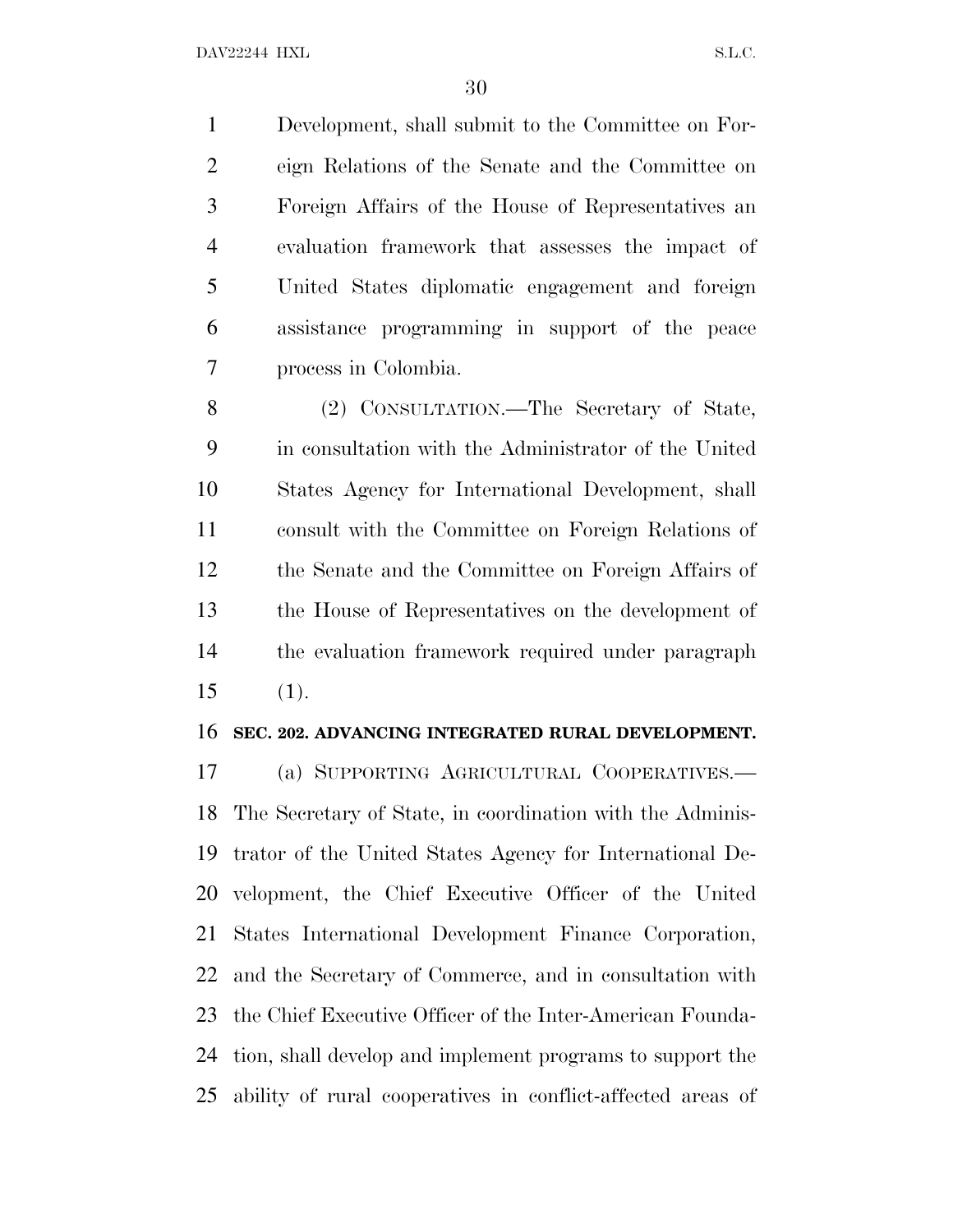| $\mathbf 1$    | Colombia to bring products into national and international    |
|----------------|---------------------------------------------------------------|
| $\overline{2}$ | markets by—                                                   |
| 3              | $(1)$ supporting research;                                    |
| $\overline{4}$ | $(2)$ developing new skills;                                  |
| 5              | (3) building resilience capacities, including ca-             |
| 6              | pacity to adapt to the effects of climate change;             |
| 7              | (4) integrating best practices in sustainable ag-             |
| 8              | riculture;                                                    |
| 9              | (5) promoting standardization and quality con-                |
| 10             | trol;                                                         |
| 11             | (6) supporting commercialization;                             |
| 12             | (7) enabling access to financing; and                         |
| 13             | (8) promoting access to markets.                              |
| 14             | (b) PRIORITIZATION.—Programs required under sub-              |
| 15             | section (a) shall prioritize communities seeking to shift     |
| 16             | away from illicit economies, including such economies re-     |
| 17             | lated to the trafficking of narcotics, wildlife, minerals and |
|                | 18 other natural resources, and other goods.                  |
| 19             | (c) CONSULTATION.—In developing the programs re-              |
| 20             | quired under subsection (a), the Secretary of State shall     |
| 21             | consult with representatives of the Government of Colom-      |
| 22             | bia, the private sector, human rights, labor, and humani-     |
| 23             | tarian organizations, and underrepresented populations        |
| 24             | including women, Indigenous populations, and Afro-Co-         |
| 25             | lombians.                                                     |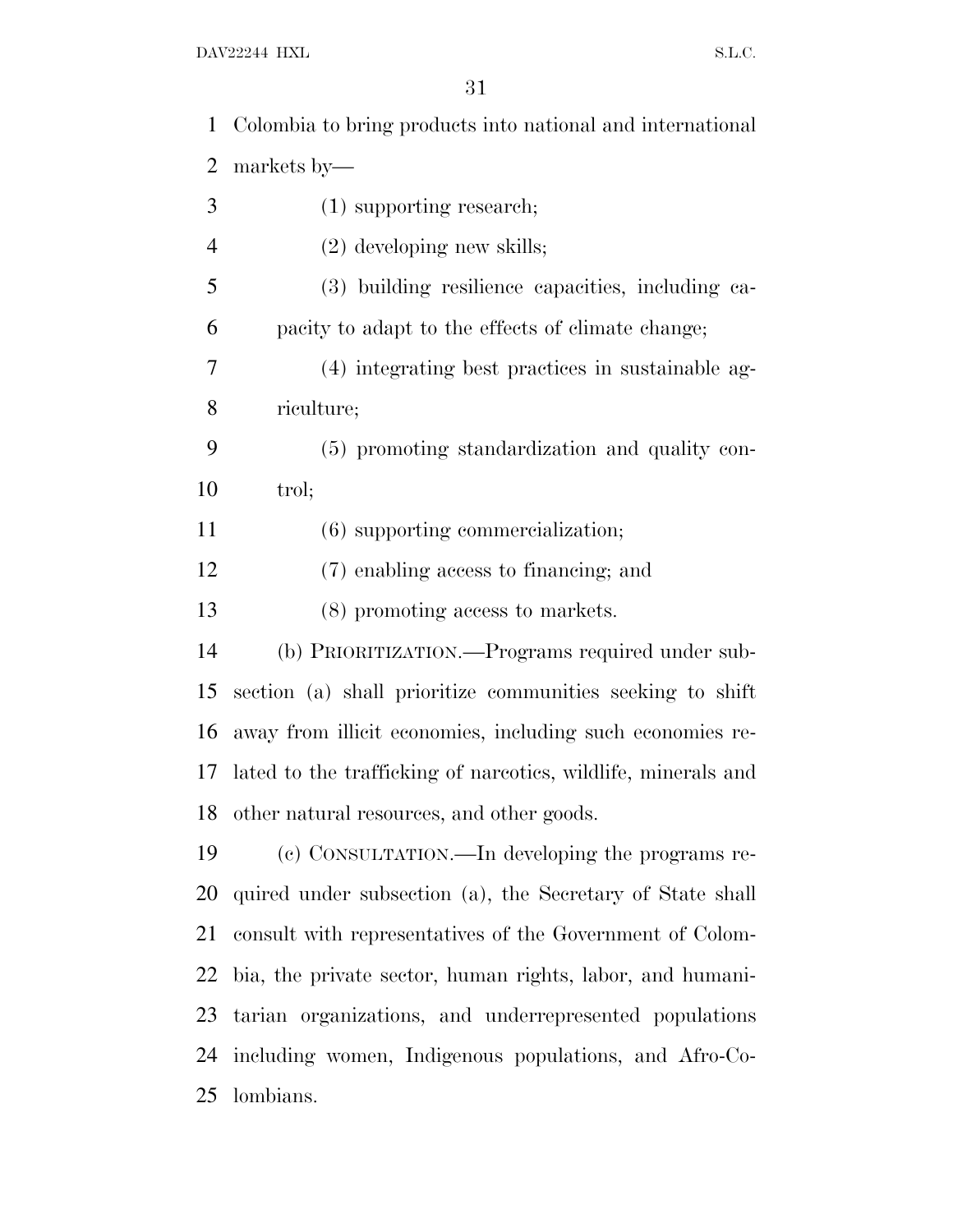(d) AUTHORIZATION OF APPROPRIATIONS.—There is authorized to be appropriated to the Secretary of State and the Administrator of the United States Agency for International Development \$10,000,000 for each of fiscal years 2023 and 2024 to carry out the programs required under subsection (a).

 (e) BRIEFINGS.—Not later than 180 days after the date of the enactment of this Act, and every 180 days thereafter, the Secretary of State, the Administrator of the United States Agency for International Development, and the Chief Executive Officer of the United States International Development Finance Corporation shall brief the Committee on Foreign Relations of the Senate and the Committee on Foreign Affairs of the House of Representatives regarding the progress achieved in ad-vancing the programs required under subsection (a).

## **SEC. 203. EMPOWERING AFRO-COLOMBIAN AND INDIGE-**

#### **NOUS COMMUNITIES IN COLOMBIA.**

 (a) I<sup>N</sup> GENERAL.—The Secretary of State, in coordi- nation with the Administrator of the United States Agen- cy for International Development and the Chief Executive Officer of the United States International Development Finance Corporation, and in consultation with the Chief Executive Officer of the Inter-American Foundation, shall develop and implement initiatives to—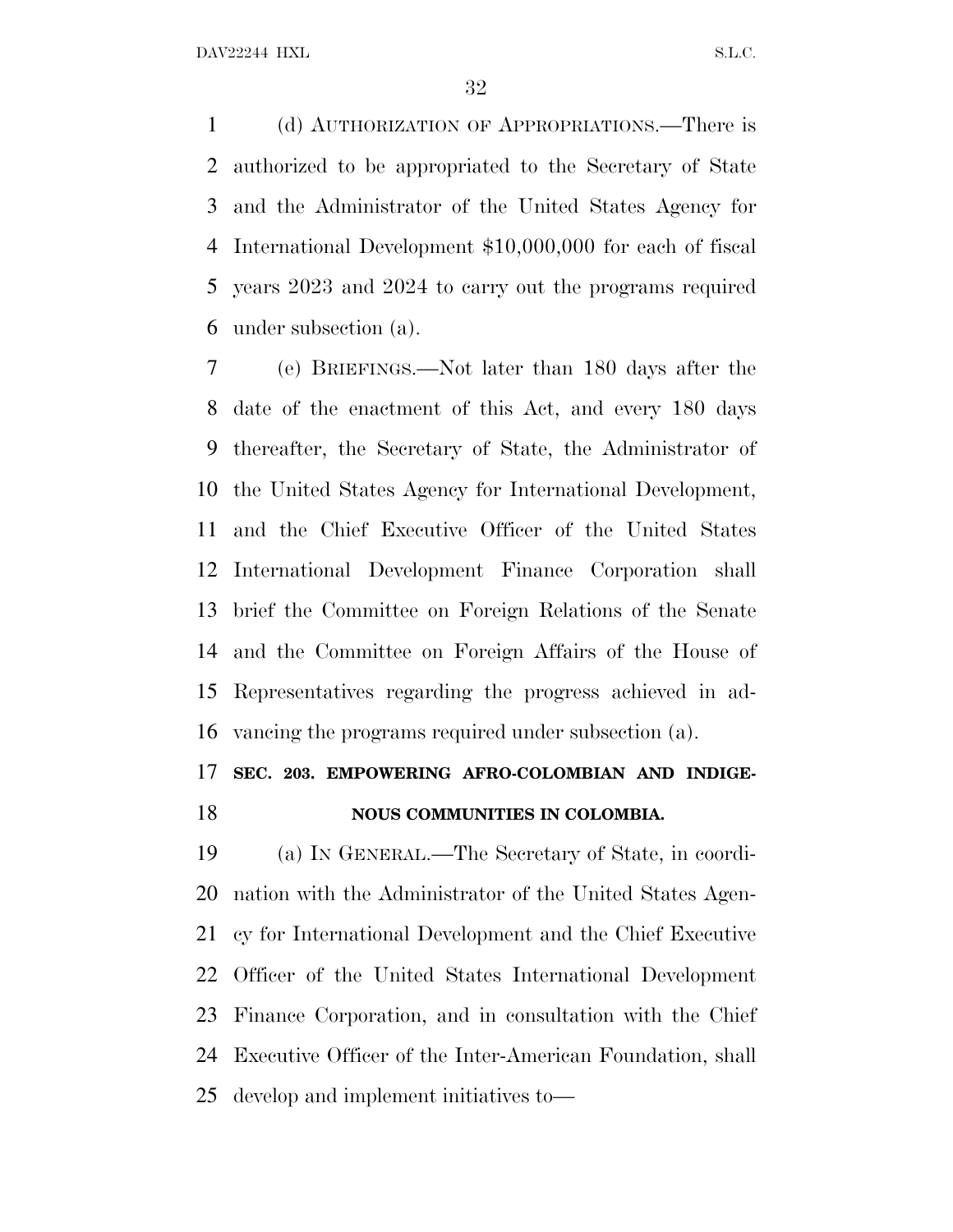(1) support the implementation of the ethnic chapter of Colombia's 2016 peace accord, which safeguards the rights of the Indigenous and Black populations of Colombia; (2) provide technical assistance and capacity- building support to Afro-Colombian community councils in Colombia; (3) increase the participation of individuals from Afro-Colombian and Indigenous communities in existing bilateral initiatives and in educational and cultural exchange programs of the Department of State and the United States Agency for Inter- national Development; and (4) increase access to finance and credit for small- and medium-sized businesses owner by Afro- Colombian and Indigenous entrepreneurs. (b) PRIORITIZATION.—During the 5-year period be- ginning on the date of the enactment of this Act— (1) the Administrator of the United States Agency for International Development shall dedicate not less than 10 percent of the amounts appro- priated to the United States Agency for Inter- national Development and allocated for Colombia to programs that empower and support Afro-Colombian

and Indigenous communities in Colombia; and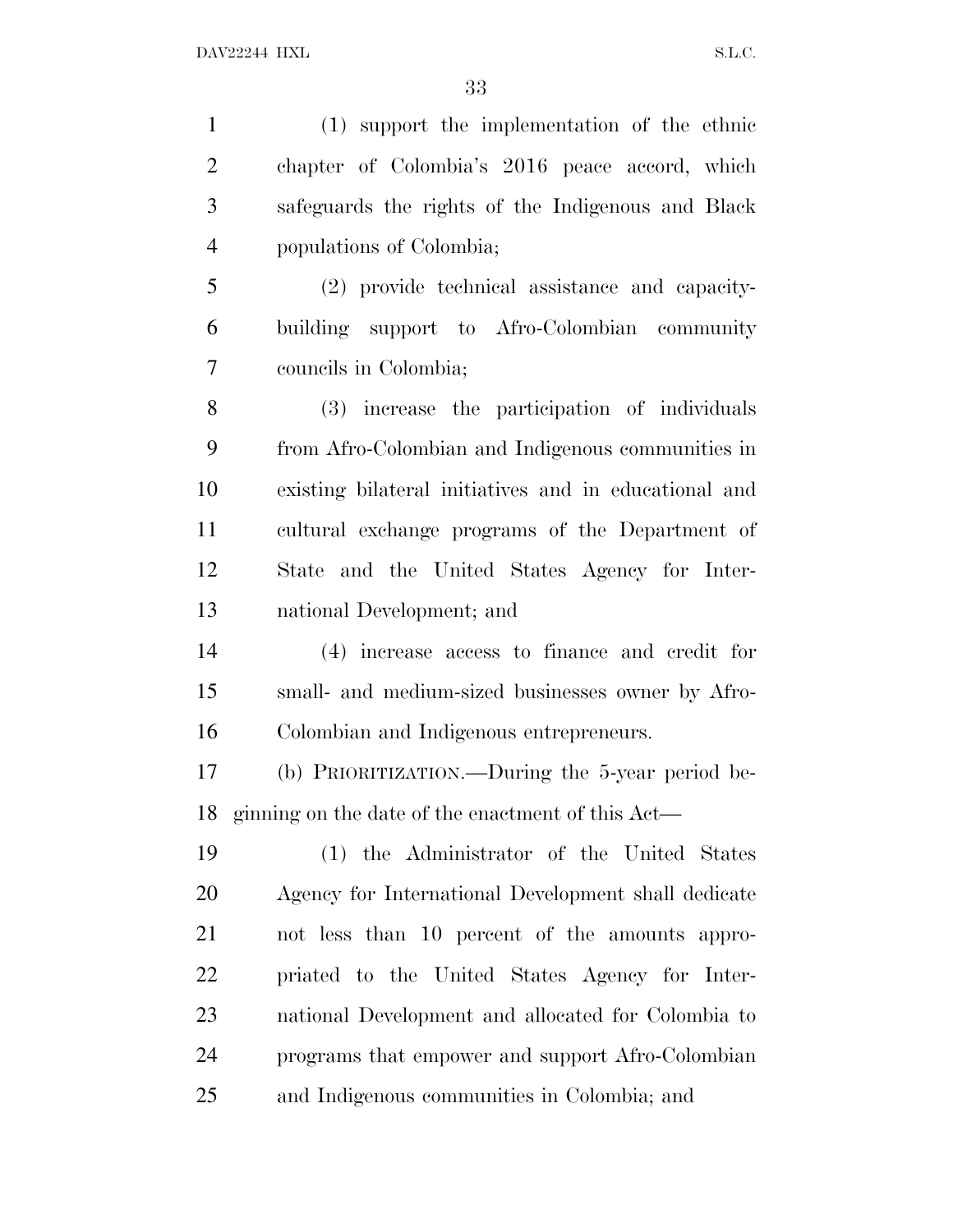(2) not less than 50 percent of the funding dedicated under paragraph (1) shall be directly pro- vided to Afro-Colombian and Indigenous-led organi- zations to implement the programs described in that paragraph.

#### **SEC. 204. PROTECTING HUMAN RIGHTS DEFENDERS.**

 (a) AUTHORIZATION OF APPROPRIATIONS.—There are authorized to be appropriated \$20,000,000 for each of the fiscal years 2022 through 2026 to provide critical assistance to human rights defenders and anti-corruption activists in Colombia through the Department of State's Human Rights Defenders Fund.

 (b) REPORT.—Not later than 180 days after the date of the enactment of this Act, and annually thereafter through the end of 2024, the Secretary of State, in co- operation with the Administrator of the United States Agency for International Development, shall submit a re-port to Congress that includes—

 (1) details regarding Department of State and United States Agency for International Development programs to—

 (A) support the work of human rights de- fenders, anti-corruption activists, and other civil society actors in Colombia; and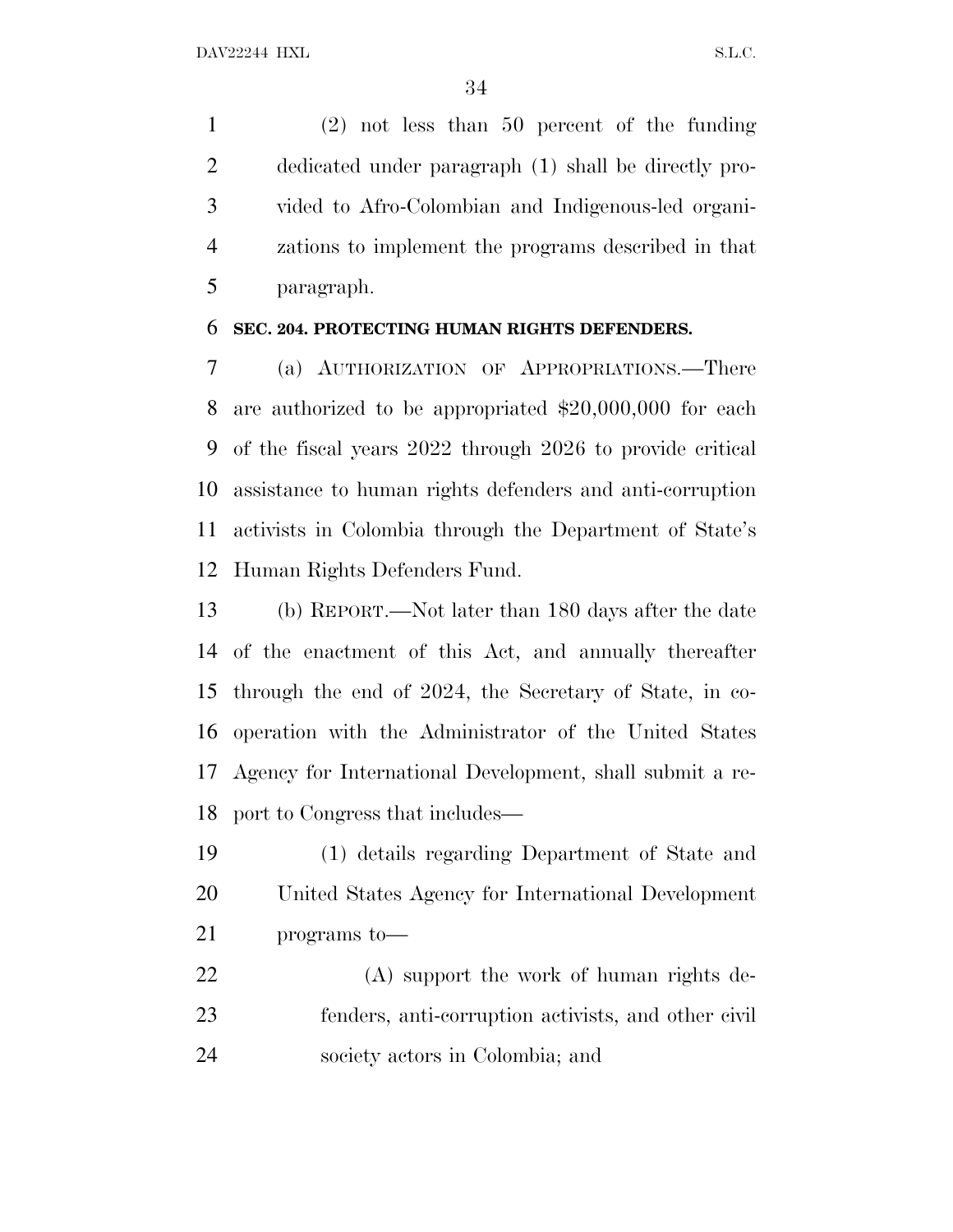| $\mathbf{1}$   | (B) provide assistance when such individ-                   |
|----------------|-------------------------------------------------------------|
| $\overline{2}$ | uals are under threat, including specific proc-             |
| 3              | esses by which such individuals can request as-             |
| $\overline{4}$ | sistance from United States embassies;                      |
| 5              | (2) detailed information contained in the Coun-             |
| 6              | try Reports on Human Rights Practices regarding             |
| $\overline{7}$ | the intimidation of, and attacks against, such indi-        |
| 8              | viduals and the response of the foreign government;         |
| 9              | (3) a strategy for any increased engagement                 |
| 10             | and measures of success toward defending human              |
| 11             | rights defenders and anti-corruption activists; and         |
| 12             | (4) an accounting of funds used to execute the              |
|                |                                                             |
| 13             | Human Rights Defender Fund.                                 |
| 14             | TITLE III-STRENGTHENING                                     |
| 15             | <b>SECURITY COOPERATION</b>                                 |
| 16             | SEC. 301. ESTABLISHMENT OF UNITED STATES-COLOMBIA           |
| 17             | SECURITY CONSULTATIVE COMMITTEE.                            |
| 18             | (a) IN GENERAL.—Not later than 180 days after the           |
| 19             | date of the enactment of this Act, the Secretary of State   |
| 20             | and the Secretary of Defense shall establish a consultative |
| 21             | committee to include the Government of Colombia to de-      |
| 22             | velop a strategy for jointly strengthening Colombia's na-   |
| 23             | tional security and defense institutions, and capacity to   |
| 24             | carry out operations across the territory of Colombia, in-  |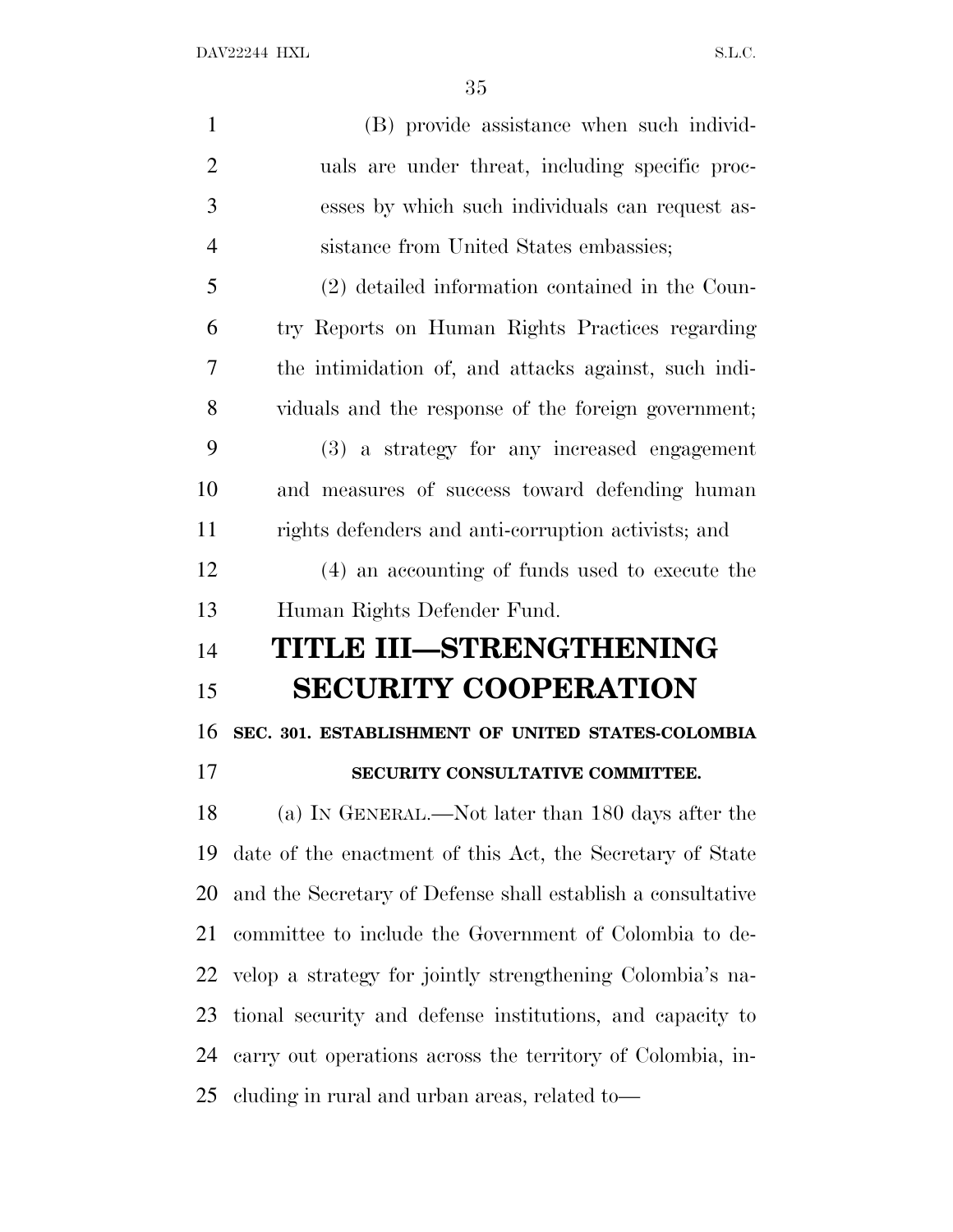| $\mathbf{1}$   | (1) counterterrorism and counterinsurgency;                  |
|----------------|--------------------------------------------------------------|
| $\overline{2}$ | (2) counternareotics and countering other forms              |
| 3              | of illicit trafficking;                                      |
| $\overline{4}$ | (3) cyberdefense and cybercrimes;                            |
| 5              | (4) border and maritime security and air de-                 |
| 6              | fense; and                                                   |
| 7              | $(5)$ stabilization.                                         |
| 8              | (b) ADDITIONAL ELEMENTS.—The consultative com-               |
| 9              | mittee shall evaluate existing technologies, equipment, and  |
| 10             | weapons systems, as well as necessary upgrades to such       |
| 11             | technologies, equipment, and systems of Colombia's na-       |
| 12             | tional security and defense institutions in order to ensure  |
| 13             | the continued defense of the national sovereignty and na-    |
| 14             | tional territory of Colombia.                                |
| 15             | (c) BILATERAL SECURITY AND DEFENSE COOPERA-                  |
| 16             | TION.—Not later than 180 days after the establishment        |
|                | 17 of the consultative committee required under subsection   |
| 18             | (a), the Secretary of State, in coordination with the Sec-   |
| 19             | retary of Defense, is authorized to enter into consultations |
| 20             | with the Government of Colombia to strengthen existing,      |
| 21             | or establish new, bilateral security and defense cooperation |
| 22             | or lines of effort to address capacity-building and resource |
| 23             | needs identified by the consultative committee.              |

(d) BRIEFINGS.—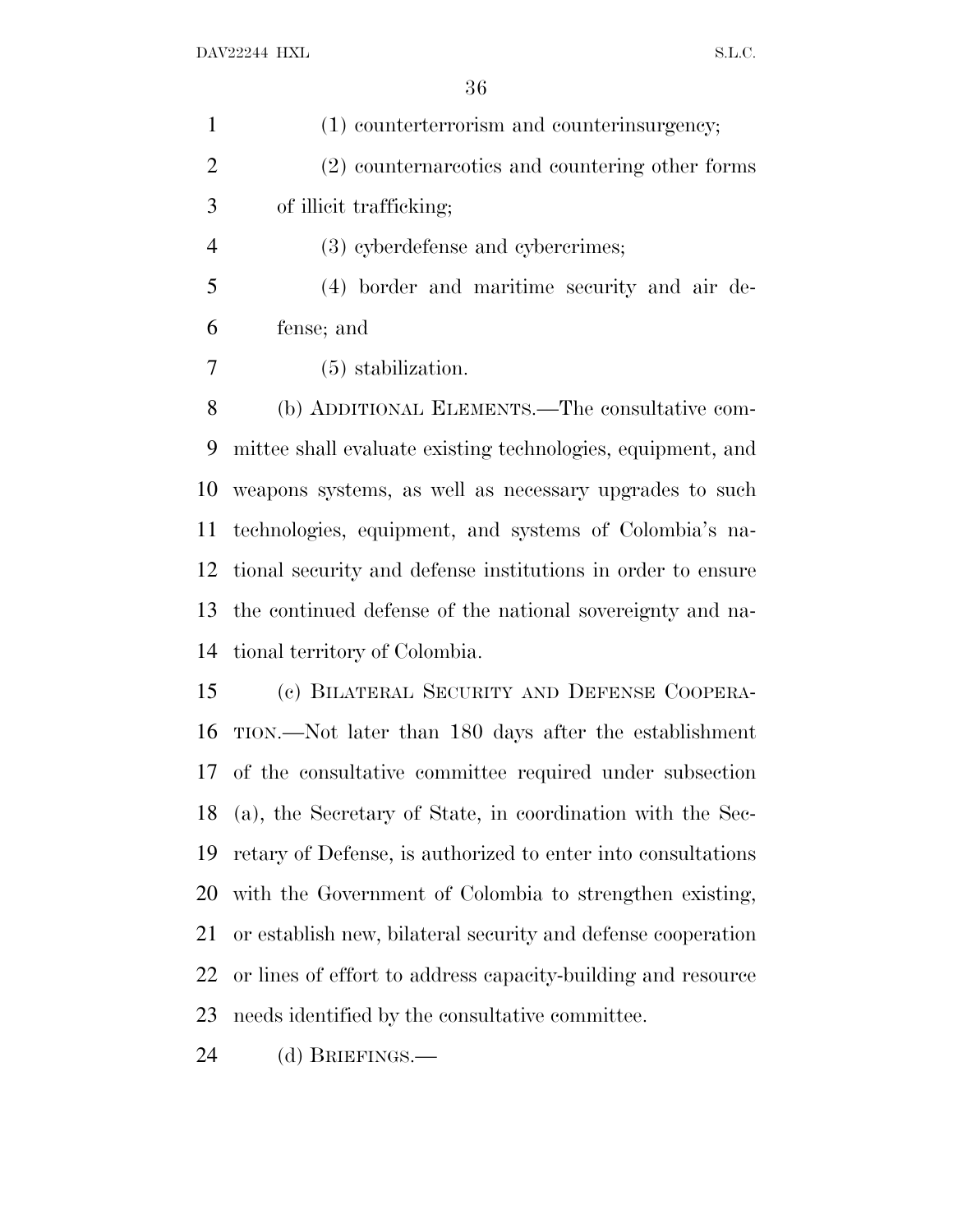(1) CONSULTATIVE COMMITTEE.—Not later than 30 days after the establishment of the United States-Colombia Security Consultative Committee required under subsection (a), and not later than 15 days after any meeting of the Consultative Com- mittee thereafter, the Secretary of State and the Secretary of Defense shall jointly brief any of the appropriate congressional committees on progress made under the committee, pursuant to a request by any one of the appropriate congressional committees. (2) BILATERAL SECURITY AND DEFENSE CO- OPERATION.—Not later than 30 days after the com- pletion of any consultations with the Government of Colombia pursuant to subsection (c), the Secretary of State and the Secretary of Defense shall brief the appropriate congressional committees on the imple-mentation of the agreed upon areas of cooperation

or lines of effort.

 (e) APPROPRIATE CONGRESSIONAL COMMITTEES DE- FINED.—In this section, the term ''appropriate congres-sional committees'' means—

 (1) the Committee on Foreign Relations of the Senate;

 (2) the Committee on Armed Services of the Senate;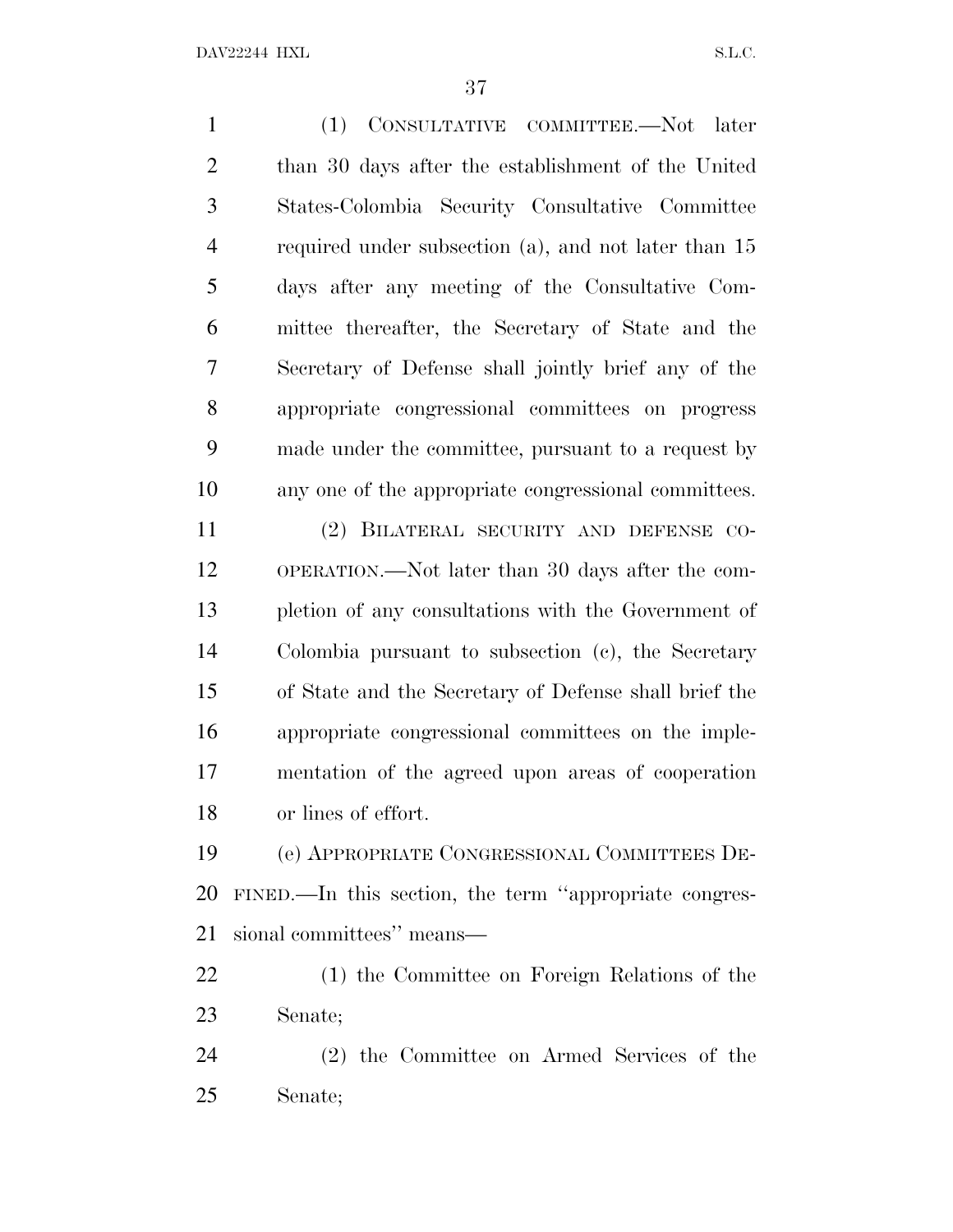(3) the Committee on Foreign Affairs of the House of Representatives; and

 (4) the Committee on Armed Services of the House of Representatives.

 **SEC. 302. COOPERATION ON CYBER DEFENSE AND COM-BATING CYBER CRIMES.**

 (a) DIPLOMATIC ENGAGEMENT.—The Secretary of State, in coordination with the Attorney General of the United States, shall engage with the Government of Co- lombia to support and facilitate Colombia's adoption of improved standards to address cyber crimes, especially such crimes that are state-directed, including—

 (1) supporting the development of Colombia's strategies to deter, investigate, and prosecute cybercrime, to protect critical infrastructure, and to promote the use of new technologies, as part of a broader and more coordinated effort to protect the information technology systems and networks of citi-zens, businesses, and governments;

 (2) supporting the development of protocols that allow cyber preparedness and ensure protection and resilience to critical infrastructure;

 (3) supporting the Government of Colombia in the implementation of relevant international conven-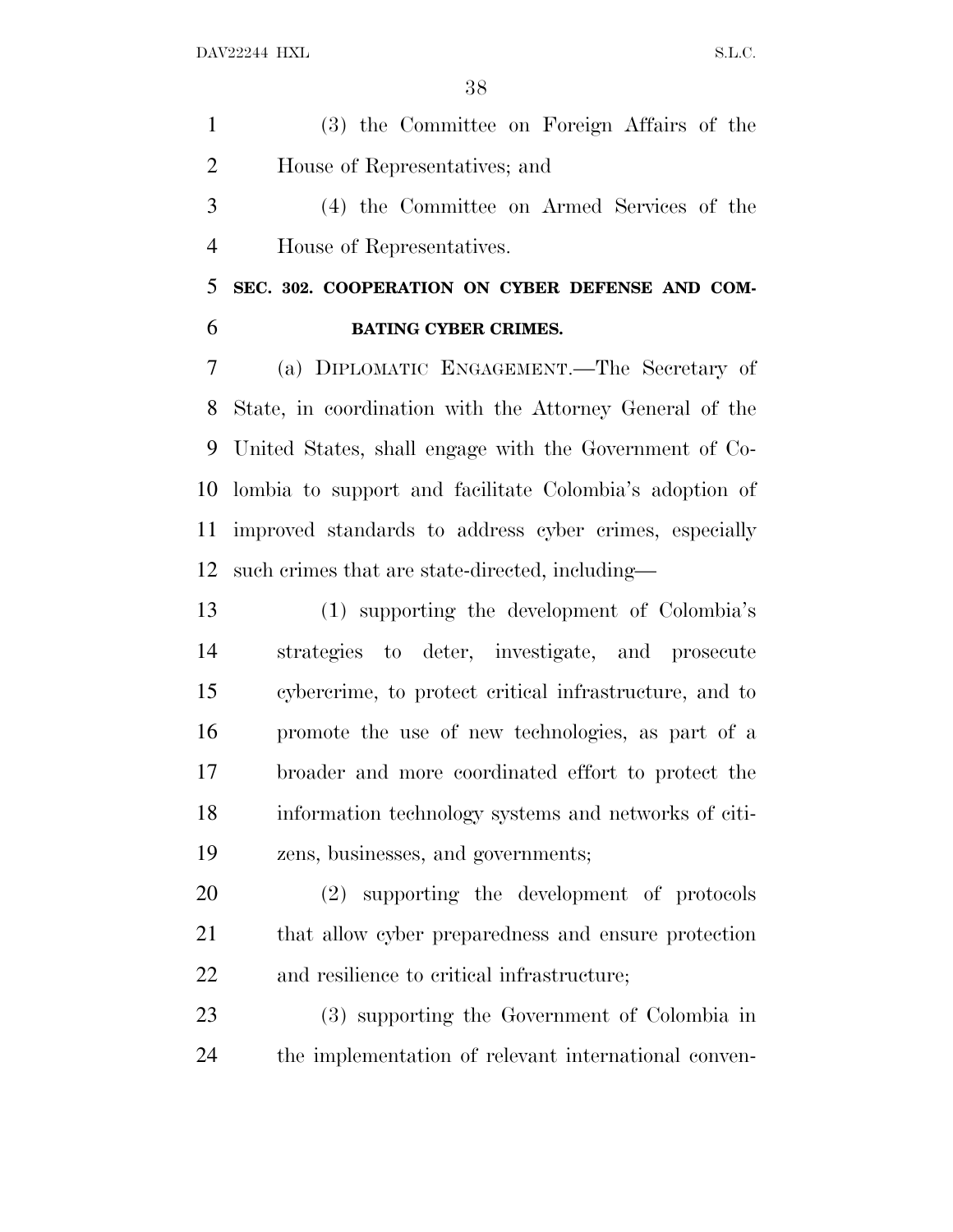| $\mathbf{1}$   | such as the Budapest Convention<br>tions,<br><b>on</b>     |
|----------------|------------------------------------------------------------|
| $\overline{2}$ | Cybercrime, of which Colombia is a party;                  |
| 3              | (4) continuing to develop partnerships among               |
| $\overline{4}$ | foreign partners, including in Latin America and the       |
| 5              | Caribbean, responsible for preventing, investigating,      |
| 6              | and prosecuting such crimes, and the private sector,       |
| 7              | in order to streamline and improve the procurement         |
| 8              | of timely information in the context of mutual as-         |
| 9              | sistance proceedings;                                      |
| 10             | (5) working, in cooperation with like-minded de-           |
| 11             | mocracies in international organizations, to advance       |
| 12             | standards for digital governance and promote a se-         |
| 13             | cure, reliable, free, and open internet;                   |
| 14             | $(6)$ supporting the adoption of new technologies          |
| 15             | to enhance the technical capabilities of cybersecurity     |
| 16             | agencies in Colombia; and                                  |
| 17             | (7) supporting the efforts of the Government of            |
| 18             | Colombia to build national resilience against foreign      |
| 19             | disinformation efforts.                                    |
| 20             | (b) DIGITAL INFRASTRUCTURE ACCESS AND SECU-                |
| 21             | RITY STRATEGY.—Not later than 180 days after the date      |
| 22             | of the enactment of this Act, the Secretary of State, in   |
| 23             | coordination with relevant Federal agencies, shall develop |
| 24             | and implement a strategy for leveraging United States ex-  |
|                |                                                            |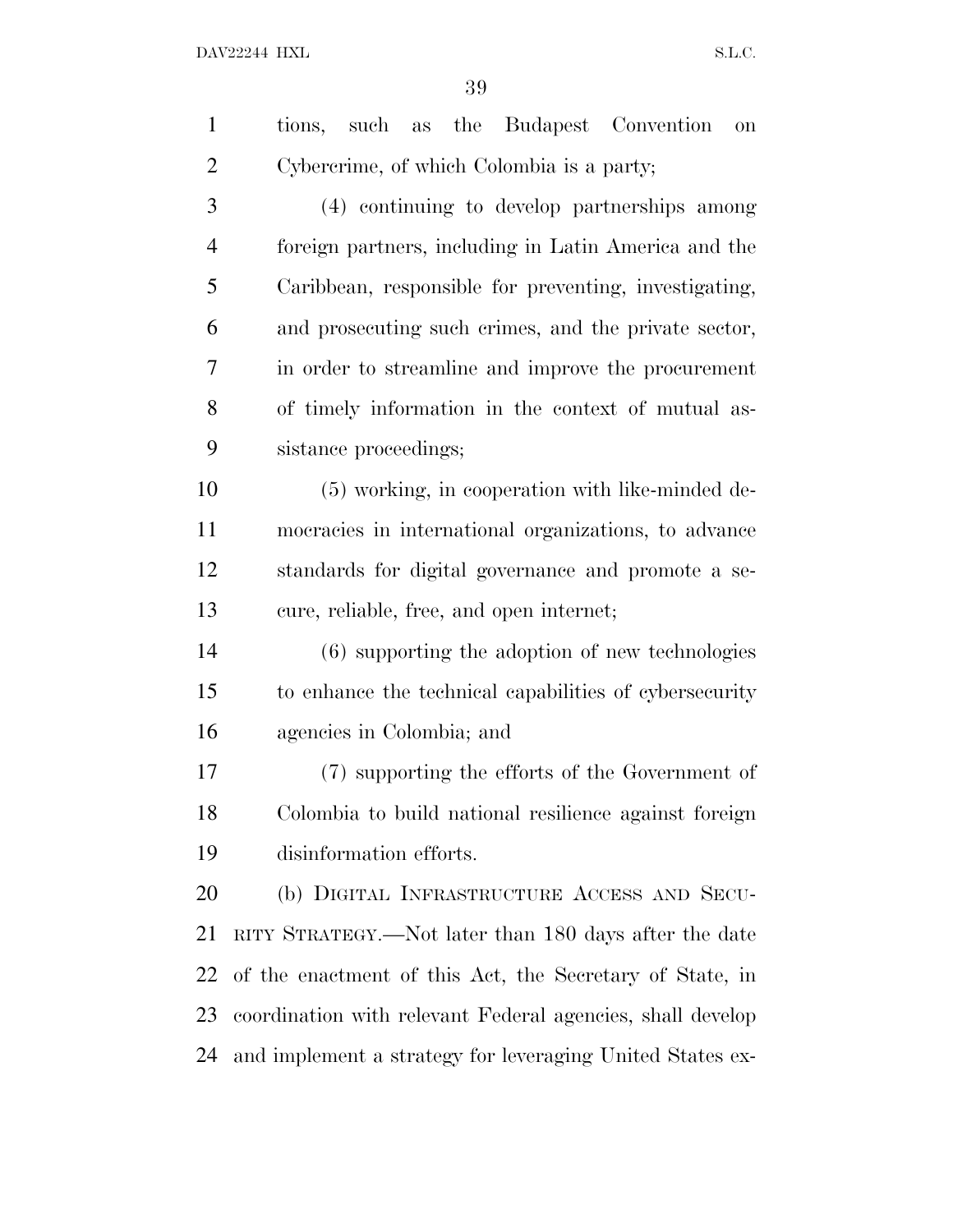| $\mathbf{1}$   | pertise to share best practices and lessons learned and as-   |
|----------------|---------------------------------------------------------------|
| $\overline{2}$ | sist the Government of Colombia. The strategy shall—          |
| 3              | (1) improve and secure its digital infrastruc-                |
| $\overline{4}$ | ture, including critical infrastructure;                      |
| 5              | (2) protect technological assets, including data              |
| 6              | privacy, digital evidence, and electronically store in-       |
| 7              | formation;                                                    |
| 8              | (3) advance cybersecurity to protect against                  |
| 9              | cybercrime and cyberespionage;                                |
| 10             | (4) promote exchanges and technical training                  |
| 11             | programs, including know-how transfer in cybersecu-           |
| 12             | rity and disinformation and misinformation;                   |
| 13             | (5) promote the adoption or development of new                |
| 14             | to enhance protection against<br>technologies                 |
| 15             | cybercrime and cyberespionage; and                            |
| 16             | (6) promote digital hygiene programs.                         |
| 17             | (c) AUTHORIZATION OF APPROPRIATIONS.—There is                 |
| 18             | authorized to be appropriated to the Secretary of State       |
| 19             | for the development and implementation of the strategy        |
| 20             | required under subsection (b) $$3,000,000$ for each of fiscal |
| 21             | years 2023 through 2025.                                      |
| 22             | (d) SEMIANNUAL BRIEFING REQUIREMENT.-Not                      |
| 23             | later than 180 days after the date of the enactment of        |
| 24             | this Act, and every 180 days thereafter until the date that   |
| 25             | is 5 years after such date of enactment, the Secretary of     |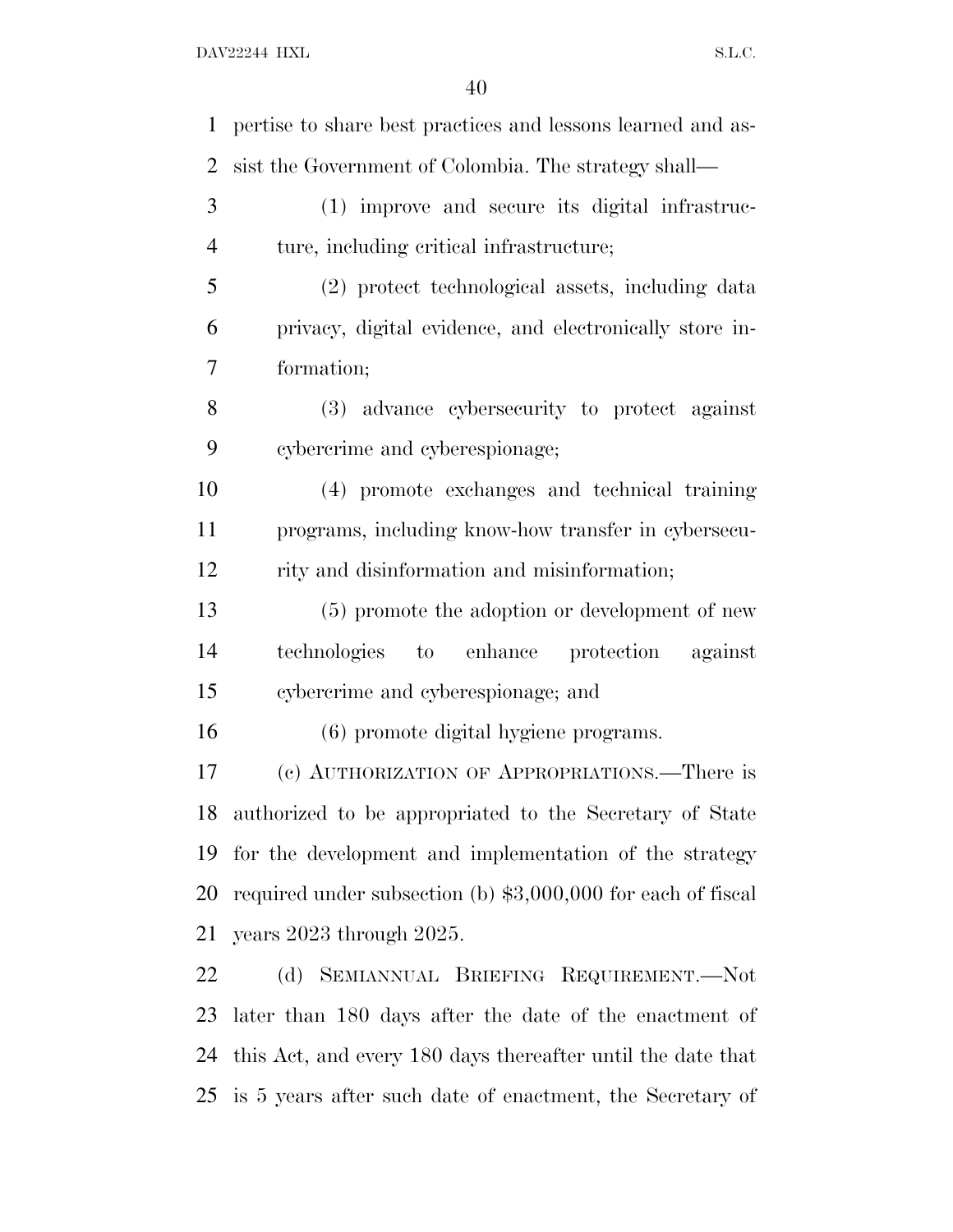State shall brief the Committee on Foreign Relations of the Senate and the Committee on Foreign Affairs of the House of Representatives regarding the implementation of the diplomatic engagement described in subsection (a) and the implementation of the strategy described in subsection (b).

### **SEC. 303. CLASSIFIED REPORT ON THE ACTIVITIES OF CER-TAIN TERRORIST AND CRIMINAL GROUPS.**

 (a) FINDING.—On November 30, 2021, the United States designated the Revolutionary Armed Forces of Co- lombia-People's Army (FARC-EP) and Segunda Marquetalia as foreign terrorist organizations under sec- tion 219(a) of the Immigration and Nationality Act (8 U.S.C. 1189(a)).

 (b) REPORTS REQUIRED.—Not later than 180 days after the date of the enactment of this Act, and annually thereafter for 5 years, the Secretary of State, acting through the Assistant Secretary of State for the Bureau of Intelligence and Research of the Department of State, and in coordination with the Secretary of Defense, the Di- rector of National Intelligence, and the Director of the Central Intelligence Agency, shall submit to the appro- priate congressional committees a classified report detail- ing the activities of the Revolutionary Armed Forces of 25 Colombia-EP, Segunda Marquetalia, the Ejército de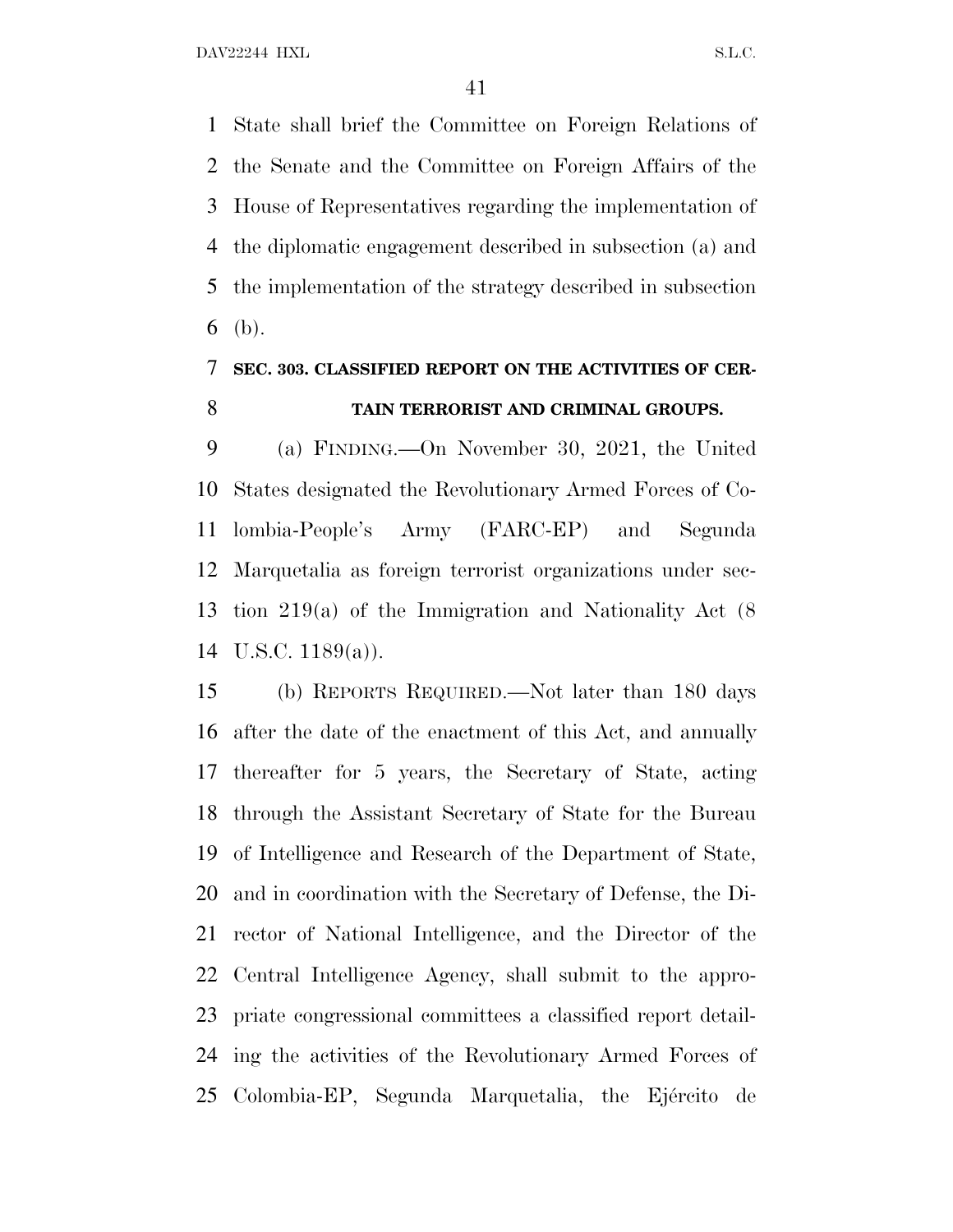| $\mathbf{1}$   | Liberación Nacional, Clan del Golfo, and other Colombian |
|----------------|----------------------------------------------------------|
| $\overline{2}$ | organized criminal groups.                               |
| 3              | (c) ELEMENTS.—Each report required by subsection         |
| 4              | (b) shall include—                                       |
| 5              | (1) the name or names of each group covered              |
| 6              | by the report;                                           |
| 7              | $(2)$ a description of each group and the geo-           |
| 8              | graphic presence of the group;                           |
| 9              | (3) a description of the leadership and structure        |
| 10             | of each group;                                           |
| 11             | (4) the operating modalities and capabilities of         |
| 12             | each group;                                              |
| 13             | (5) the rate of growth and recruitment strate-           |
| 14             | gies of each group; and                                  |
| 15             | (6) any linkages between such groups and any             |
| 16             | other countries, including the regime of Nicolás         |
| 17             | Maduro in Venezuela.                                     |
| 18             | (d) APPROPRIATE CONGRESSIONAL COMMITTEES                 |
| 19             | DEFINED.—In this section, the term "appropriate con-     |
| 20             | gressional committees" means—                            |
| 21             | (1) the Committee on Foreign Relations of the            |
| 22             | Senate;                                                  |
| 23             | (2) the Select Committee on Intelligence of the          |
| 24             | Senate;                                                  |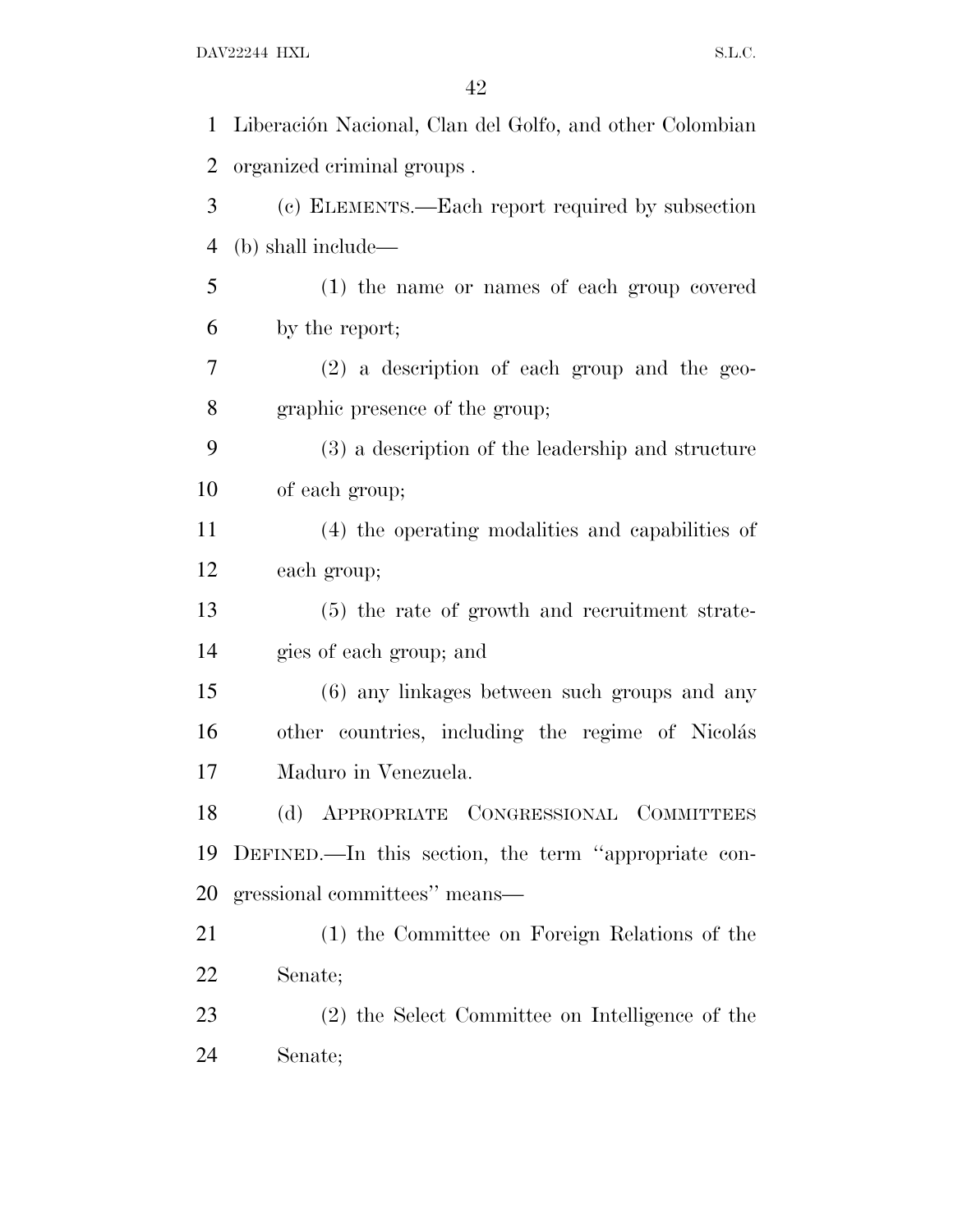(3) the Committee on Armed Services of the Senate;

 (4) the Committee on Foreign Affairs of the House of Representatives;

 (5) the Permanent Select Committee on Intel-ligence of the House of Representatives; and

 (6) the Committee on Armed Services of the House of Representatives.

### **SEC. 304. COUNTERNARCOTICS AND RURAL SECURITY STRATEGY.**

 (a) I<sup>N</sup> GENERAL.—The Secretary of State shall de- velop and implement a strategy and related programs to support the Government of Colombia's efforts to counter narcotics trafficking and transnational organized crime, including human trafficking, illicit trafficking in arms, wildlife, and cultural property, environmental crimes, mi- grant smuggling, corruption, money laundering, the illicit smuggling of bulk cash, the licit use of financial systems for malign purposes, and other new and emerging forms of crime, by supporting—

 (1) the eradication of illicit coca crops and the destruction of laboratories used to produce illicit narcotics;

 (2) the interdiction of illicit narcotics and other forms contraband;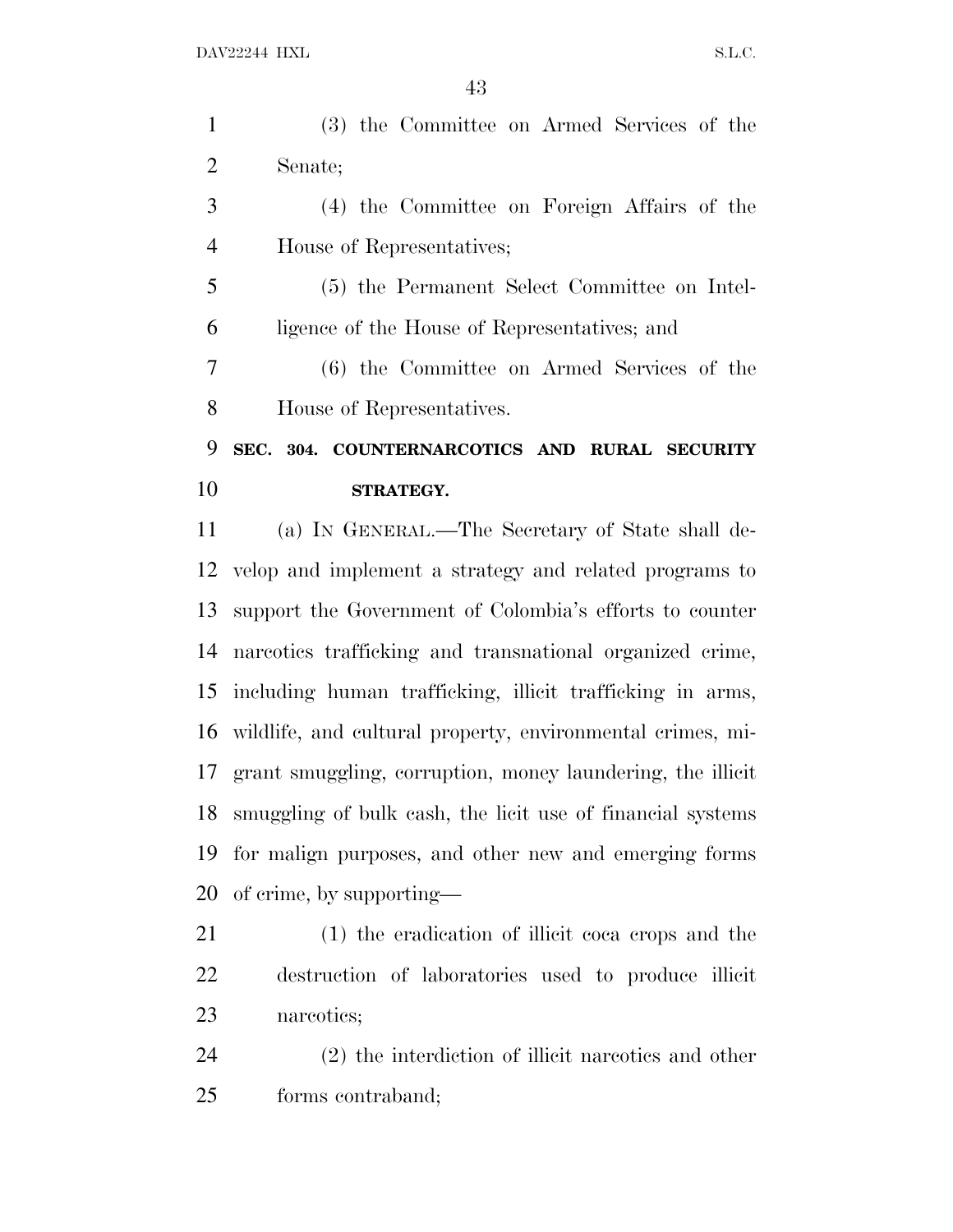| $\mathbf{1}$   | (3) efforts to disrupt illicit financial networks,     |
|----------------|--------------------------------------------------------|
| $\overline{2}$ | including through technical assistance to financial    |
| 3              | intelligence units, including the enhancement of anti- |
| $\overline{4}$ | money laundering and asset forfeiture programs;        |
| 5              | (4) civilian law enforcement agencies, including       |
| 6              | support for-                                           |
| 7              | $(A)$ the enhancement of management of                 |
| 8              | complex, multi-actor criminal cases;                   |
| 9              | (B) the enhancement of intelligence collec-            |
| 10             | tion capacity and training on civilian intel-          |
| 11             | ligence collection (including safeguards for pri-      |
| 12             | vacy and basic civil liberties), investigative tech-   |
| 13             | niques, forensic analysis, and evidence preserva-      |
| 14             | tion; and                                              |
| 15             | (C) port, airport, and border security offi-           |
| 16             | cials, agencies, and systems, including—               |
| 17             | (i) improvements to computer infra-                    |
| 18             | structure and data management systems,                 |
| 19             | secure communications technologies, non-               |
| 20             | intrusive inspection equipment, and radar              |
| 21             | and aerial surveillance equipment; and                 |
| 22             | (ii) assistance to canine units;                       |
| 23             | (5) justice sector institutions to enhance efforts     |
| 24             | to successfully prosecute drug trafficking organiza-   |
| 25             | tions, transnational criminal organizations, and indi- |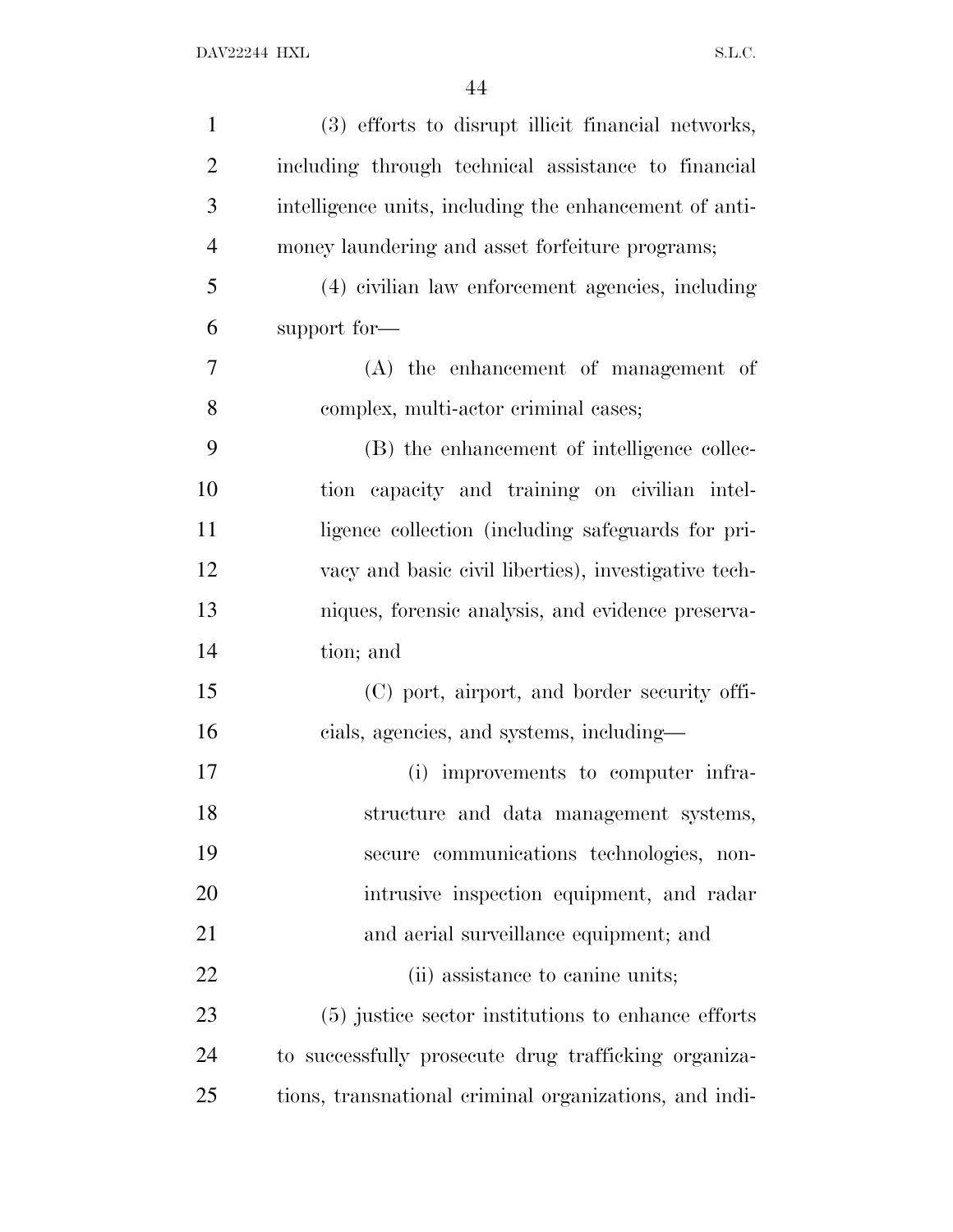viduals and entities involved in money laundering and financial crimes related to narcotics trafficking and other illicit economies; (6) the inclusion of human rights in law en- forcement training programs; and (7) advancing rural security initiatives, includ- ing the protection of community leaders and mem- bers of organized civil society who promote the rule of law and democratic governance. (b) PRIORITIZATION.—During the 5-year period be- ginning on the date of the enactment of this Act, the Sec- retary of State shall dedicate— (1) not less than 10 percent of the amounts ap- propriated to the International Narcotics Control and Law Enforcement account for Colombia to com- bating money laundering and financial crimes; and (2) not less than 10 percent of the amounts ap- propriated to the International Narcotics Control and Law Enforcement account for Colombia to re-search, innovation initiatives, and new technologies

 that can be utilized to combat illicit trafficking and all forms of transnational organized crime, as de-scribed in subsection (a).

 (c) BRIEFINGS.—Not later than 180 days after the date of the enactment of this Act, and every 180 days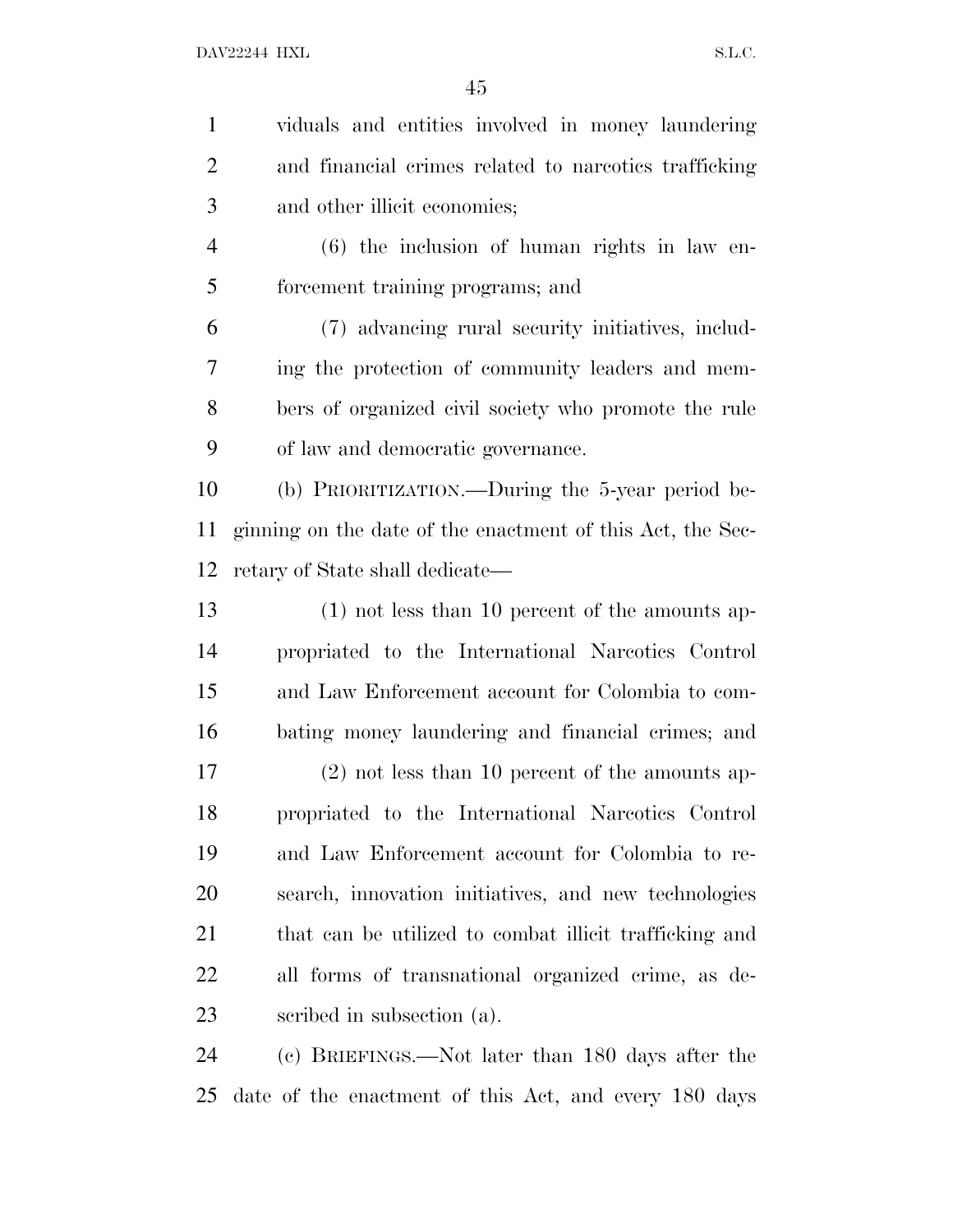thereafter, the Secretary of State shall brief the Com- mittee on Foreign Relations of the Senate and the Com- mittee on Foreign Affairs of the House of Representatives regarding the progress achieved in advancing the pro-grams required under subsection (a).

## **SEC. 305. CLASSIFIED REPORT ON THE MALICIOUS ACTIVI- TIES OF STATE ACTORS IN THE ANDEAN RE-GION.**

 (a) REPORT REQUIRED.—Not later than 90 days after the date of the enactment of this Act, and annually thereafter for 5 years, the Secretary of State, acting through the Assistant Secretary of State for the Bureau of Intelligence and Research of the Department of State, and in coordination with the Director of National Intel- ligence, the Director of the Central Intelligence Agency, and the Director of the Defense Intelligence Agency, shall submit a classified report to the appropriate congressional committees detailing the malicious activities of state ac-tors in the Andean region, including—

- (1) disinformation, misinformation, and all other information operations;
- (2) election interference;
- 23 (3) cyberattacks and aggressions;

 (4) sales or donations of weapons or military equipment;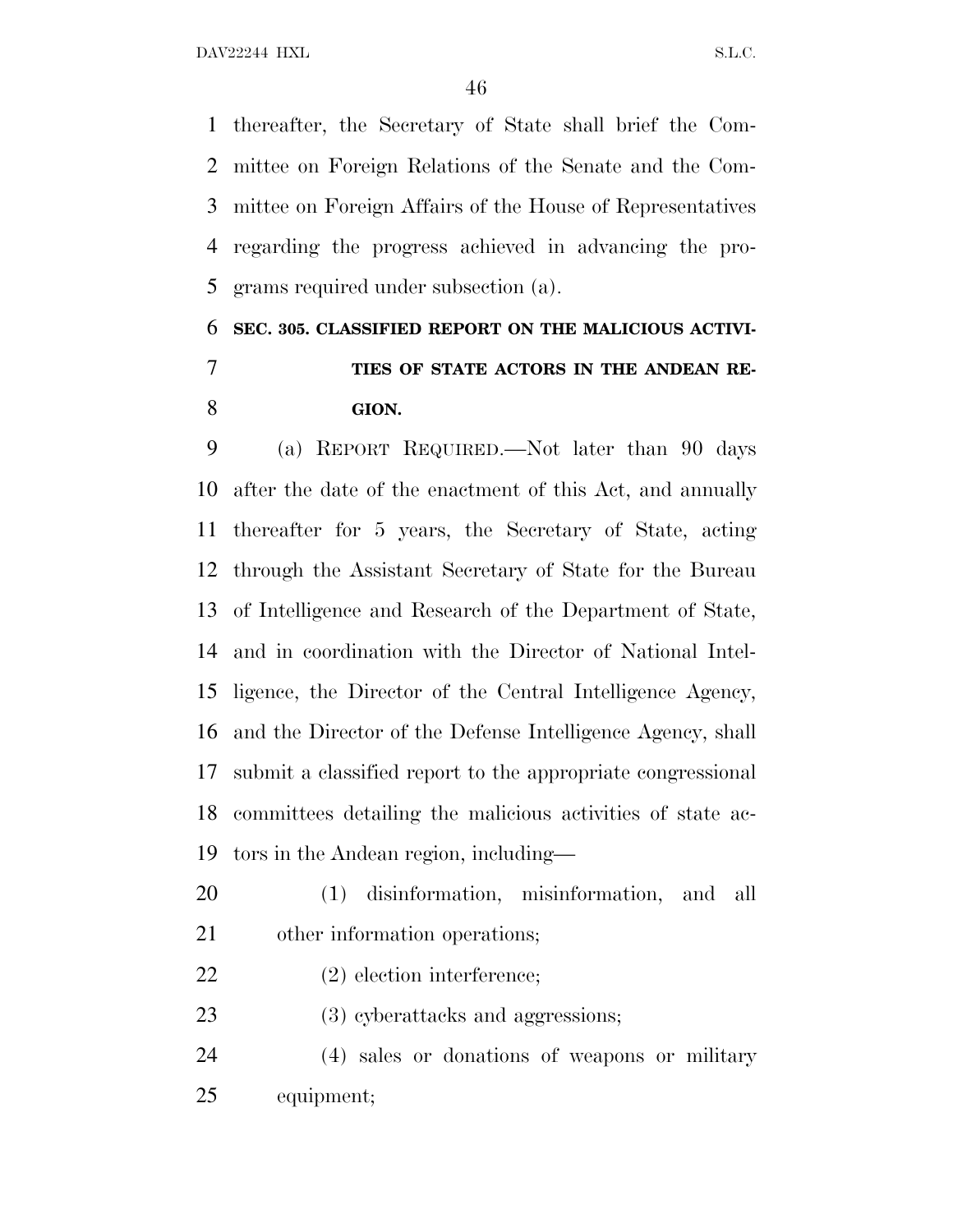(5) security cooperation; (6) the direct and indirect supply of tech- nologies, equipment, and weapons to irregular armed actors operating in the Andean region; (7) the provision of technologies, equipment, and weapons systems to the regime of Nicolas Maduro in Venezuela and the implications for the security of countries in the Andean region; and (8) other threats to United States national in- terests and national security. (b) ESTABLISHMENT OF POSITION.—The Secretary of State shall establish a ''watcher'' position in the Andean region as necessary to fulfill the requirements detailed under subsection (a). (c) ANNUAL BRIEFING REQUIREMENT.—Not later than 1 year after the date of the enactment of this Act, and annually thereafter, the official designated for the ''watcher'' position established pursuant to subsection (b) shall brief the appropriate congressional committees on— (1) the steps that United States embassies in the Andean region have taken to advance the issues described in subsection (a); and (2) the nature and extent of the extra-regional diplomatic, economic, security, defense, and intel-ligence presence and influence in the Andean region.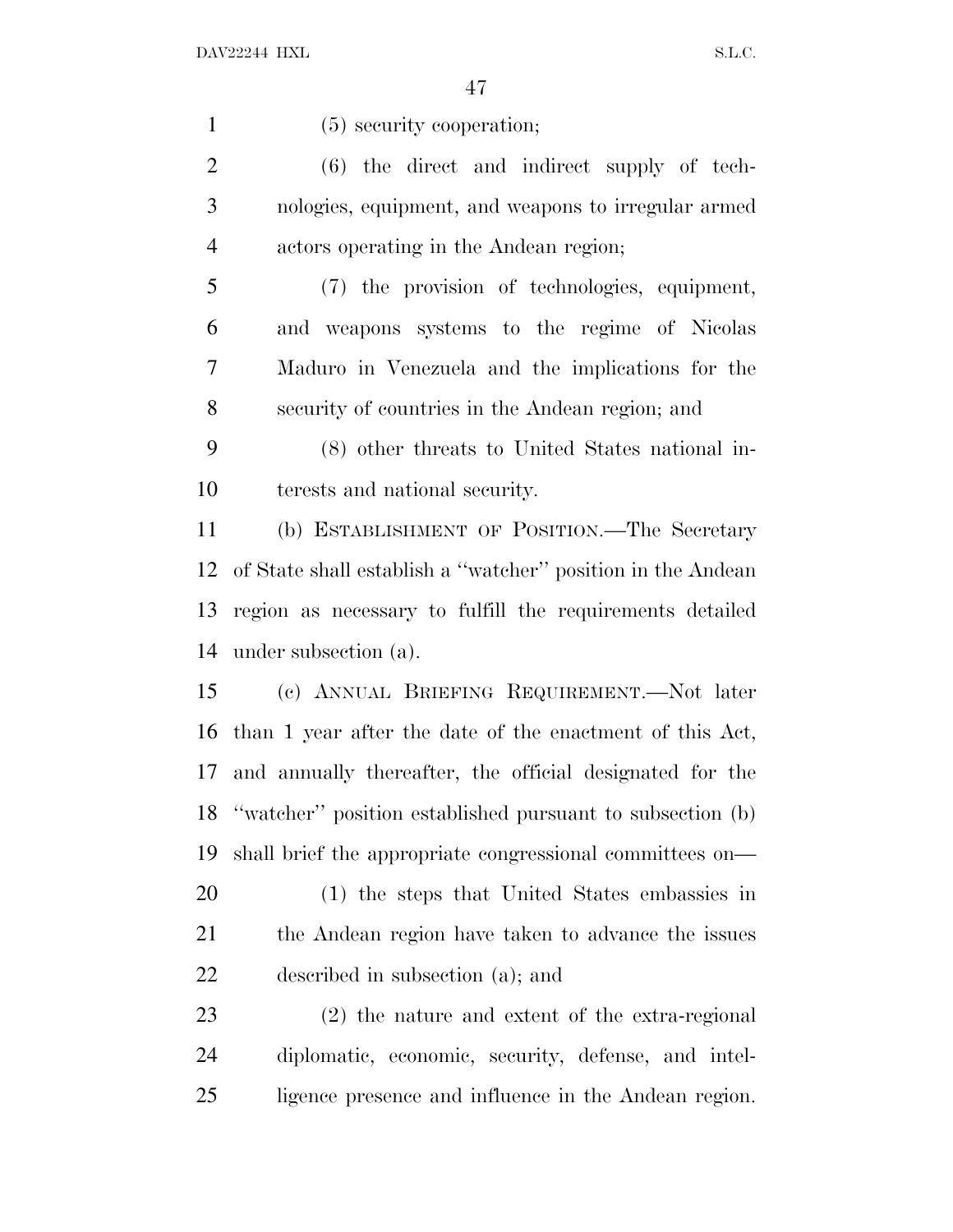# **TITLE IV—PROTECTING BIODIVERSITY**

#### **SEC. 401. PROTECTING TROPICAL FORESTS.**

 (a) I<sup>N</sup> GENERAL.—Not later than 180 days after the date of the enactment of this Act, the Secretary of State and the Administrator of the United States Agency for International Development, in consultation with the Chief of the Forest Service of the Department of Agriculture, shall develop and implement a joint 3-year strategy, in co- ordination with the Government of Colombia, which shall be known as the ''Strategy for Protecting Colombia's Tropical Forests'' (referred to in this section as the ''strat- egy''), to protect the biodiversity of Colombia and address deforestation.

 (b) ELEMENTS.—The strategy shall describe how the United States will—

 (1) empower and fund local communities, espe- cially Indigenous and Afro-Colombian communities, to manage natural resources, address deforestation and forest degradation, and combat illegal activities causing environmental harm in their communities, including drug-trafficking activities and illegal log-ging, mining, fishing, and wildlife trade;

 (2) protect social and environmental activists and whistleblowers;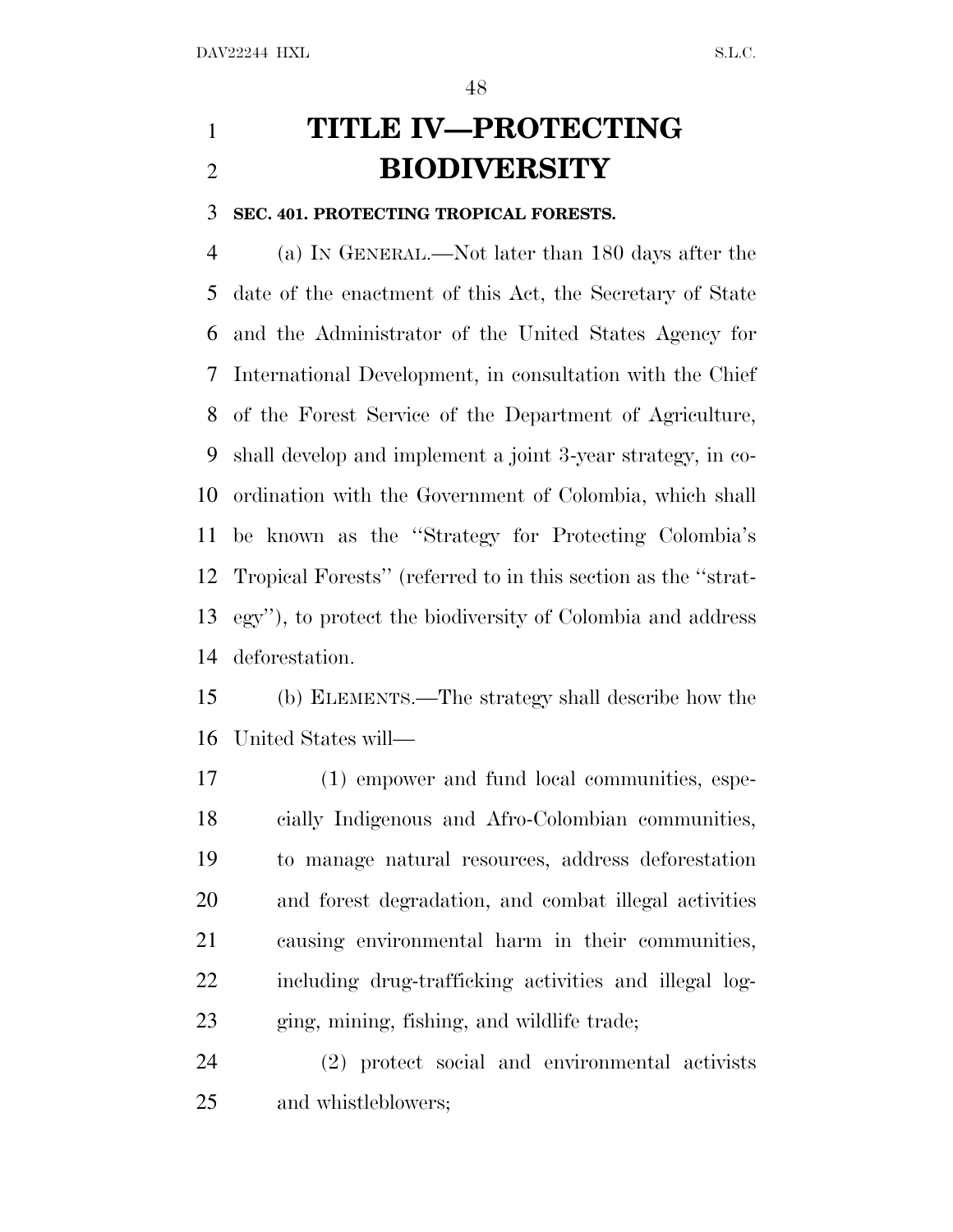| (3) strengthen community-based prevention                |
|----------------------------------------------------------|
| mechanisms and support community-led efforts to          |
| address illegal activities related to natural resources, |
| including those activities described in paragraph (1);   |
| (4) advance the development of markets to pro-           |
| mote alternatives to activities related to drug traf-    |
| ficking and illegally obtained wood, fish, wildlife, or  |
| minerals, as appropriate;                                |
| (5) promote transparency in product sourcing             |
| and responsible supply chains;                           |
| (6) prevent, detect, investigate, and prosecute          |
| crimes related to natural resources;                     |
| (7) promote partnerships with nongovernmental            |
| organizations, international organizations, and the      |
| private sector;                                          |
| (8) work within the United States interagency            |
| process to end the import of illegally<br><b>or</b>      |
| unsustainably sourced wildlife, timber, agricultural     |
| commodities, or fish, or illegally sourced gold or       |
| other minerals into the United States from Colom-        |
| bia; and                                                 |
| (9) consult with civil society to address the driv-      |
| ers of deforestation and forest degradation, and pro-    |
| mote the conservation of intact forests.                 |
|                                                          |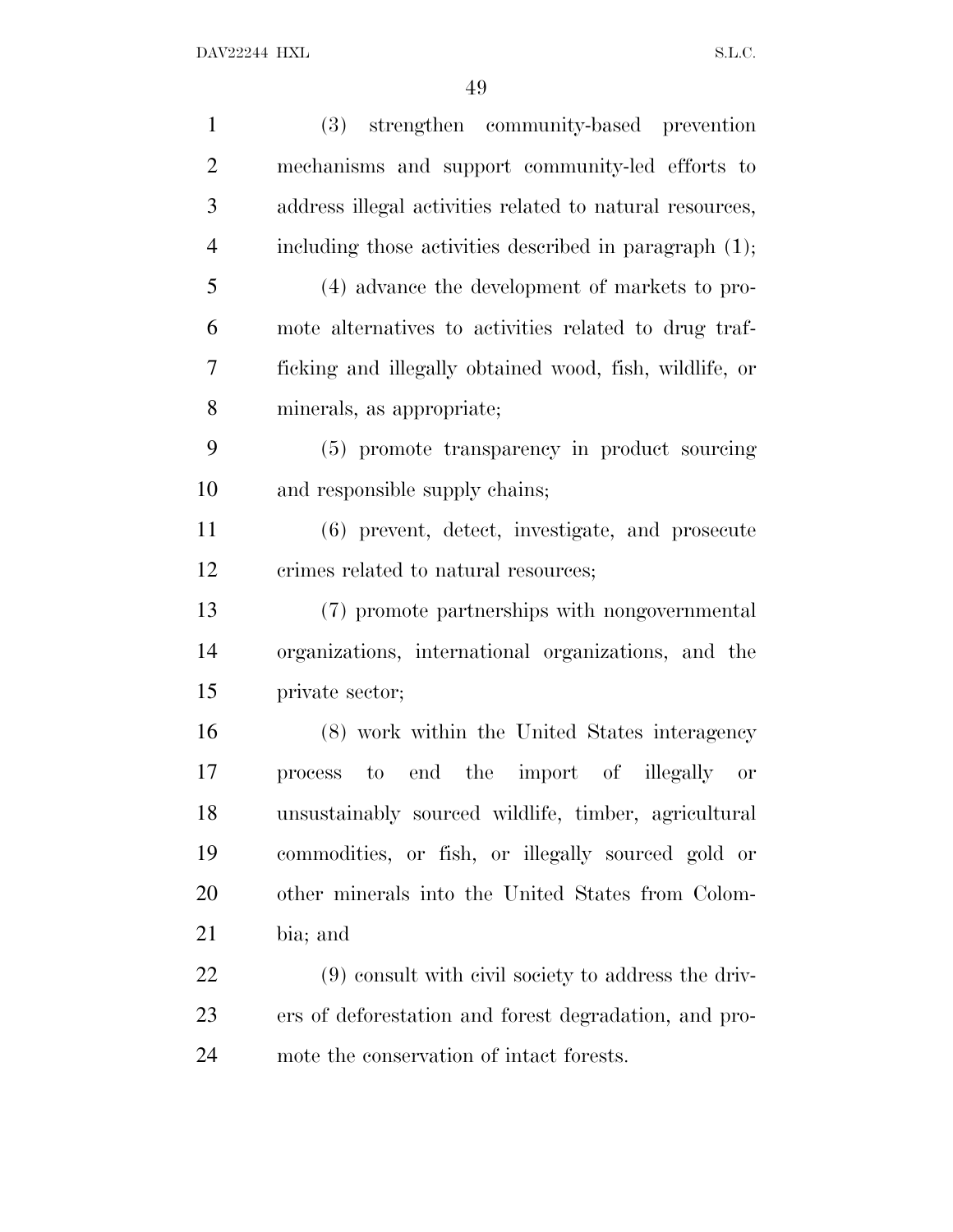DAV22244 HXL S.L.C.

 (c) REGIONAL DIPLOMATIC COORDINATION.—The United States shall work with the Government of Colom- bia, and in cooperation with international organizations, to support the development of partnerships among Latin American and Caribbean officials responsible for pre- venting, investigating, and prosecuting environmental crimes, and in cooperation with the private sector, to pro- tect the region's biodiversity and address deforestation and forest degradation.

 (d) AUTHORIZATION OF APPROPRIATIONS.—There is authorized to be appropriated to the Secretary of State and the United States Agency for International Develop- ment for the development and implementation of the strat-egy—

- (1) \$5,000,000 for fiscal year 2023;
- (2) \$7,000,000 for fiscal year 2024; and
- (3) \$8,000,000 for fiscal year 2025.

 (e) BRIEFINGS.—Not later than 180 days after the date of the enactment of this Act, the Secretary of State and the Administrator of the United States Agency for International Development shall brief the Committee on Foreign Relations of the Senate and the Committee on Foreign Affairs of the House of Representatives on the strategy. Not later than one year after the briefing on the strategy, and annually thereafter, the Secretary of State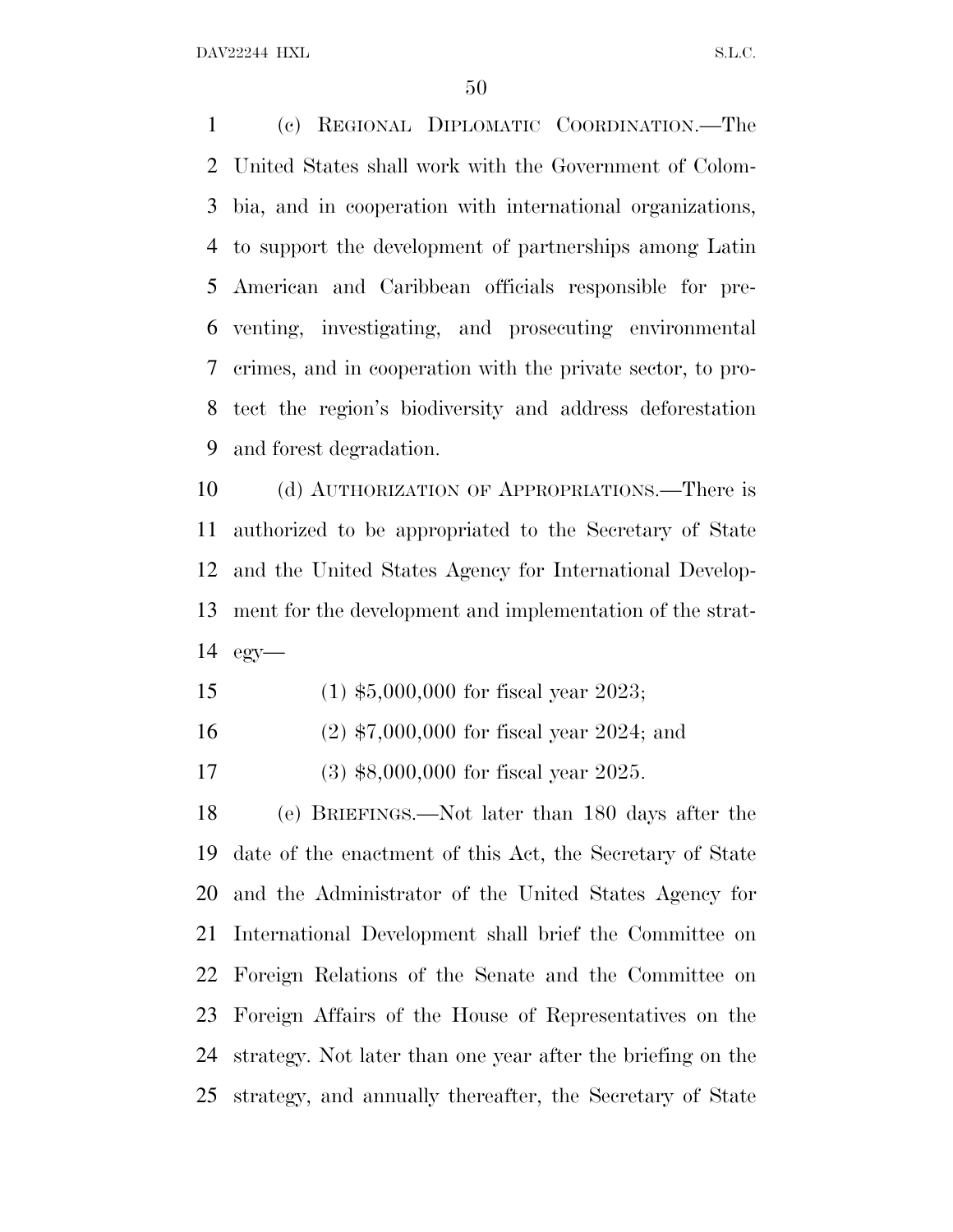shall brief the committees on the implementation of the strategy.

### **SEC. 402. PUBLIC-PRIVATE PARTNERSHIP TO BUILD RE-SPONSIBLE GOLD VALUE CHAINS.**

 (a) BEST PRACTICES.—The Administrator of the United States Agency for International Development, in coordination with the Government of Colombia, shall con- sult with the Government of Switzerland regarding best practices developed through their public-private partner- ship, the Swiss Better Gold Initiative, which aims to im- prove transparency and traceability in the international gold trade.

 (b) I<sup>N</sup> GENERAL.—The Administrator of the United States Agency for International Development shall coordi- nate with the Government of Colombia to establish a pub- lic-private partnership to advance the best practices de- scribed in subsection (a), including supporting program-ming in Colombia that will—

 (1) support formalization and compliance with appropriate environmental and labor standards in artisanal and small-scale gold mining (ASGM);

22 (2) increase access to financing for ASGM min- ers committed to taking significant steps to for- malize their operations and comply with labor and environmental standards;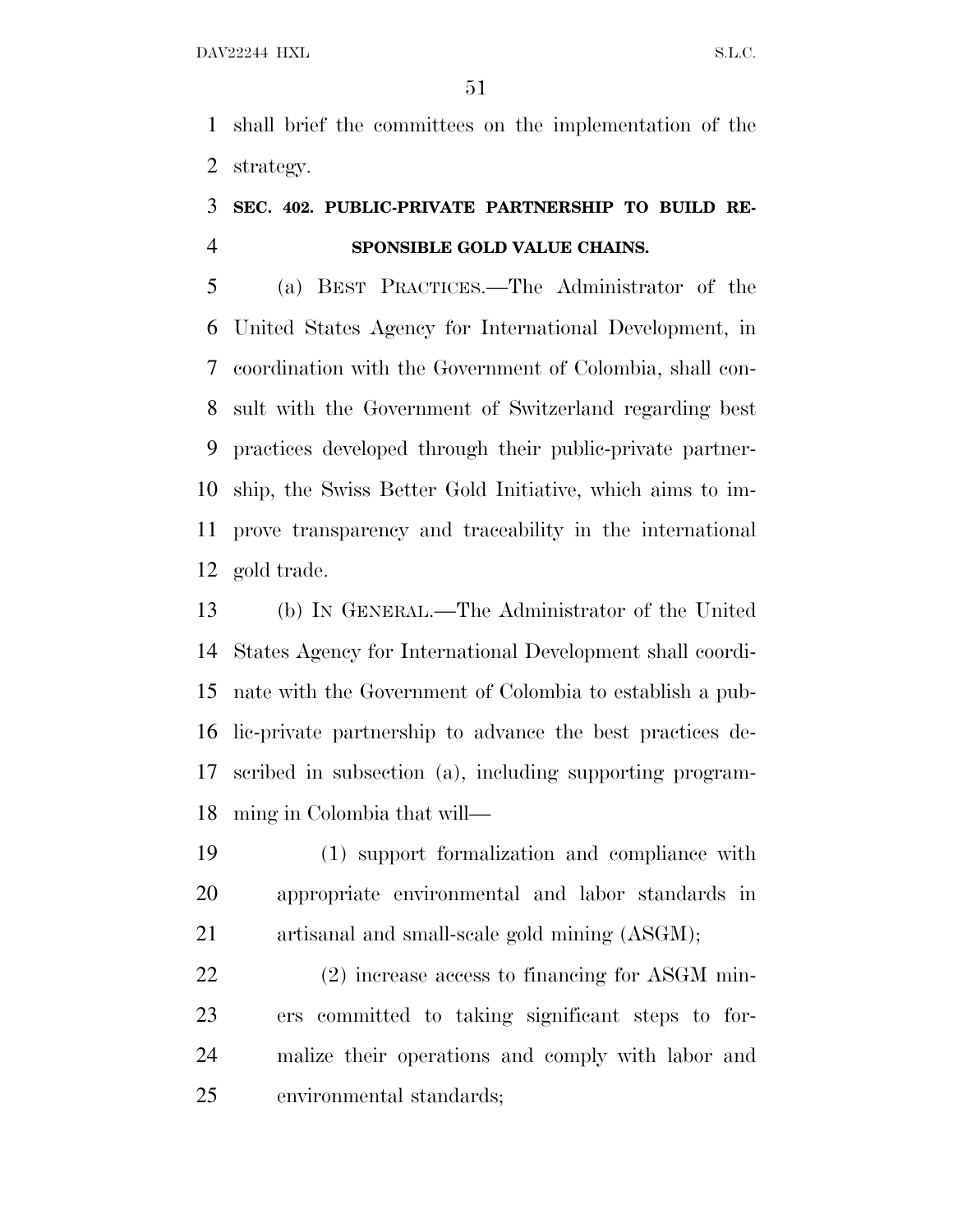(3) enhance the traceability and support the es- tablishment of a certification process for ASGM gold;

 (4) support a public relations campaign to pro-5 mote responsibly sourced gold;

 (5) facilitate contact between Colombian ven- dors of responsibly sourced gold and United States companies; and

 (6) promote policies and practices in Colombia that are conducive to the formalization of ASGM and improvement of environmental and labor stand-ards in ASGM.

 (c) MEETING.—The Secretary of State, the Adminis- trator of the United States Agency for International De- velopment, or the President's Special Envoy for Climate Change should, without delegation and in coordination with the Government of Colombia, host a meeting with senior representatives of the private sector and inter- national governmental and nongovernmental partners and make commitments to improve due diligence and increase the responsible sourcing of gold.

### **SEC. 403. SUPPORTING THE PROTECTED AREAS OF COLOM-BIA.**

 The Secretary of State and the Secretary of the Treasury shall instruct United States executive directors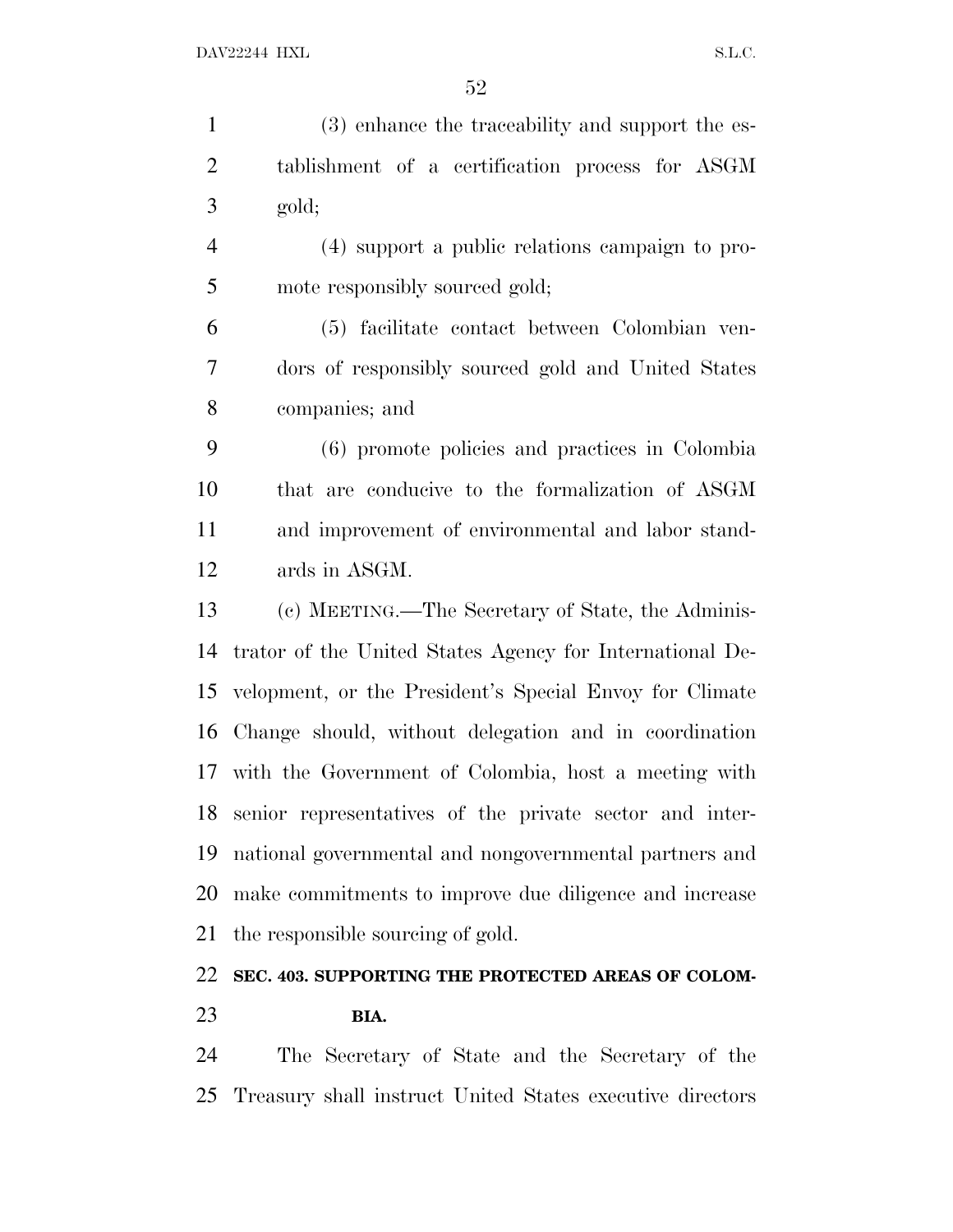DAV22244 HXL S.L.C.

 of international financial institutions to use the voice, vote, and influence of the United States to establish or con- tribute to a Conservation Trust Fund to support the con- servation and responsible management of protected areas of Colombia. Activities implemented through the Con- servation Trust Fund shall include an innovation chal- lenge to enhance conservation of protected areas and in- crease protections for park rangers, environmental activ-ists, and Afro-Colombian and Indigenous communities.

# **TITLE V—ADDRESSING HUMANITARIAN NEEDS SEC. 501. COLOMBIA RELIEF AND DEVELOPMENT COHER-**

### **ENCE STRATEGY.**

 (a) STRATEGY REQUIRED.—The Secretary of State, in coordination with the Administrator of the United States Agency for International Development, shall de- velop and implement a strategy, to be known as the ''Co- lombia Relief and Development Coherence Strategy'', to support Colombia's responses to the separate but related challenges of assisting internally displaced persons, refu- gees, vulnerable migrants, and people affected by natural disasters. The strategy shall—

 (1) be publicly available in English and Span-ish;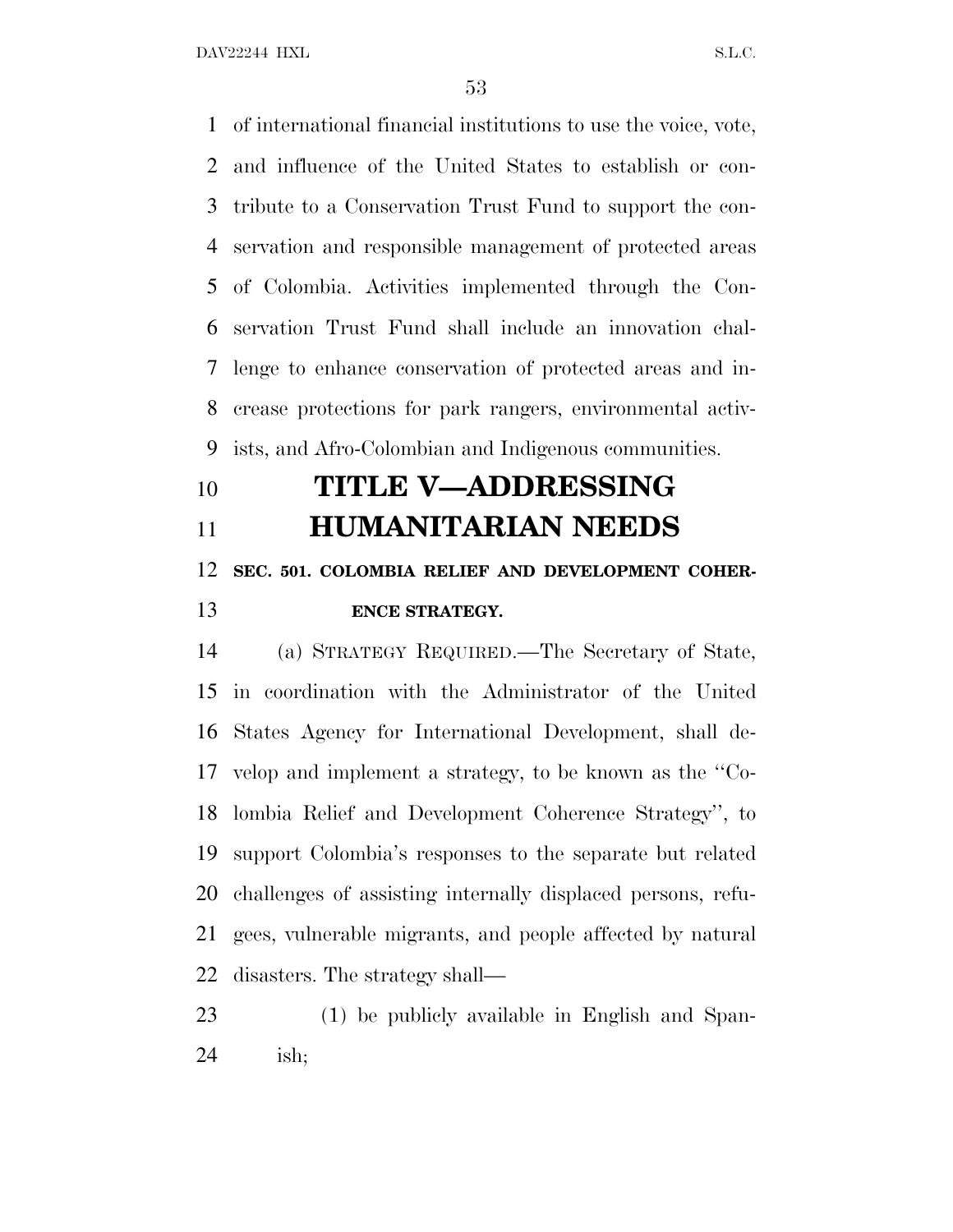| $\mathbf{1}$   | (2) describe concurrent efforts and clarify           |
|----------------|-------------------------------------------------------|
| $\overline{2}$ | United States agency responsibilities in Colombia for |
| 3              | assisting-                                            |
| $\overline{4}$ | (A) asylum seekers;                                   |
| 5              | (B) refugees;                                         |
| 6              | (C) internally displaced persons; and                 |
| $\overline{7}$ | (D) vulnerable migrants;                              |
| 8              | (3) include a description of the assistance that      |
| 9              | shall be provided for the populations described in    |
| 10             | paragraph $(2)$ , including—                          |
| 11             | (A) emergency assistance, protection,                 |
| 12             | water, sanitation, hygiene, food, shelter, emer-      |
| 13             | gency education, and psychosocial assistance;         |
| 14             | and                                                   |
| 15             | (B) integration programs in the education,            |
| 16             | health, livelihoods, shelter, and social protection   |
| 17             | sectors;                                              |
| 18             | (4) include a description of the technical assist-    |
| 19             | ance and capacity-building efforts to be provided for |
| 20             | civil society organizations and relevant institutions |
| 21             | in Colombia, such as the Victims Unit of the Gov-     |
| 22             | ernment of Colombia and relevant government min-      |
| 23             | istries;                                              |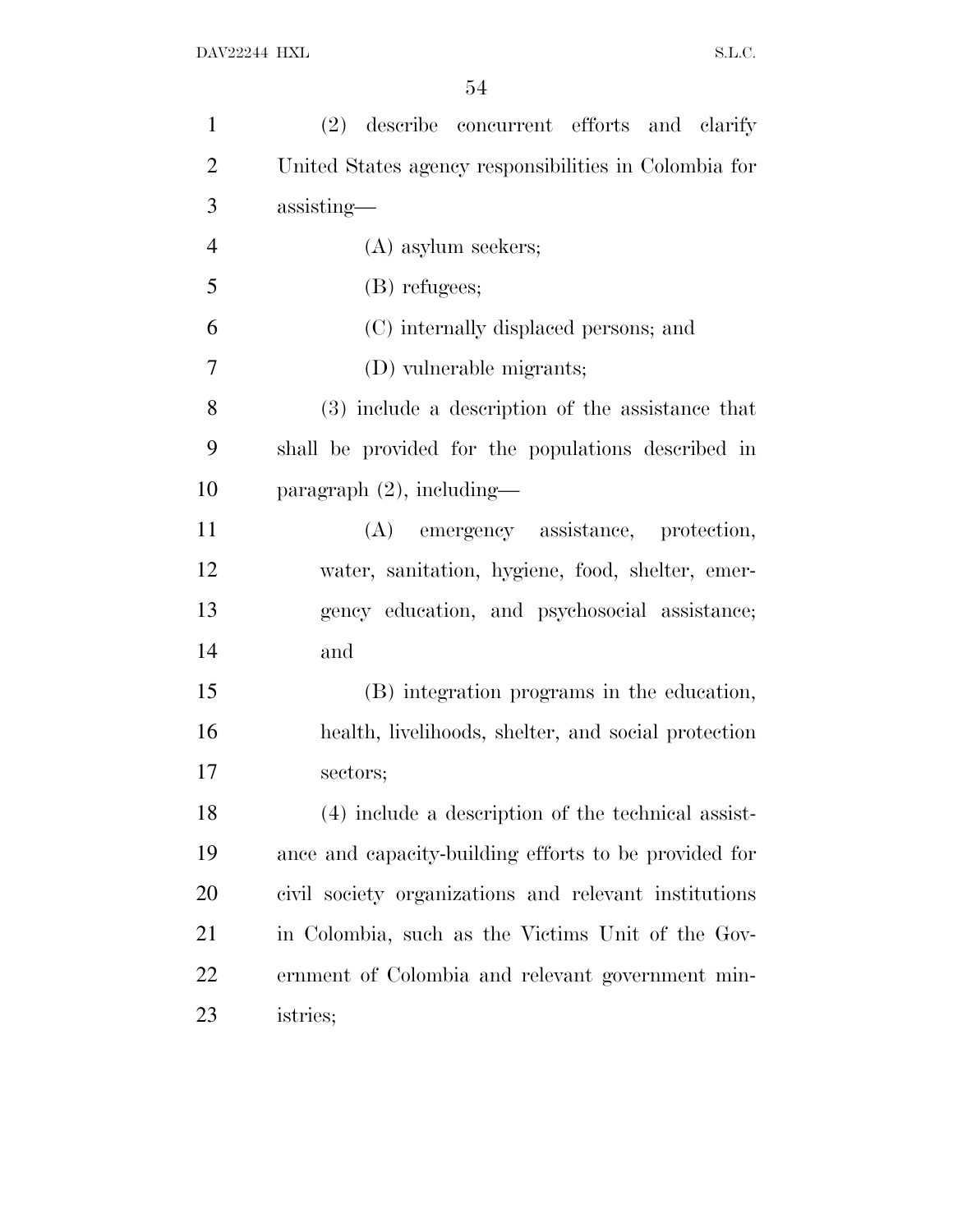(5) describe outreach, coordination, and pro- gramming with the private sector to support the populations described in paragraph (2); and

 (6) describe how the Department of State and 5 the United States Agency for International Develop- ment will mobilize additional donor contributions to-wards humanitarian appeals.

8 (b) DESCRIPTION OF INTERAGENCY COORDINATION EFFORTS.—The strategy developed under subsection (a) shall include a description of how the Department of State will lead interagency coordination efforts in implementing the strategy, including a description of mechanisms to co- ordinate programming, advocacy, monitoring and evalua- tion, communications, participation in international fora, and funding announcements.

#### **SEC. 502. SENIOR HUMANITARIAN COORDINATOR.**

 (a) DESIGNATION.—Not later than 30 days after the date of the enactment of this Act, the Secretary of State shall designate a senior officer (to be known as the ''Sen- ior Humanitarian Coordinator''), selected from among senior officers at the GS–15 level or equivalent, to coordi- nate Department of State and United States Agency for International Development humanitarian and development programming and policies for asylum seekers, refugees, in-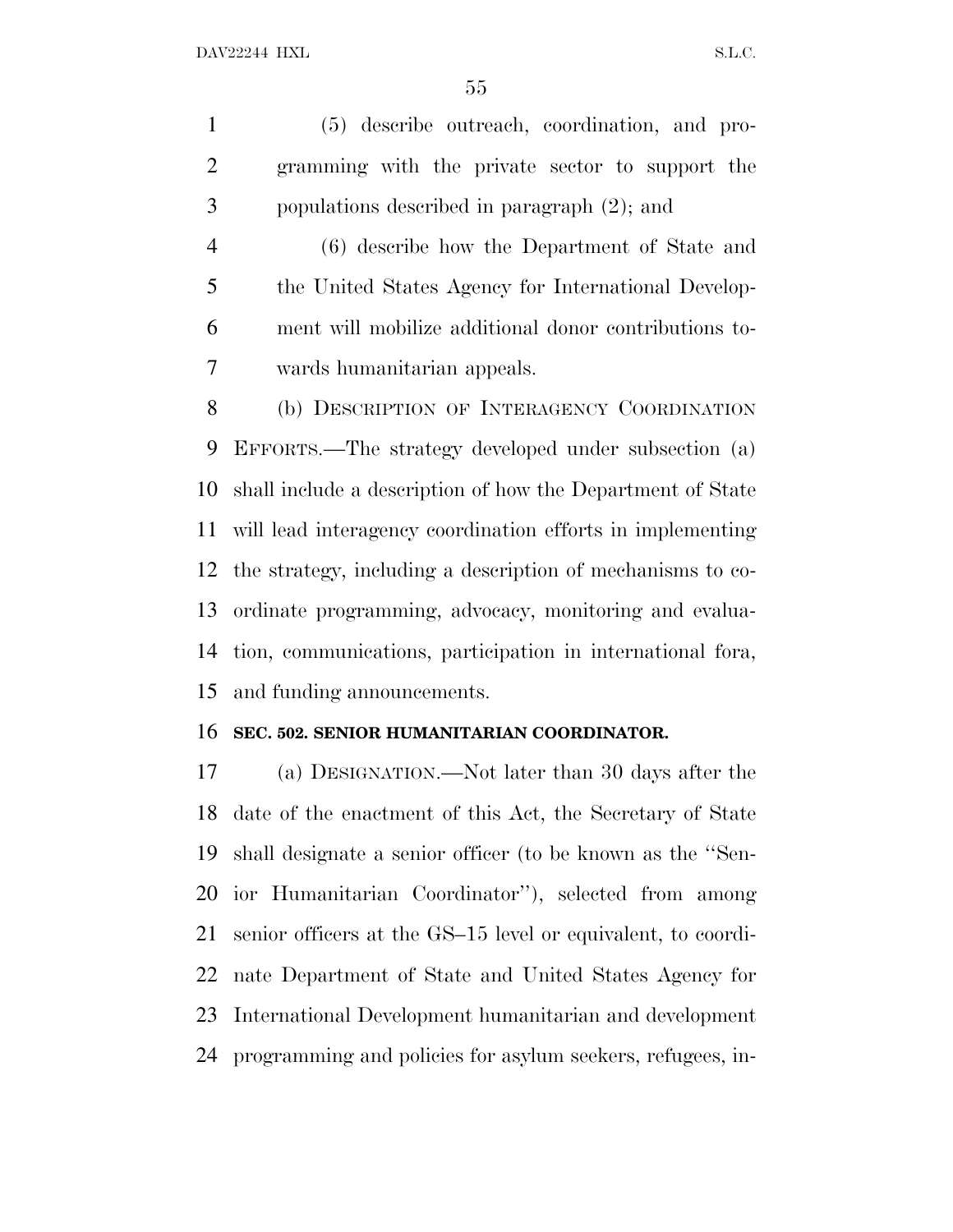ternally displaced persons, and vulnerable migrants in the Western Hemisphere.

 (b) LOCATION.—The Senior Humanitarian Coordi-nator shall be based in Washington, D.C..

 (c) SUPERVISION.—The Senior Humanitarian Coor- dinator shall report to the Assistant Secretary of State for Western Hemisphere Affairs and the Assistant Sec- retary of State for Population, Refugees, and Migration. (d) DUTIES.—The Senior Humanitarian Coordinator shall—

 (1) ensure that United States assistance and diplomatic engagement with respect to the popu- lations described in subsection (a), through all stages of displacement, is consistent with the strat- egy described in section 501(a) and similar strate-gies; and

 (2) coordinate all of the efforts, activities, and programs related to the strategy described in section 501(a), the interagency coordination required pursu- ant to section 501(b), and similar efforts across the Western Hemisphere region.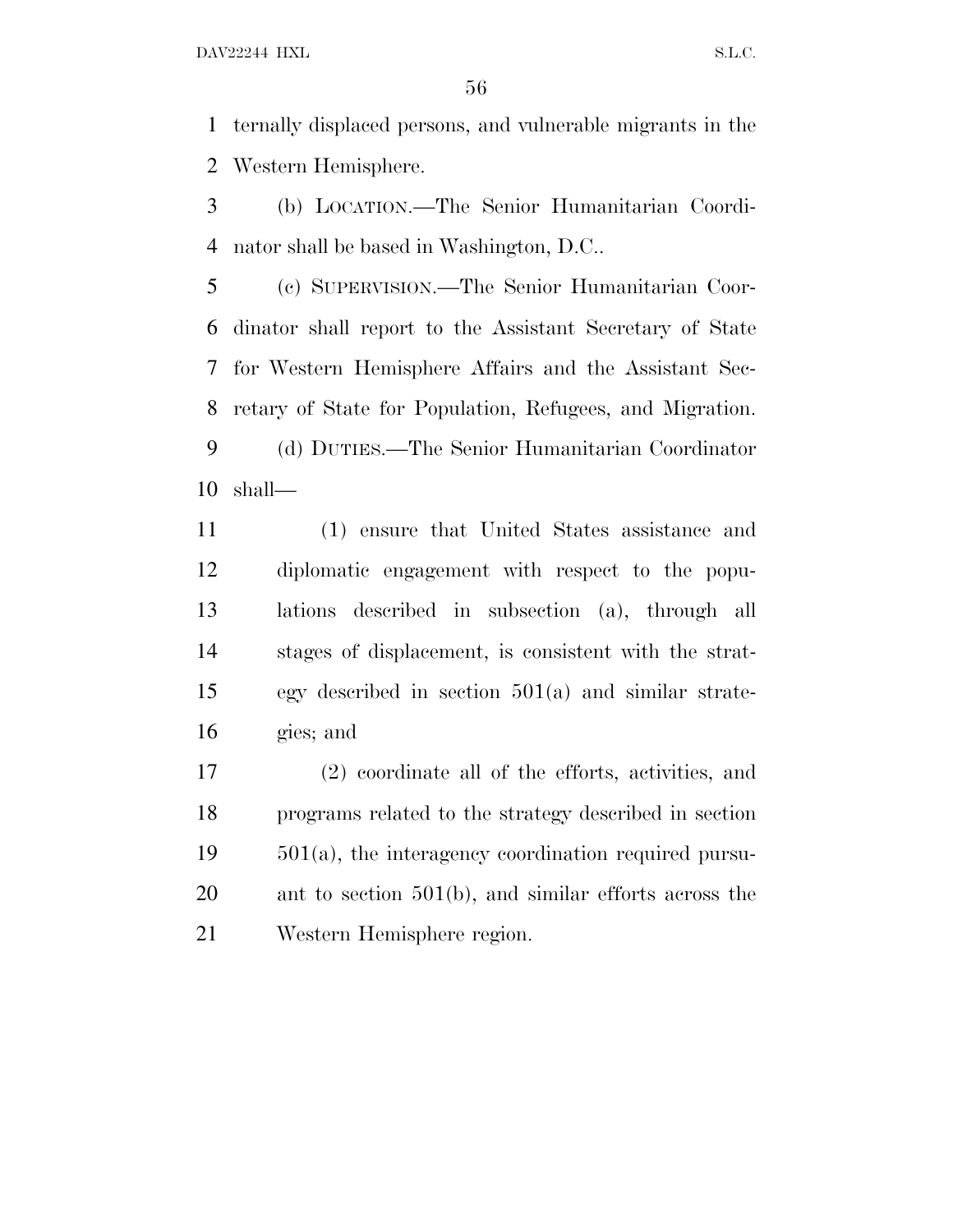|                | $5^{\prime}$                                            |
|----------------|---------------------------------------------------------|
| 1              | SEC. 503. SUPPORT FOR ESTABLISHMENT OF ASSISTED         |
| $\overline{2}$ | VOLUNTARY RETURN AND REINTEGRATION                      |
| 3              | PROGRAMMING.                                            |
| $\overline{4}$ | The Secretary of State is authorized to establish and   |
| 5              | contribute to a regional funding mechanism for Latin    |
| 6              | America and the Caribbean to support Assisted Voluntary |
| 7              | Return and Reintegration programming for stranded mi-   |
| 8              | grants, particularly such migrants in Colombia, Panama, |
| 9              | and Costa Rica. The programming shall include—          |
| 10             | (1) providing transportation to migrants' coun-         |
| 11             | try of origin;                                          |
| 12             | (2) providing increased support to migrants             |
| 13             | upon return to their country of origin;                 |
| 14             | (3) capacity building for government and civil          |
| 15             | society to develop protection-sensitive entry and re-   |
| 16             | turns processes;                                        |
| 17             | (4) boosting migration data collection and anal-        |
| 18             | ysis; and                                               |
| 19             | (5) stemming dangerous irregular migration              |
| 20             | through the Darien Gap.                                 |
| 21             | SEC. 504. ASSESSMENT OF HEALTHCARE INFRASTRUCTURE       |
| 22             | NEEDS IN RURAL AREAS.                                   |
| 23             | (a) ASSESSMENT — The Director of the Centers for        |

 (a) ASSESSMENT.—The Director of the Centers for Disease Control and Prevention, in coordination with the Department of State, shall conduct an assessment with the Government of Colombia to identify initiatives to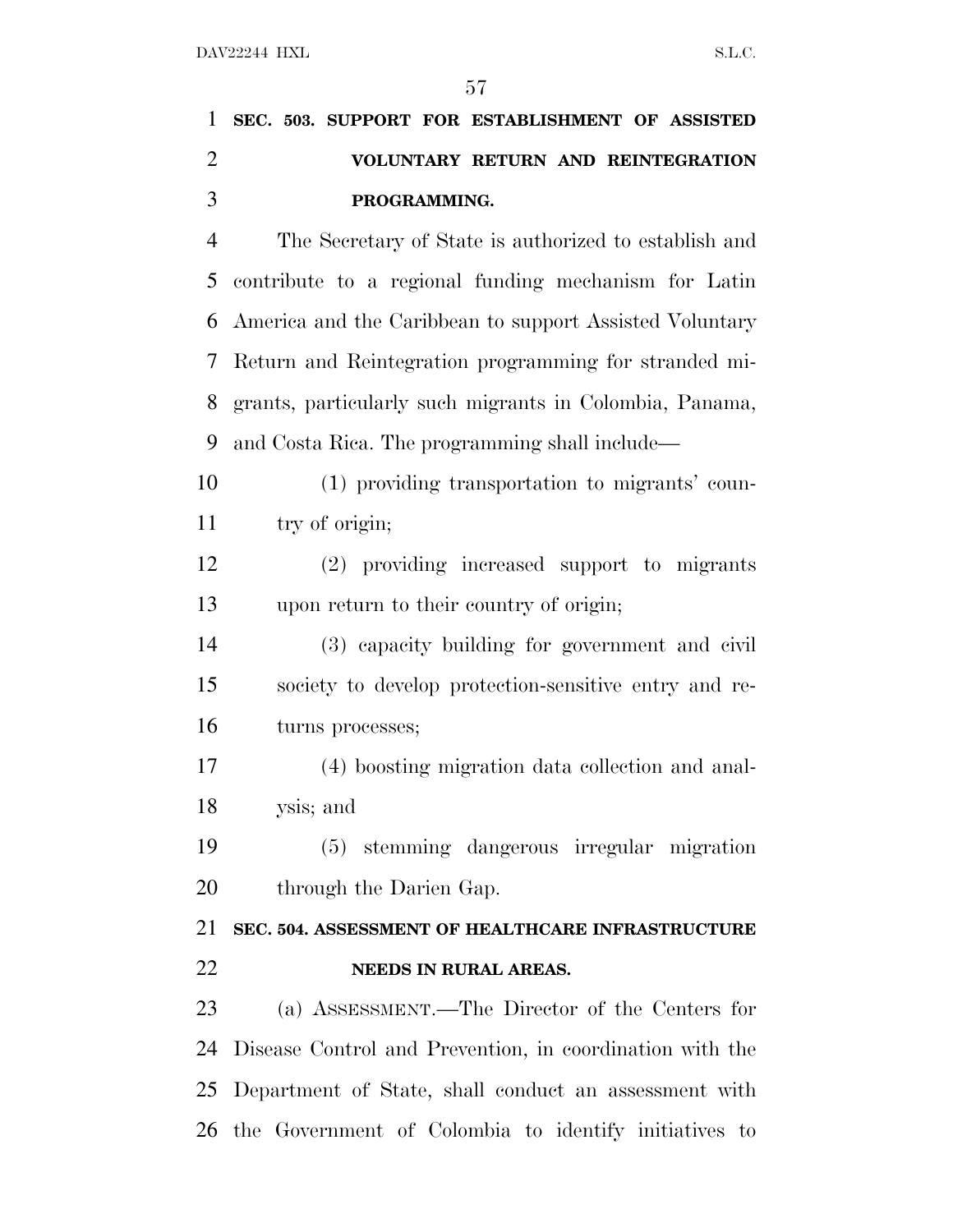strengthen public health infrastructure and increase ac- cess to health services in conflict-affected communities in Colombia. The assessment shall include specific rec- ommendations on ways to increase access to healthcare services for survivors of gender-based violence and Afro-Colombian and Indigenous populations.

 (b) SUBMISSION.—The Director of the Centers for Disease Control and Prevention shall submit the assess- ment conducted under subsection (a) to the Committee on Foreign Relations and the Committee on Health, Edu- cation, Labor, and Pensions of the Senate and the Com- mittee on Foreign Affairs and the Committee on Energy and Commerce of the House of Representatives.

### **SEC. 505. STRATEGY FOR REFUGEE RESETTLEMENT IN THE WESTERN HEMISPHERE.**

 (a) RESETTLEMENT STRATEGY REQUIRED.—The Secretary of State shall develop and implement a 4-year refugee resettlement strategy for the Western Hemi-sphere.

 (b) ELEMENTS.—The strategy required by subsection (a) shall include—

 (1) an assessment of legal protections for refu-gees in refugee-hosting countries;

 (2) an assessment of refugee integration in the Western Hemisphere;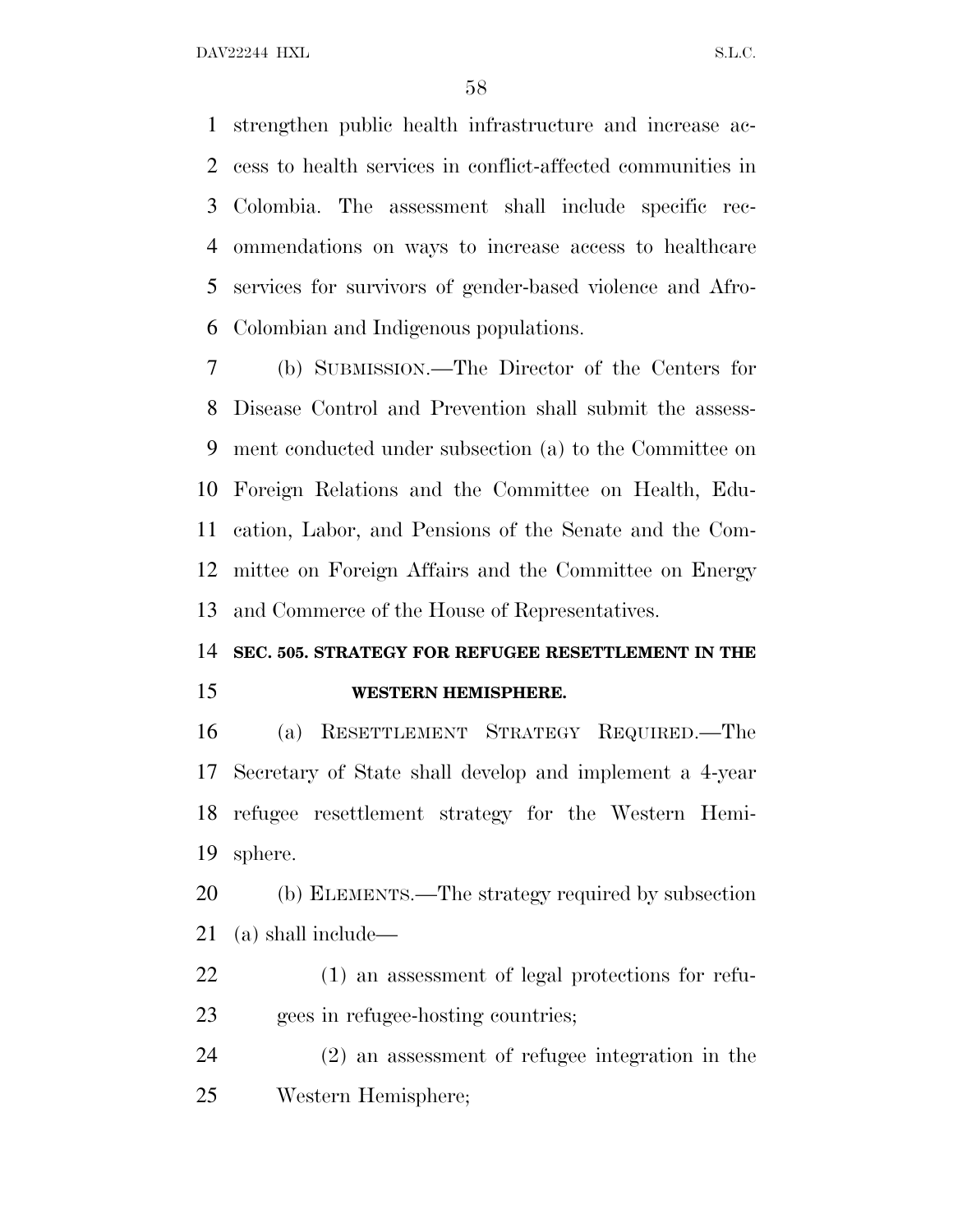(3) an assessment of United States efforts to promote the resettlement of refugees, as much as possible, to other countries in the Western Hemi- sphere, to the greatest degree possible; (4) a description of challenges for increasing refugee resettlement rates for refugees from the Western Hemisphere; and (5) a description of how the United States is working with the United Nations High Commis- sioner for Refugees to increase the identification and referral of refugees in need of resettlement to the United States, including Venezuelans, Nicaraguans, Cubans, and Haitians. (c) SUBMISSION.—The Secretary of State shall sub- mit the strategy required by subsection (a) to the Com- mittee on Foreign Relations of the Senate and the Com- mittee on Foreign Affairs of the House of Representatives. **TITLE VI—GLOBAL ISSUES SEC. 601. AUTHORITIES RELATED TO COUNTERNARCOTICS.** Subsection (d) of section 481 of the Foreign Assist- ance Act of 1961 (22 U.S.C. 2291) is amended to read as follows: ''(d) USE OF HERBICIDES FOR AERIAL ERADI-CATION.—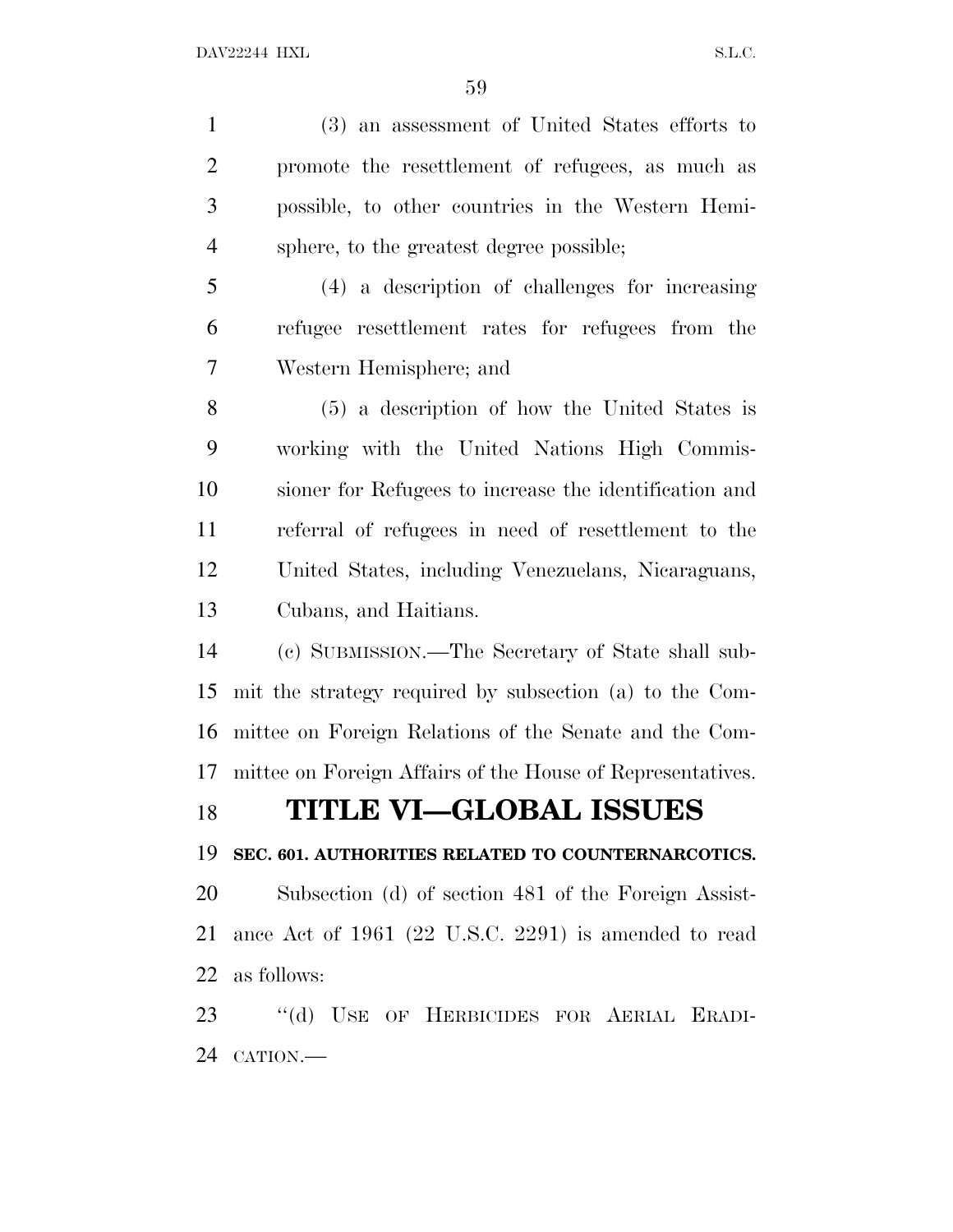1 "(1) PROHIBITION ON HERBICIDES.—Notwith- standing any other provision of law, none of the amounts authorized for assistance under subsection (a)(4) or any other provision of this Act may be used to purchase an herbicide or chemical agent for aerial eradication programs.

7 "(2) TECHNICAL ASSISTANCE.—The President, with the assistance of appropriate Federal agencies, is authorized to provide technical assistance to for- eign governments related to the effective manage- ment, operation, and implementation of aerial eradi-cation programs.

 ''(3) MONITORING.—The President shall in- clude in the annual international narcotics control strategy report required under section 489(a) report- ing on the impact on the environment and the health of individuals of any technical assistance related to aerial eradication programs.

19 "(4) REPORT UPON DETERMINATION OF HARM TO ENVIRONMENT OR HEALTH.—If the President determines that any technical assistance related to aerial eradication programs is harmful to the envi- ronment or the health of individuals, the President shall immediately report that determination to the Committee on Foreign Relations of the Senate and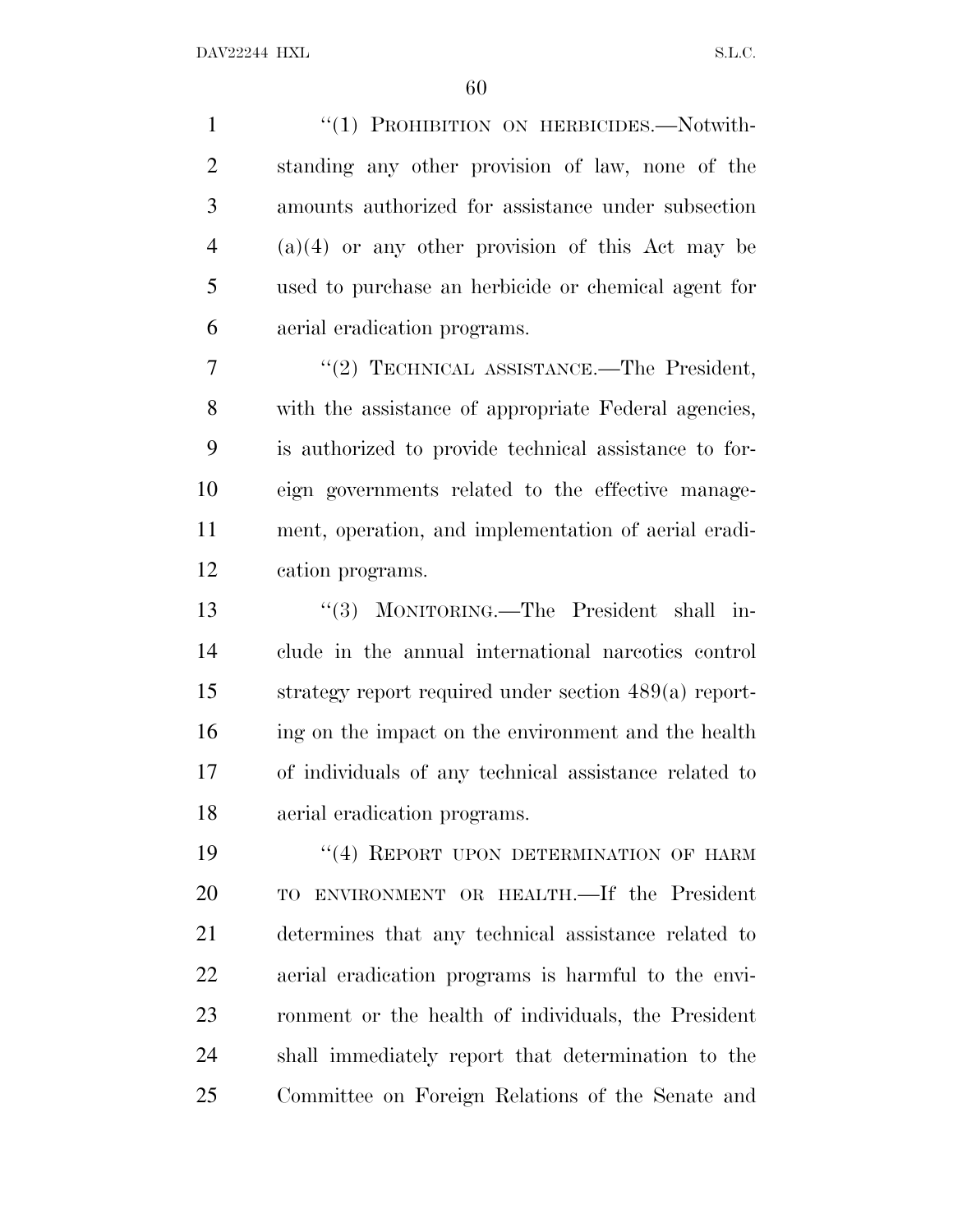the Committee on Foreign Affairs of the House of Representatives, together with such recommenda-tions as the President deems appropriate.''.

### **SEC. 602. ENSURING THE INTEGRITY OF COMMUNICATIONS COOPERATION.**

 (a) DETERMINATION.—Notwithstanding any other provision of law, not later than 15 days after any Federal department or agency determines that any communica- tions equipment provided by the United States to a foreign government has been used for unlawful purposes, the President shall provide to the appropriate congressional committees the following notifications:

 (1) UNCLASSIFIED NOTIFICATION.—An unclas- sified notification that indicates that such an inci- dent occurred and the country in which it occurred. (2) CLASSIFIED NOTIFICATION.—A classified notification that describes the incident concerned, in-cluding a description of—

 (A) the Federal department or agency that 20 provided the equipment;

 (B) the foreign entity or individual that used the equipment for unlawful purposes; and (C) how the equipment was used in an un-lawful manner.